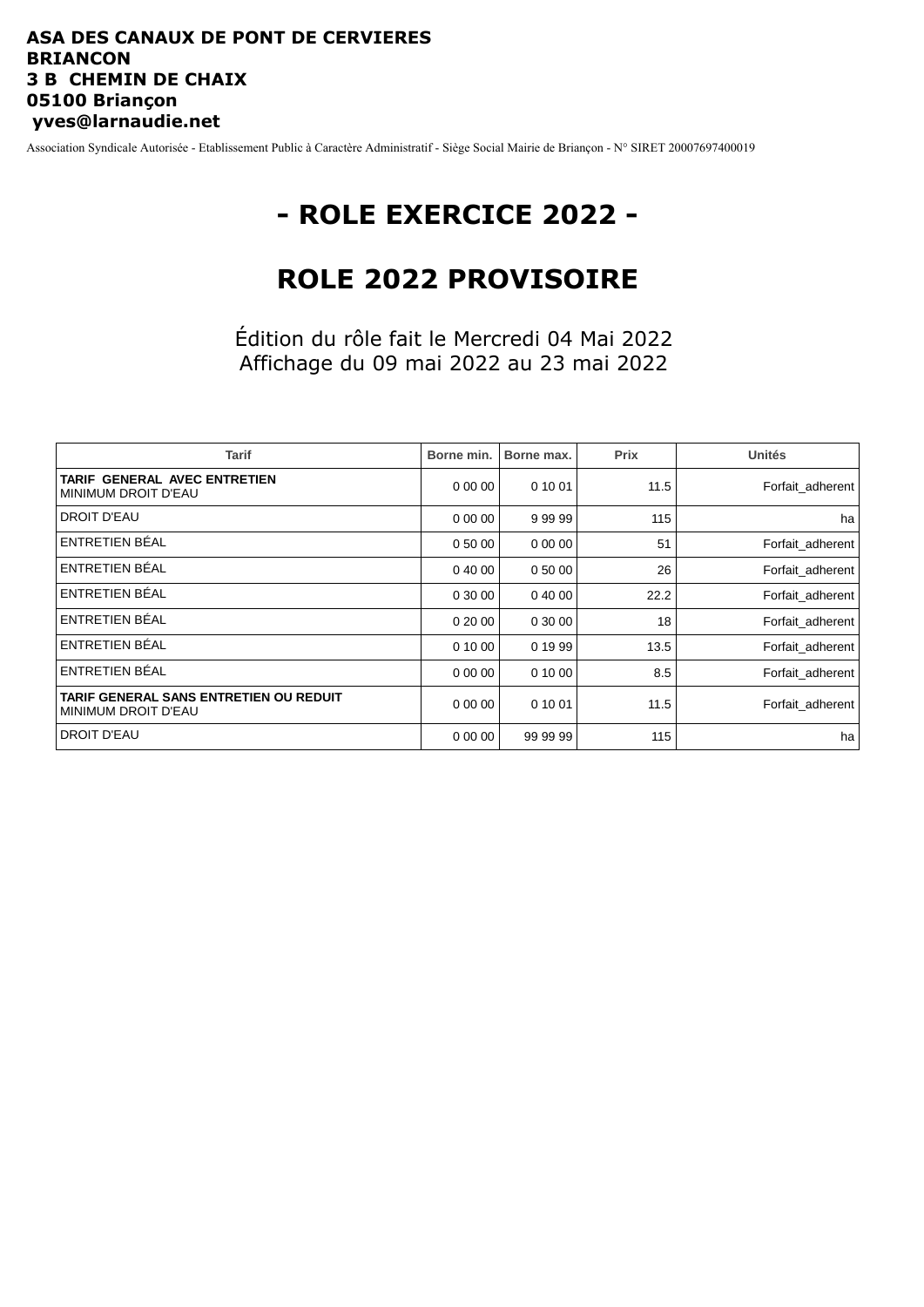## **ASA DES CANAUX DE PONT DE CERVIERES**

#### **Exercice 2022 - Rôle n°1 - N° Titre: 2 ROLE 2022 PROVISOIRE**

DROIT D'EAU 0 10 01 < 99999 00 00: 115,00 € DROIT D'EAU 0 10 01 < 999999 00 00: 115,00 € ENTRETIEN BEAL 0 00 0 < 0 10 00: 8,50 € ENTRETIEN BEAL 0 10 00 < 0 19 99: 13,50 € ENTRETIEN BEAL 0 20 00 < 0 30<br>00: 18,00 € ENTRETIE

| Avis            | $N^{\circ}$ Adh | Adhérent(s)                                                                                                                            | <b>Net HT</b> | <b>Net TTC</b> | <b>DROIT D'EAU</b> | <b>ENTRETIEN</b><br><b>BÉAL</b> |
|-----------------|-----------------|----------------------------------------------------------------------------------------------------------------------------------------|---------------|----------------|--------------------|---------------------------------|
| $\mathbf{1}$    | 129023<br>6     | MME. ABDELLI KHEMISSA<br>16, RUE ANCIEN QUAI MILITAIRE<br>05100 BRIANCON                                                               | 20,00         | 20,00          | 0 00 00            | $\mathbf{1}$                    |
| 2               | 128012<br>0     | <b>SA ABEIL</b><br><b>PRIMEUR EN GROS</b><br>14 RUE BERMOND GONNET<br>05100 BRIANÇON                                                   | 119,99        | 119,99         | 05999              | $\mathbf{1}$                    |
| 3               | 728004<br>6     | M. ABELLI PIERRE CLAUDE<br><b>GERANT SCI CASA-SE</b><br>101 RUE DES LAMPIERS<br>05100 BRIANÇON                                         | 154,93        | 154,93         | 0 90 37            | $\mathbf{1}$                    |
| 4               | 127008<br>3     | AGENCE BRIANCON IMMO<br>COPROP. LE ST PIERRE AR 63<br>2 AVENUE GENERAL BARBOT ALTIPOLIS QUARTIER BERWICK BP 17<br>05101 BRIANÇON CEDEX | 25,51         | 25,51          | 0 10 44            | $\mathbf{1}$                    |
| 5               | 127096<br>0     | AGENCE BRIANCON IMMO AV 71,<br>2, AVENUE DU GENERAL BARBOT ALTIPOLIS BP 17<br>05101 BRIANÇON CEDEX                                     | 30,38         | 30,38          | 0 14 68            | $\mathbf{1}$                    |
| 6               | 127103<br>8     | SCI AKA 2 IMO<br><b>TALDIR</b><br>12 RUE DU SUBEYRAN SAINT BLAISE<br>05100 BRIANÇON                                                    | 20,00         | 20,00          | 0 00 00            | $\mathbf{1}$                    |
| $\overline{7}$  | 127100<br>6     | M. ALBARAN JEAN CLAUDE<br><b>6 RUE DES LILAS</b><br>91160 LONGJUMEAU                                                                   | 20,00         | 20,00          | 0 00 00            | $\mathbf{1}$                    |
| 8               | 118016<br>4     | M. ALESSIO MARC<br>14 ROUTE DE STE MARGUERITE<br>05000 GAP                                                                             | 20,00         | 20,00          | 0 00 00            | $\mathbf{1}$                    |
| 9               | 118012<br>4     | MME ALESSIO HÉLÈNE<br>14 ROUTE ST MARGUERITE LE GRIOTTIER<br>05000 GAP                                                                 | 72,17         | 72,17          | 0 40 15            | $\mathbf{1}$                    |
| 10              | 129024<br>8     | M. ALPHAND LIONEL<br>PLACE DU VILLAGE<br>05290 VALLOUISE                                                                               | 49,28         | 49,28          | 0 27 20            | $\mathbf{1}$                    |
| 11              | 101091          | M.ETMME ALRAN JEAN-LUC<br>26 RUE JOSEPH SILVESTRE<br>05100 BRIANCON                                                                    | 20,00         | 20,00          | 0 00 00            | $\mathbf{1}$                    |
| 12              | 101067<br>8     | <b>M.ETMME AMAN RICHARD</b><br>31 AVENUE DU COL DE L'IZOARD<br>05100 BRIANÇON                                                          | 35,01         | 35,01          | 01870              | $\mathbf{1}$                    |
| 13 <sup>1</sup> | 0               | 101057   MLLE. ANESA CHRISTINE<br>22 LOTISSEMENT LES PREYTS RIBO<br>05100 BRIANÇON                                                     | 20,00         | 20,00          | 0 00 00            | $\mathbf{1}$                    |
| 14              | 102080<br>9     | M. ANGELINI CHRISTOPHE<br>17 C RUE PASTEUR<br>05100 BRIANÇON                                                                           | 28,13         | 28,13          | 0 12 72            | $\mathbf{1}$                    |
| 15              | 101069<br>1     | M.ETMME ANNE GREGORY<br>14 AVENUE DU COL DE L'IZOARD<br>05100 BRIANÇON                                                                 | 29,96         | 29,96          | 0 14 31            | $\mathbf{1}$                    |
| 16              | 101017<br>9     | MME. ANTHOUARD ROSELYNE<br>49 RUE DU BACCHU BER<br>05100 BRIANÇON                                                                      | 11,50         | 11,50          | 0 00 00            | 0                               |
| 17              | 108039<br>9     | <b>M. ANTOINE BRUNO</b><br>16 AVENUE ALFRED MONDET<br>05100 BRIANÇON                                                                   | 25,81         | 25,81          | 0 10 70            | $\mathbf{1}$                    |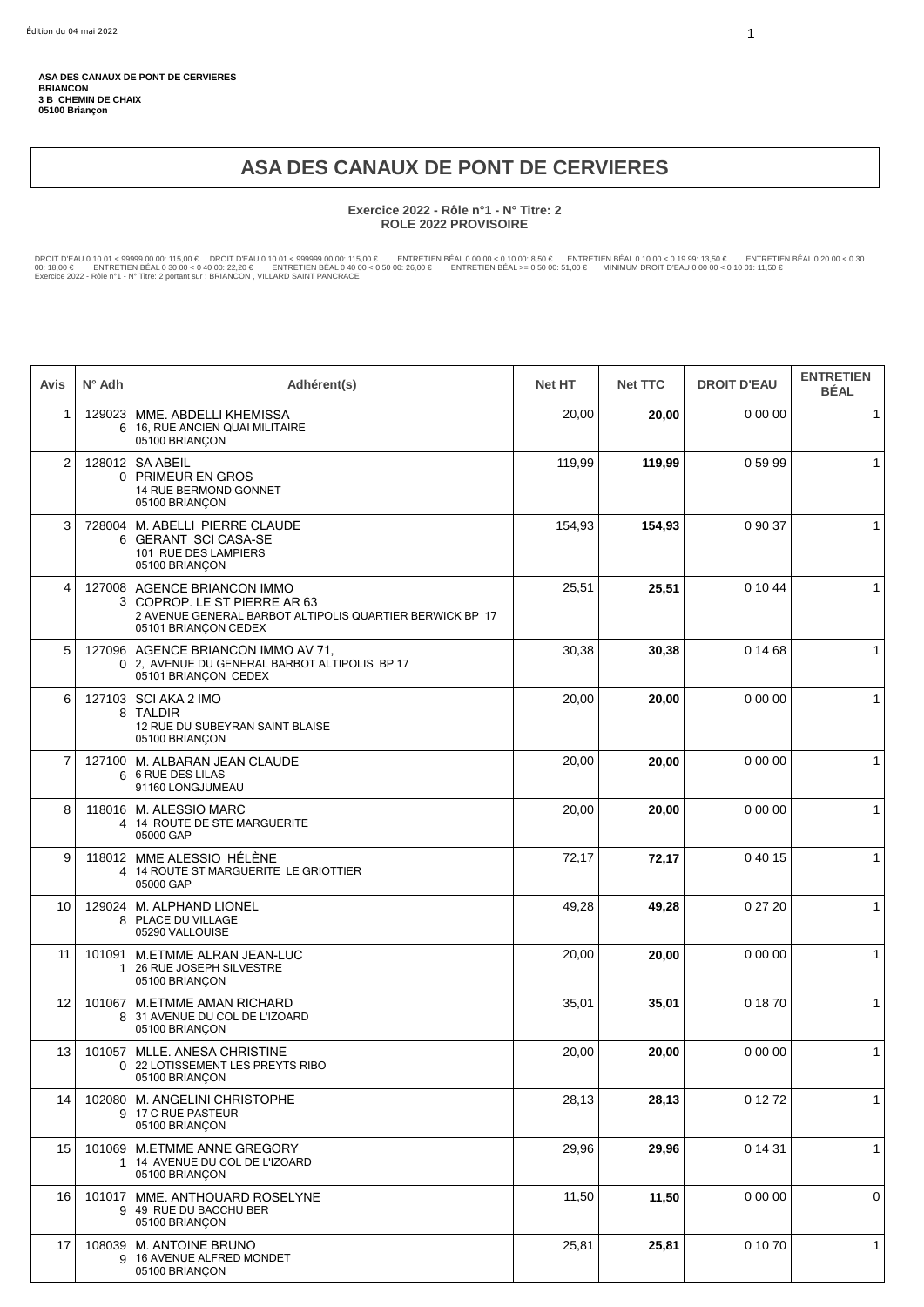| Avis | $N^{\circ}$ Adh    | Adhérent(s)                                                                                                    | <b>Net HT</b> | <b>Net TTC</b> | <b>DROIT D'EAU</b> | <b>ENTRETIEN</b><br><b>BÉAL</b> |
|------|--------------------|----------------------------------------------------------------------------------------------------------------|---------------|----------------|--------------------|---------------------------------|
| 18   | 101036<br>8        | M.ETMME ANTOINE JEAN<br>33   RUE JOSEPH SILVESTRE<br>05100 BRIANÇON                                            | 25,69         | 25,69          | 0 10 60            | $\mathbf{1}$                    |
| 19   | 101012<br>6        | MLLE. ARDUIN ELIANE<br>33 RUE JOSEPH SILVESTRE<br>05100 BRIANÇON                                               | 35,25         | 35,25          | 0 18 91            | $\mathbf{1}$                    |
| 20   | 101029<br>4        | M. ARNAUD JEAN-PAUL<br>44 CHEMIN DE LA TOUR<br>05100 BRIANÇON                                                  | 20,00         | 20,00          | 0 00 00            | 1                               |
| 21   | 1010111            | M. ARNAUD JOSEPH<br><b>40 BIS RUE PIERRE ALLARD</b><br>69500 BRON                                              | 20,00         | 20,00          | 0 00 00            | 1                               |
| 22   | 701012<br>5        | M. ARNAUD PAUL<br>24 HAMEAU DE FONTCHRISTIANE<br>05100 BRIANÇON                                                | 31,96         | 31,96          | 0 16 05            | $\mathbf 1$                     |
| 23   | 127034<br>8        | MME ARNAUD-VERDOJA HENRI<br>COPROP. PARC & IMM AT 569<br>9 RUE JOSEPH SILVESTRE<br>05100 BRIANÇON              | 20,00         | 20,00          | 0 00 00            | $\mathbf{1}$                    |
| 24   | 129033<br>7        | M.ETMME ARNOULD FREDERIC<br><b>DECAM LINDA</b><br>3 H CHEMIN DE CHAIX<br>05100 BRIANÇON                        | 20,00         | 20,00          | 0 00 00            | $\mathbf{1}$                    |
| 25   | 127103<br>8        | <b>M.ETMME ASTIER GREGORY</b><br>N°2 LE HAMEAU DES PREYTS<br>05100 BRIANÇON                                    | 20,00         | 20,00          | 0 00 00            | $\mathbf{1}$                    |
| 26   | 101064<br>$\Omega$ | <b>M. ASTIER JULIEN</b><br>11 AVENUE JEAN MOULIN<br>05100 BRIANÇON                                             | 11,50         | 11,50          | 0 00 00            | 0                               |
| 27   | 701003<br>1        | M. AUGIER EMILE<br>26 RUE DU MELEZIN<br>05100 VILLAR-SAINT-PANCRACE                                            | 20,00         | 20,00          | 0 00 00            | $\mathbf{1}$                    |
| 28   | 101080<br>2        | MME. AUTAJON NATHALIE<br><b>SERRA MARTIAL</b><br>6 ROUTE DES TOULOUSANES<br>05100 BRIANÇON                     | 20,00         | 20,00          | 0 00 00            | $\mathbf{1}$                    |
| 29   | 701003<br>8        | <b>M.ETMME AYMARD LUCIEN</b><br>35 RUE DE JEAN BAYLE<br>05100 VILLAR-SAINT-PANCRACE                            | 26,23         | 26,23          | 0 11 07            | $\mathbf 1$                     |
| 30   | 101052<br>3        | M. AYMARD MICHEL<br>43 RUE DU BACCHU-BER<br>05100 BRIANÇON                                                     | 20,00         | 20,00          | 0 00 00            | $\mathbf{1}$                    |
| 31   | 101022<br>1        | M. AYMARD ROBERT<br>41 RUE DU BACCHU BER<br>05100 BRIANÇON                                                     | 20,00         | 20,00          | 0 00 00            | $\mathbf{1}$                    |
| 32   | 127099<br>0        | <b>M. AYMARD ROBERT</b><br>COPROP. PARCELLE AT 479<br>41 RUE DU BACCHU BER<br>05100 BRIANÇON                   | 20,00         | 20,00          | 0 00 00            | 1                               |
| 33   | 129026<br>8        | <b>ME AZAM AMMIC</b><br>84 RUE PLEIN SOLEIL VILLA MANDAZUR<br>83200 TOULON                                     | 20,00         | 20,00          | 0 00 00            | $\mathbf{1}$                    |
| 34   | 112037<br>4        | MME. AZNAR BRIGITTE<br><b>BOUISSEREN BRIGITTE</b><br>30 IMPASSE DU DRAGON CLOT ST GEORGES<br>34090 MONTPELLIER | 20,00         | 20,00          | 0 00 00            | $\mathbf 1$                     |
| 35   | 706056<br>9        | M.ETMME AZOU RAMDANE<br>6 RUE DES ARMOISES<br>05100 VILLAR-SAINT-PANCRACE                                      | 47,12         | 47,12          | 0 25 32            | $\mathbf{1}$                    |
| 36   | 118090<br>$\Omega$ | MME. BABUT ALICE<br>5 CHEMIN DE L EMPARRE<br>05100 BRIANÇON                                                    | 20,00         | 20,00          | 0 00 00            | $\mathbf{1}$                    |
| 37   | 702000<br>3        | M. BARBIER JULES<br>5 RUE DE JEAN BAYLE<br>05100 VILLAR-SAINT-PANCRACE                                         | 20,00         | 20,00          | 0 00 00            | $\mathbf{1}$                    |
| 38   | 129025<br>0        | M. BARIDON YANNICK YVON<br>ME SILVESTRE FLORENCE<br>18 RUE SAINT ROCH PONT DE CERVIERES<br>05100 BRIANÇON      | 20,00         | 20,00          | 0 00 00            | 1                               |
| 39   | 102153<br>9        | MME. BARNEOUD-ROUSSET SUZANNE<br>4 PLACE DE L'EGLISE PONT DE CERVIERES<br>05100 BRIANÇON                       | 35,56         | 35,56          | 0 19 18            | $\mathbf{1}$                    |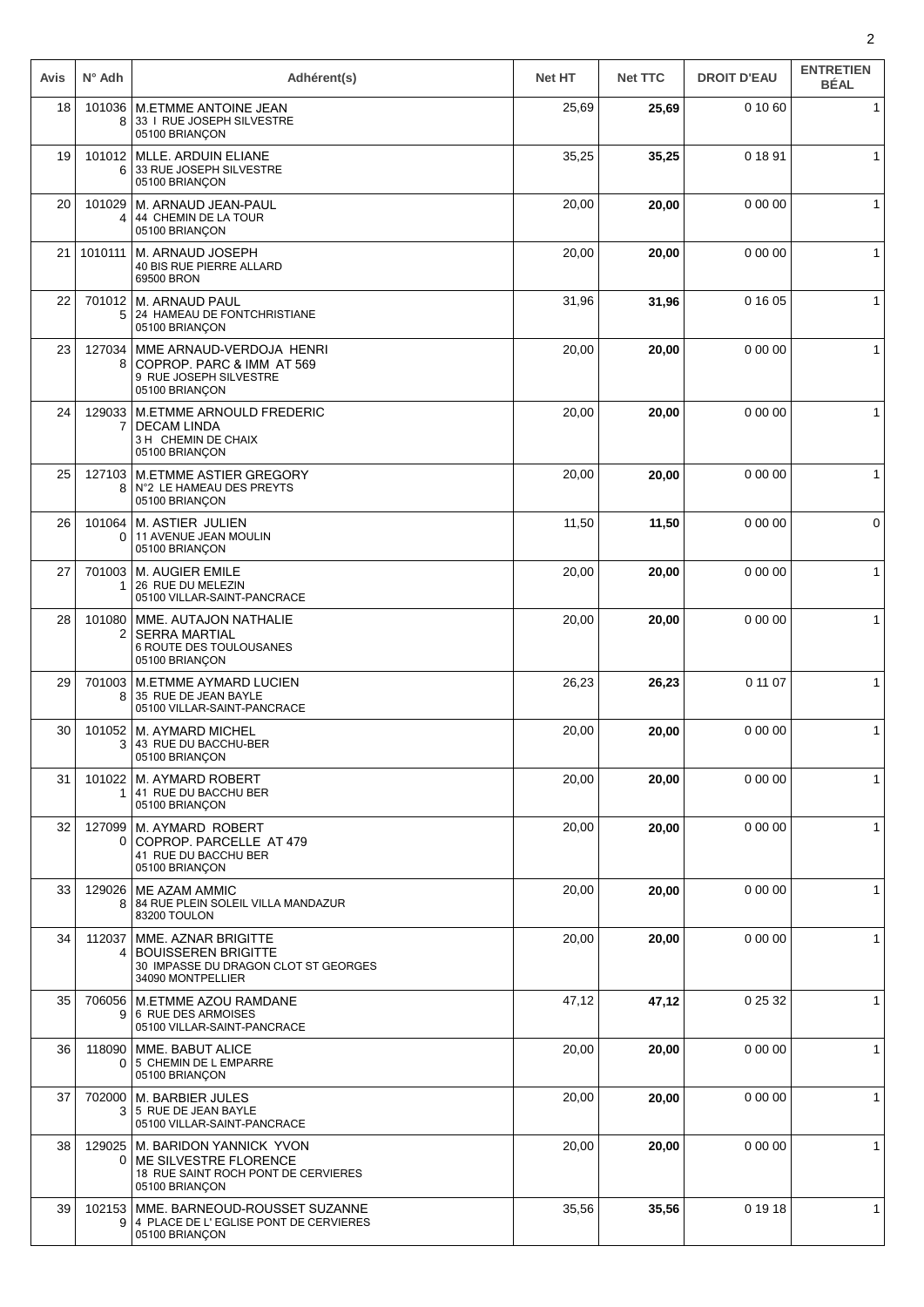| Avis | $N^{\circ}$ Adh    | Adhérent(s)                                                                                                 | <b>Net HT</b> | <b>Net TTC</b> | <b>DROIT D'EAU</b> | <b>ENTRETIEN</b><br><b>BÉAL</b> |
|------|--------------------|-------------------------------------------------------------------------------------------------------------|---------------|----------------|--------------------|---------------------------------|
| 40   | 127037<br>1        | M. BARNEOUD-ROUSSET BERNARD<br>COPR. PARC & IMM AT 743<br>HLM LES CROS BAT D99<br>05100 BRIANÇON            | 20,00         | 20,00          | 0 00 00            | $\mathbf{1}$                    |
| 41   | 103131<br>2        | MME. BAUD JEANNINE<br>49 BD DE LA CABASSETTE<br>13170 LES PENNES MIRABEAU                                   | 110,86        | 110,86         | 0 52 05            | $\mathbf{1}$                    |
| 42   | 113006<br>0        | <b>ME BAYROU MARCELLE</b><br>15 AVENUE ADRIEN DAURELLE L'ETOILE DES NEIGES<br>05100 BRIANÇON                | 34,27         | 34,27          | 0 18 06            | $\mathbf{1}$                    |
| 43   | 729000<br>3        | <b>M. BAYROU MICHEL</b><br>4 PLACE DUCOURNAU<br>83250 LA LONDE LES MAURES                                   | 20,00         | 20,00          | 0 00 00            | $\mathbf{1}$                    |
| 44   | 129024<br>9        | ME BEGUE FLORENCE<br>34 AVENUE DU COL DE L'IZOARD<br>05100 BRIANÇON                                         | 20,00         | 20,00          | 0 00 00            | 1                               |
| 45   | 702002<br>2        | <b>M.ETMME BELLOT MAURICE</b><br>1 RUE DE GATCHELOU<br>05100 VILLAR-SAINT-PANCRACE                          | 20,00         | 20,00          | 0 00 00            | $\mathbf{1}$                    |
| 46   | 128163<br>1        | M. BENKHALED FAYCAL<br>3 G, CHEMIN DE CHAIX<br>05100 BRIANÇON                                               | 20,00         | 20,00          | 0 00 00            | $\mathbf{1}$                    |
| 47   | 102153<br>1        | M. BENTRARI BENTRARI<br>1 RUE ORONCE FINE HOTEL DE LA GARE<br>05100 BRIANÇON                                | 20,00         | 20,00          | 0 00 00            | $\mathbf{1}$                    |
| 48   | 102092<br>5        | <b>M.ETMME BERARD ANTONIN</b><br>33 RUE JOSEPH SILVESTRE<br>05100 BRIANÇON                                  | 30,52         | 30,52          | 0 14 80            | $\mathbf{1}$                    |
| 49   | 128114<br>3        | M. BERARD & ABELLI<br>13 AV. MAURICE PETSCHE<br>05100 BRIANÇON                                              | 20,00         | 20,00          | 0 00 00            | $\mathbf{1}$                    |
| 50   | 102209<br>7        | M. BERAUD CHRISTOPHE<br>9 IMPASSE DU GUY CLOS DU VAS<br>05100 PUY-SAINT-ANDRE                               | 62,57         | 62,57          | 0 35 10            | $\mathbf{1}$                    |
| 51   | 102222<br>$\Omega$ | M. BERAUD CLAUDE<br>31 BIS RUE JOSEPH SILVESTRE<br>05100 BRIANÇON                                           | 28,88         | 28,88          | 0 13 37            | $\mathbf{1}$                    |
| 52   | 102216<br>5        | M. BERAUD JEAN-PAUL<br>37 RUE JOSEPH SILVESTRE<br>05100 BRIANÇON                                            | 25,31         | 25,31          | 0 10 27            | $\mathbf{1}$                    |
| 53   | 6                  | 702012 M. BERAUD YVES<br>22 RUE DU MELEZIN<br>05100 VILLAR-SAINT-PANCRACE                                   | 27,38         | 27,38          | 0 12 07            | $\mathbf{1}$                    |
| 54   | 0                  | 127076   M. BERAUD DAVID<br>COPR. PARCELLE AV 224<br>35 RUE JOSEPH SYLVESTRE<br>05100 BRIANÇON              | 29,58         | 29,58          | 0 13 98            | $\mathbf{1}$                    |
| 55   | 129024<br>7        | <b>M.ETMME BERGER PASCAL</b><br>3. I CHEMIN DE CHAIX<br>05100 BRIANÇON                                      | 20,00         | 20,00          | 0 00 00            | $\mathbf{1}$                    |
| 56   | 102147<br>9        | <b>M. BERMOND MARC</b><br>9 CHEMIN DE L'EMPARRE<br>05100 BRIANÇON                                           | 20,00         | 20,00          | 0 00 00            | $\mathbf{1}$                    |
| 57   | 102007<br>7        | <b>M.ETMME BERMOND MARCEL</b><br>9 CHEMIN DE L'EMPARRE<br>05100 BRIANÇON                                    | 29,53         | 29,53          | 0 13 94            | 1                               |
| 58   | 127074<br>4        | <b>M. BERMOND MARCEL</b><br>COPR. PARCELLE AV 363<br>9 CHEMIN DE L EMPARRE<br>05100 BRIANÇON                | 20,00         | 20,00          | 0 00 00            | $\mathbf{1}$                    |
| 59   | 102074<br>9        | M. BERMOND-GONNET CYRIL<br>ALLEE DES ISCLES RESIDENCE LES MUSCARIS BATIMENT B02<br>05240 LA SALLE LES ALPES | 20,00         | 20,00          | 0 00 00            | $\mathbf{1}$                    |
| 60   | 129030<br>4        | M. BERMOND-GONNET BRUNO<br>15 RUE ALFRED MONDET<br>05100 BRIANÇON                                           | 20,00         | 20,00          | 0 00 00            | $\mathbf{1}$                    |
| 61   | 102008<br>0        | M. BERMONT-GONNET JOSEPH<br>15 RUE ALFRED MONDET<br>05100 BRIANÇON                                          | 20,00         | 20,00          | 0 00 00            | $\mathbf{1}$                    |
| 62   | 102279<br>5        | M. BERRUEZO DANIEL<br><b>GRAZIANO AURELIE</b><br>61 RUE SAINT ROCH<br>05100 BRIANÇON                        | 20,00         | 20,00          | 0 00 00            | $\mathbf{1}$                    |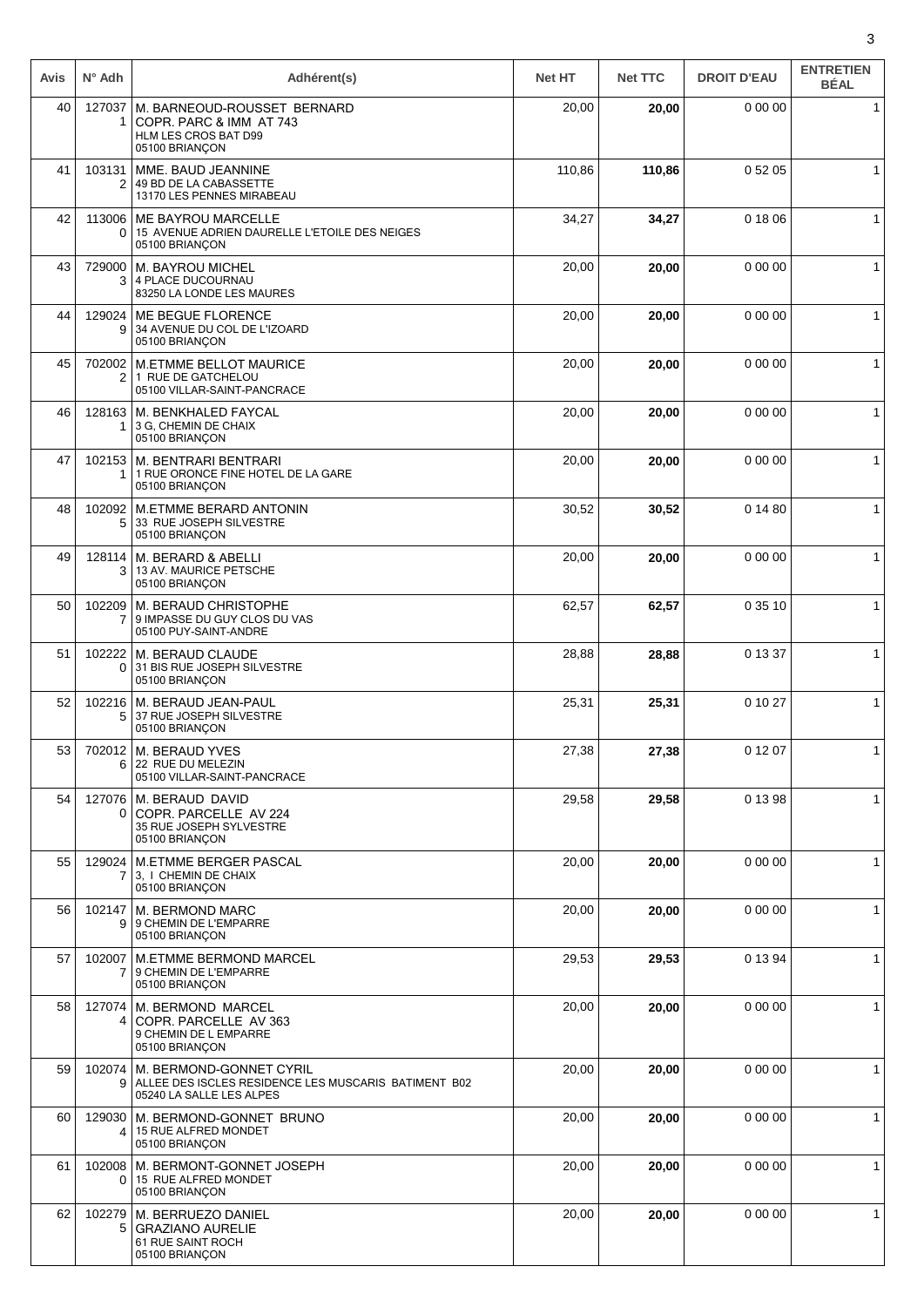| Avis | $N^{\circ}$ Adh          | Adhérent(s)                                                                                                                  | <b>Net HT</b> | <b>Net TTC</b> | <b>DROIT D'EAU</b> | <b>ENTRETIEN</b><br><b>BÉAL</b> |
|------|--------------------------|------------------------------------------------------------------------------------------------------------------------------|---------------|----------------|--------------------|---------------------------------|
| 63   | 103092<br>8              | MME BERTERO PAULETTE<br><b>CHALLIER</b><br>36 AVENUE DE SAINT-BARNABE PARC PERVENCHE B 13<br>13012 MARSEILLE                 | 20,00         | 20,00          | 0 00 00            | 1                               |
| 64   | 102141<br>0 <sup>1</sup> | M.ETMME BLANC CHRISTOPHE<br>LOTISSEMENT "LA RURA" N° 33 RIF CLARET<br>05100 BRIANÇON                                         | 36,02         | 36,02          | 0 19 58            | 1                               |
| 65   | 102200<br>$\overline{2}$ | <b>M.ETMME BLANC PIERRE</b><br>4 CHEMIN BALPIN<br>05100 BRIANÇON                                                             | 30,91         | 30,91          | 0 15 14            | $\mathbf{1}$                    |
| 66   | 128058<br>4              | SARL BLANC CHRISTOPHE<br>6 RUE BERMOND GONNET<br>05100 BRIANÇON                                                              | 25,69         | 25,69          | 0 10 60            | $\mathbf{1}$                    |
| 67   | 127094<br>2              | M. BLANC PIERRE ROGER<br>COPROP. PARCELLE AT 766<br>4 CHEMIN BALPIN<br>05100 BRIANÇON                                        | 20,00         | 20,00          | 0 00 00            | $\mathbf{1}$                    |
| 68   | 102145<br>8              | M. BLANCHARD JEAN<br>29 RUE DU BACCHU BER<br>05100 BRIANÇON                                                                  | 33,18         | 33,18          | 0 17 11            | 1                               |
| 69   | 127039<br>7              | M. BLANCHARD JEAN-PIERRE<br>COPR. PARCELLE AT 240<br>29 RUE DU BACCHU BER<br>05100 BRIANÇON                                  | 20,00         | 20,00          | 0 00 00            | $\mathbf{1}$                    |
| 70   | 127088<br>0              | M. BLANCHON DOMINIQUE<br>SYNDIC LES HAMEAUX DU VILLARD<br>RUE JOSEPH SILVESTRE N° 5 LES HAMEAUX DU VILLARD<br>05100 BRIANÇON | 78,92         | 78,92          | 04602              | $\mathbf{1}$                    |
| 71   |                          | 102038   M. BLEIN JEAN-PAUL<br>3 5 AVENUE DE LA REPUBLIQUE<br>05100 BRIANÇON                                                 | 49,20         | 49,20          | 0 27 13            | $\mathbf{1}$                    |
| 72   | 102233<br>2              | M. BOLANOS FRANCIS<br>1143 CHEMIN DES CLOUOS LIEU DIT SIOUARMEOU<br>83630 REGUSSE                                            | 20,00         | 20,00          | 0 00 00            | 1                               |
| 73   | 102102<br>5              | M. BOLANOS JEREMIOS<br>10 RUE ST ROCH<br>05100 BRIANÇON                                                                      | 27,67         | 27,67          | 0 12 32            | $\mathbf{1}$                    |
| 74   | 102046<br>5              | <b>M.ETMME BONNAFFOUX HENRI</b><br>29 CHEMIN DE LA TOUR<br>05100 BRIANÇON                                                    | 73,35         | 73,35          | 0 41 17            | $\mathbf{1}$                    |
| 75   |                          | 702039 M. BONNARDEL ANDRÉ<br>18 DOMAINE ST ANDRIEU 988 AVENUE DU LOUBET<br>06270 VILLENEUVE LOUBET                           | 20,00         | 20,00          | 0 00 00            | $\mathbf{1}$                    |
| 76   | 703024<br>1.             | MME. BONNARDEL EMILIENNE<br>10 RUE DES 4 VENTS<br>05100 VILLARD SAINT PANCRACE                                               | 30,49         | 30,49          | 0 14 77            | $\mathbf{1}$                    |
| 77   | 107108<br>9 <sup>1</sup> | M. BONNARDEL PAULE<br>24 RUE CENTRALE<br>05100 BRIANÇON                                                                      | 20,00         | 20,00          | 0 00 00            | $\mathbf{1}$                    |
| 78   | 102198<br>3              | MME. BONNARDEL SEVERINE<br>32 RUE ST ROCH<br>05100 BRIANÇON                                                                  | 20,00         | 20,00          | 0 00 00            | $\mathbf{1}$                    |
| 79   | 102180                   | M. BONNARDEL ROGER<br>9 94 AVENUE DU COL DE L'IZOARD<br>05100 BRIANÇON                                                       | 20,00         | 20,00          | 0 00 00            | $\mathbf{1}$                    |
| 80   |                          | 128102 MME. BONNET ANNE-MARIE<br>4   PRESIDENTE ASL LE MONTAGNOL<br>1 CHEMIN DE JACOMIT. LE MONTAGNOL<br>05100 BRIANÇON      | 27,21         | 27,21          | 0 11 92            | $\mathbf{1}$                    |
| 81   | 102219<br>3 <sup>1</sup> | <b>M.ETMME BOREL LUCIEN</b><br>24 LOTI. LES PREYTS RIBOIS<br>05100 BRIANÇON                                                  | 11,50         | 11,50          | 0 00 00            | 0                               |
| 82   | 102182<br>8              | M.ETMME BOREL LUCIEN<br>24 ROUTE DES ESPAGNOLS<br>05100 VILLARD SAINT PANCRACE                                               | 20,00         | 20,00          | 0 00 00            | $\mathbf{1}$                    |
| 83   | 112007<br>2              | MME. BOREL SYLVETTE<br>88 RUE JEANNE D'ARC<br>75013 PARIS                                                                    | 25,12         | 25,12          | 0 10 10            | $\mathbf{1}$                    |
| 84   | 8                        | 702020   M. BOREL YVON<br>27 B RUE PRINCIPALE DU BOURG<br>05100 VILLAR-SAINT-PANCRACE                                        | 20,00         | 20,00          | 0 00 00            | $\mathbf{1}$                    |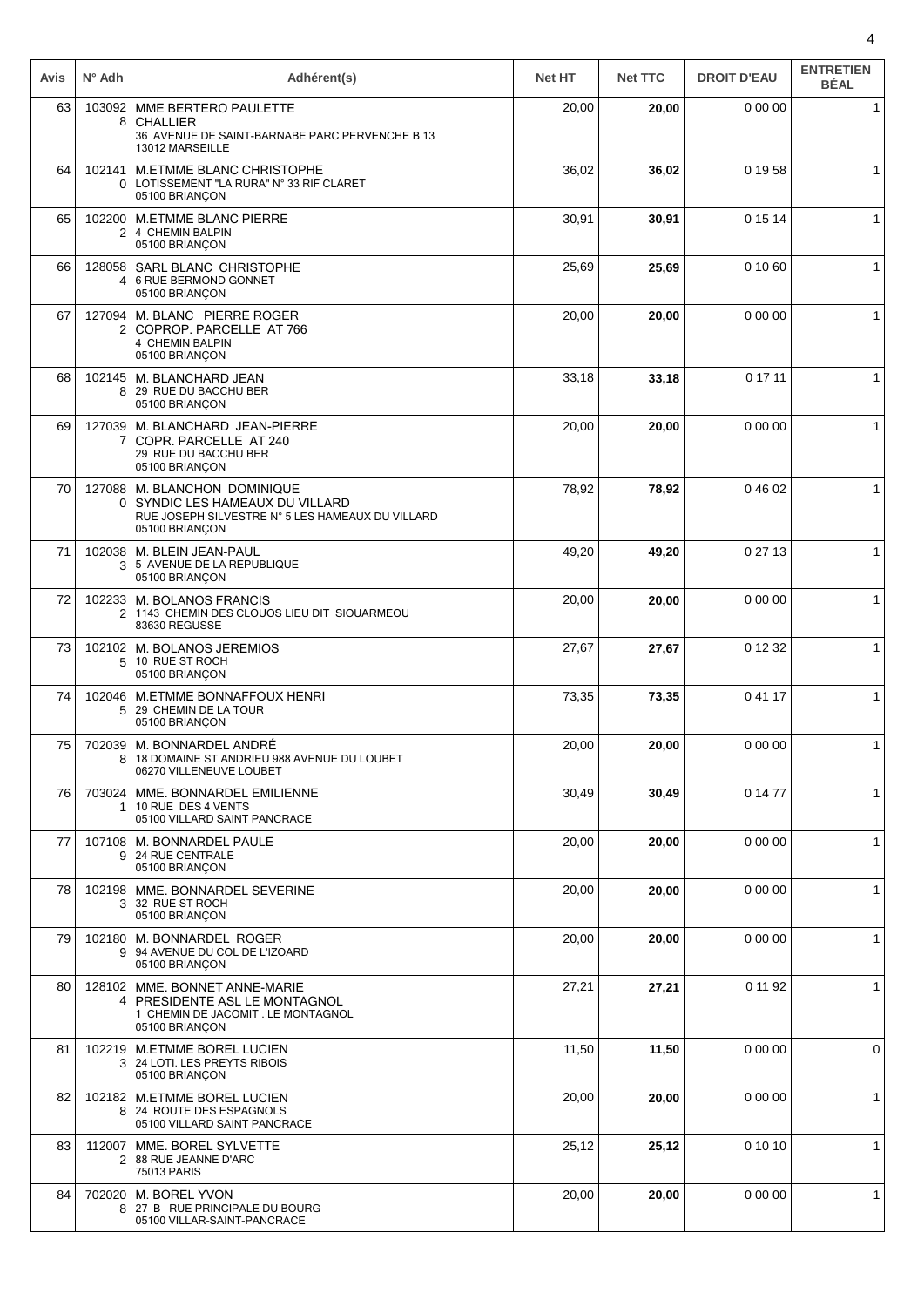| Avis | $N^{\circ}$ Adh    | Adhérent(s)                                                                                                        | <b>Net HT</b> | <b>Net TTC</b> | <b>DROIT D'EAU</b> | <b>ENTRETIEN</b><br><b>BÉAL</b> |
|------|--------------------|--------------------------------------------------------------------------------------------------------------------|---------------|----------------|--------------------|---------------------------------|
| 85   | 103211<br>4        | ME BORGHESE CAROLE<br><b>CROLL MATHIEU</b><br>22 ALLEE ALBERT BOURGES<br>05100 BRIANÇON                            | 20,00         | 20,00          | 0 00 00            | $\mathbf{1}$                    |
| 86   | 706100<br>4        | MME. BORGIS RAYMONDE<br><b>VEUVE BORGIS GERARD</b><br>22 RTE DE LA CROIX DE BRETAGNE<br>05100 VILLARD ST. PANCRACE | 20,00         | 20,00          | 0 00 00            | 1                               |
| 87   | 102249<br>2        | M. BORGIS ROLAND MARCEL<br>31 JAS DE CANDOLLE<br>13821 LE PENNE SUR HUVEAUNE                                       | 20,00         | 20,00          | 0 00 00            | 1                               |
| 88   | 103095<br>7        | M. BOSSU ALAIN<br>233 CHEMIN DE LA MOTTE<br>83300 DRAGUIGNAN                                                       | 20,00         | 20,00          | 0 00 00            | $\mathbf 1$                     |
| 89   | 702014<br>1        | <b>M.ETMME BOUCHIE GERARD</b><br>3 RUE DE JEAN BAYLE<br>05100 VILLAR-SAINT-PANCRACE                                | 11,50         | 11,50          | 0 00 00            | $\mathbf 0$                     |
| 90   | 718013<br>2        | MME. BOULANGER MONIQUE<br>26 RUE DE GATCHELOU<br>05100 VILLAR-SAINT-PANCRACE                                       | 32,61         | 32,61          | 0 16 62            | $\mathbf{1}$                    |
| 91   | 102191<br>4        | M.ETMME BOUREL BELFORTE ALAIN<br>6 B CHEMIN DE JACOMIT<br>05100 BRIANÇON                                           | 34,50         | 34,50          | 0 30 00            | 0                               |
| 92   | 102148<br>9        | <b>M.ETMME BOUTILLIER ERIC</b><br>18 AVENUE DU COL DE L'IZOARD<br>05100 BRIANÇON                                   | 31,39         | 31,39          | 0 15 56            | 1                               |
| 93   | 128011<br>$\Omega$ | <b>BRIANCON-BETON</b><br>ZA PONT LA LAME<br>05100 PUY-SAINT-ANDRE                                                  | 20,00         | 20,00          | 0 00 00            | $\mathbf{1}$                    |
| 94   | 102174<br>6        | M. BRION JACQUES<br>198 RUE DE CHARENTON<br><b>75012 PARIS</b>                                                     | 20,00         | 20,00          | 0 00 00            | $\mathbf{1}$                    |
| 95   | 127095<br>2        | MME. BRUN CHRISTELLE<br>COPROP. AT 492 BRUN/CHARLES<br>3 D CHEMIN DE CHAIX QUARTIER CHAIX<br>05100 BRIANÇON        | 20,00         | 20,00          | 0 00 00            | $\mathbf{1}$                    |
| 96   | 107114<br>2        | MME. BRUNEL VALERIE<br>3 CÔTE DU VERDARET<br>38113 VEUREY-VOROIZE                                                  | 20,00         | 20,00          | 0 00 00            | $\mathbf{1}$                    |
| 97   | 102172<br>6        | MLLE. BRUNET ANDREA<br>57 RUE ST ROCH<br>05100 BRIANÇON                                                            | 20,00         | 20,00          | 0 00 00            | $\mathbf{1}$                    |
| 98   | 106139<br>2        | MME. BRUNET FABIENNE<br>53 RUE SAINT ROCH<br>05100 BRIANÇON                                                        | 20,00         | 20,00          | 0000               | $\mathbf{1}$                    |
| 99   | 1070111            | M. BRUNET FRANCOIS<br>LE CHEF LIEU<br>05100 CERVIERES                                                              | 27,19         | 27,19          | 0 11 90            | $\mathbf{1}$                    |
| 100  | 102250<br>4        | MME. BUFFAUMENE NADINE<br>59 RUE ST ROCH PONT DE CERVIÈRES<br>05100 BRIANÇON                                       | 20,00         | 20,00          | 0 00 00            | $\mathbf 1$                     |
| 101  | 113224<br>1        | MLLE. BUFFAUMENE NATHALIE<br>10 ALLÉE DES JARDINS<br>05330 SAINT CHAFFREY                                          | 20,00         | 20,00          | 0 00 00            | $\mathbf{1}$                    |
| 102  | 129025<br>2        | <b>M.ETMME BURELLIER JULIEN</b><br>5 CHEMIN DE JACOMIT<br>05100 BRIANÇON                                           | 25,52         | 25,52          | 0 10 45            | $\mathbf{1}$                    |
| 103  | 129023<br>9        | M. BÉRARD DOMINIQUE<br><b>PROPRIÉTÉ DE LA SCHAPPE</b><br>13 AVE MAURICE PETSCHES<br>05100 BRIANÇON                 | 185,07        | 185,07         | 1 16 58            | $\mathbf{1}$                    |
| 104  | 103042<br>8        | MME CABANES MARIA<br>CHEZ MR CABANES CHRISTIAN<br>HLM LES CROS BÄT I 211 AVENUE RENE FROGER<br>05100 BRIANÇON      | 20,00         | 20,00          | 0 00 00            | $\mathbf{1}$                    |
| 105  | 104048<br>0        | M. CAILHOL LOUIS<br>7 RUE ANTOINE PEYROL<br>84000 AVIGNON                                                          | 20,00         | 20,00          | 0 00 00            | $\mathbf{1}$                    |
| 106  | 103148<br>3        | MME CAIRELLO FERNANDE<br>8 BOULEVARD CHARLES ZEYTOUNTZIAN<br>13015 MARSEILLE                                       | 20,00         | 20,00          | 0 00 00            | $\mathbf{1}$                    |
| 107  | 103061<br>7        | MME. CAMREDON RENEE<br>19 RUE ST ROCH<br>05100 BRIANÇON                                                            | 20,00         | 20,00          | 0 00 00            | $\mathbf{1}$                    |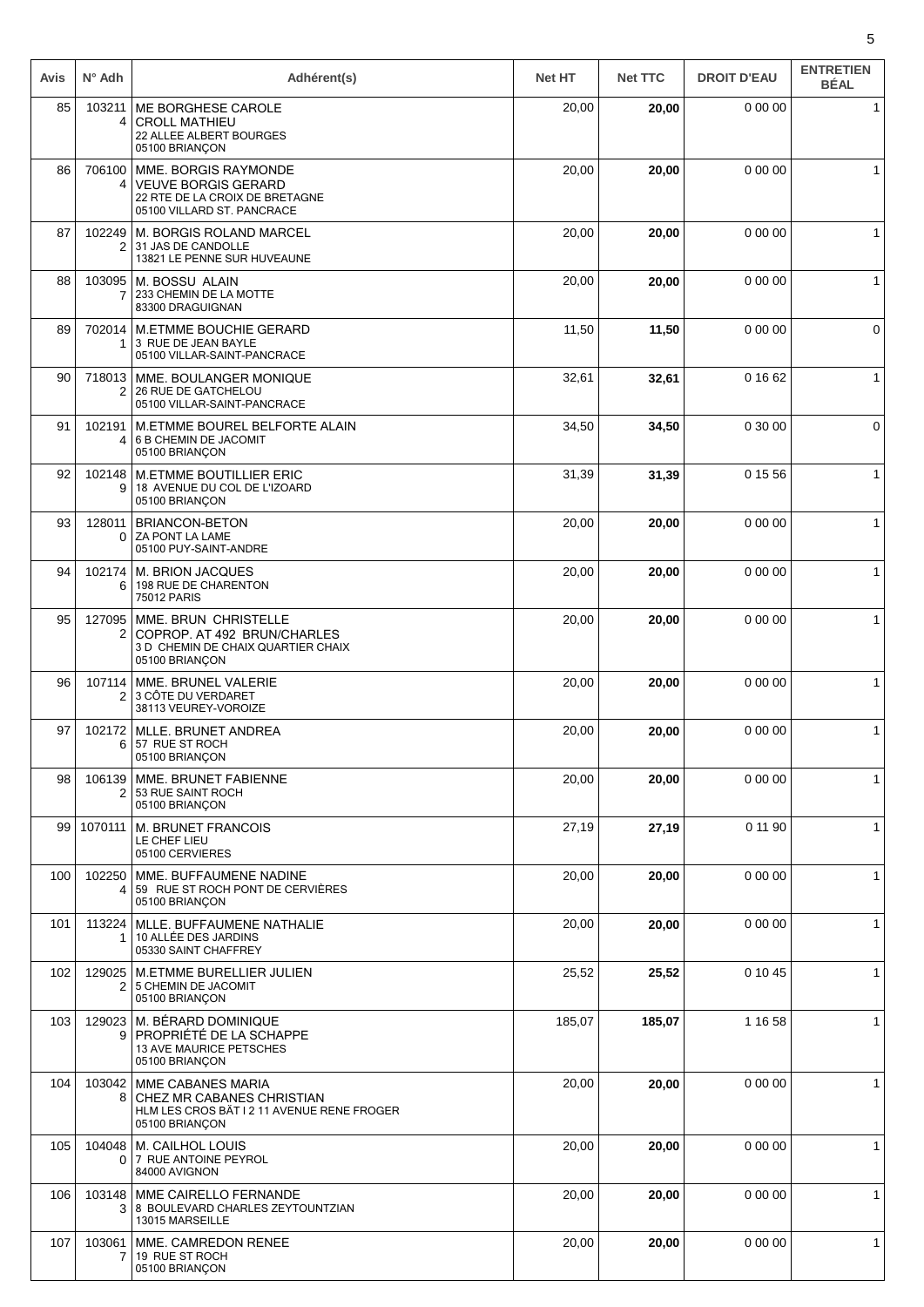| Avis | $N^{\circ}$ Adh | Adhérent(s)                                                                                                   | <b>Net HT</b> | <b>Net TTC</b> | <b>DROIT D'EAU</b> | <b>ENTRETIEN</b><br><b>BÉAL</b> |
|------|-----------------|---------------------------------------------------------------------------------------------------------------|---------------|----------------|--------------------|---------------------------------|
| 108  | 127035<br>5     | M. CANINI BERNARD<br>COPROP. AT 219<br>87 AVENUE FOCH<br>77590 BOIS LE ROI                                    | 20,00         | 20,00          | 0 00 00            | $\mathbf{1}$                    |
| 109  | 702015<br>3     | <b>M. CANTAT YVES</b><br>12 RUE DE GATCHELOU<br>05100 VILLAR-SAINT-PANCRACE                                   | 20,00         | 20,00          | 0 00 00            | 1                               |
| 110  | 127084<br>5     | M. CAPRIOLI JOSEPH<br>COPROP, PARCELLE AV 207<br>ALLEE DE LA CERVEYRETTE<br>05100 BRIANÇON                    | 27,42         | 27,42          | 0 12 10            | $\mathbf 1$                     |
| 111  | 129029<br>7     | M. CARDOSO TEIXEIRA BENJAMIN<br><b>ODETTE BABALONE</b><br>10 B RUE PASTEUR<br>05100 BRIANÇON<br><b>FRANCE</b> | 20,00         | 20,00          | 0 00 00            | 1                               |
| 112  | 129027<br>4     | <b>ME CARIGNON CLAUDE</b><br>M. GUINAMARD CHRISTOPHE<br>7 BIS CHEMIN DE L'ILE D'AMOUR<br>38240 MEYLAN         | 20,00         | 20,00          | 0 00 00            | 1                               |
| 113  | 103143<br>0     | MME. CARLHIAN GABRIELLE<br>20 AVENUE DU GALIBIER LA MEIGE<br>05100 BRIANÇON                                   | 34,50         | 34,50          | 0 18 26            | $\mathbf{1}$                    |
| 114  | 129023<br>8     | M.ETMME CARLHIAN JEAN PAUL & ELISABETH<br>12 BIS ROUTE DES MAISONS BLANCHES LES GUEYTES<br>05100 BRIANCON     | 26,68         | 26,68          | 0 11 46            | $\mathbf{1}$                    |
| 115  | 129027<br>3     | M. CARLHIAN MATHIEU<br>12 ROUTE DES MAISONS BLANCHES<br>05100 BRIANÇON                                        | 27,21         | 27,21          | 0 11 92            | $\mathbf{1}$                    |
| 116  | 103146<br>9     | MME. CARLHIAN MICHELINE<br>16 RUE ALPHAND<br>05100 BRIANÇON                                                   | 42,90         | 42,90          | 0 21 65            | $\mathbf{1}$                    |
| 117  | 127074<br>9     | <b>M. CARLHIAN GABRIEL</b><br>COPR. PARCELLE AV 64<br>8 CHEMIN DU PONT BALDY<br>05100 BRIANÇON                | 25,39         | 25,39          | 0 10 34            | $\mathbf{1}$                    |
| 118  | 103197<br>8     | M.ETMME CARNEZ JEAN-LUC<br>69 RUE LOUIS DUFLOS<br>62200 BOULOGNE SUR MER                                      | 20,00         | 20,00          | 0 00 00            | $\mathbf{1}$                    |
| 119  | 128057<br>3     | <b>SCI CATERIC</b><br><b>GARAGE CITROEN</b><br>RUE DES TABELLIONS CENTRE D'ACTIVITEES SUD<br>05100 BRIANÇON   | 35,78         | 35,78          | 0 19 37            | $\mathbf{1}$                    |
| 120  | 103156<br>9     | <b>M.ETMME CAULIER BERNARD</b><br>24 RUE DU BACCHU BER<br>05100 BRIANÇON                                      | 20,00         | 20,00          | 0 00 00            | 1                               |
| 121  | 129027<br>1     | M.ETMME CAVALLARO LAURENT<br>46 RUE JOSEPH SILVESTRE PREYTS RIBOIS<br>05100 BRIANÇON                          | 20,00         | 20,00          | 0 00 00            | $\mathbf{1}$                    |
| 122  | 703014<br>6.    | <b>M.ETMME CEOLIN PIERRE &amp; MARYSE</b><br>198 CHEMIN DES EUCALYPTUS<br>06160 JUAN LES PINS                 | 57,37         | 57,37          | 0 30 58            | $\mathbf{1}$                    |
| 123  | 5               | 103075 MME. CHABAS PAULETTE<br>9 A RUE PASTEUR IMMEUBLE LE PASTEUR<br>05100 BRIANÇON                          | 60,18         | 60,18          | 0 33 03            | $\mathbf{1}$                    |
| 124  | 127088<br>4     | M. CHANCEL GUILLAUME<br>7 AVE JEAN MOULIN<br>05100 BRIANÇON                                                   | 25,89         | 25,89          | 0 10 77            | $\mathbf{1}$                    |
| 125  | 103076<br>5     | MME CHANCEL EMILIENNE<br>23 B ROUTE DE MAISONS BLANCHES<br>05100 BRIANÇON                                     | 20,00         | 20,00          | 0 00 00            | $\mathbf{1}$                    |
| 126  | 103060<br>6     | M.ETMME CHANCEL JEAN-LAURENT<br>15 D RTE DE MAISONS BLANCHES<br>05100 BRIANÇON                                | 116,07        | 116,07         | 0 56 58            | $\mathbf{1}$                    |
| 127  | 103157<br>4     | MME CHANCEL JEAN-MARIE<br>15 ROUTE DES MAISONS BLANCHES<br>05100 BRIANÇON                                     | 20,00         | 20,00          | 0 00 00            | $\mathbf{1}$                    |
| 128  | 103117<br>0     | M.ETMME CHANCEL JEAN-MARIE<br>15 ROUTE DES MAISONS BLANCHES<br>05100 BRIANÇON                                 | 47,44         | 47,44          | 0 25 60            | $\mathbf{1}$                    |
| 129  | 129029<br>1     | <b>SCI CHANCRIN-PIRES</b><br>3 AVENUE DU LAUTARET<br>05100 BRIANÇON                                           | 20,00         | 20,00          | 0 00 00            | $\mathbf{1}$                    |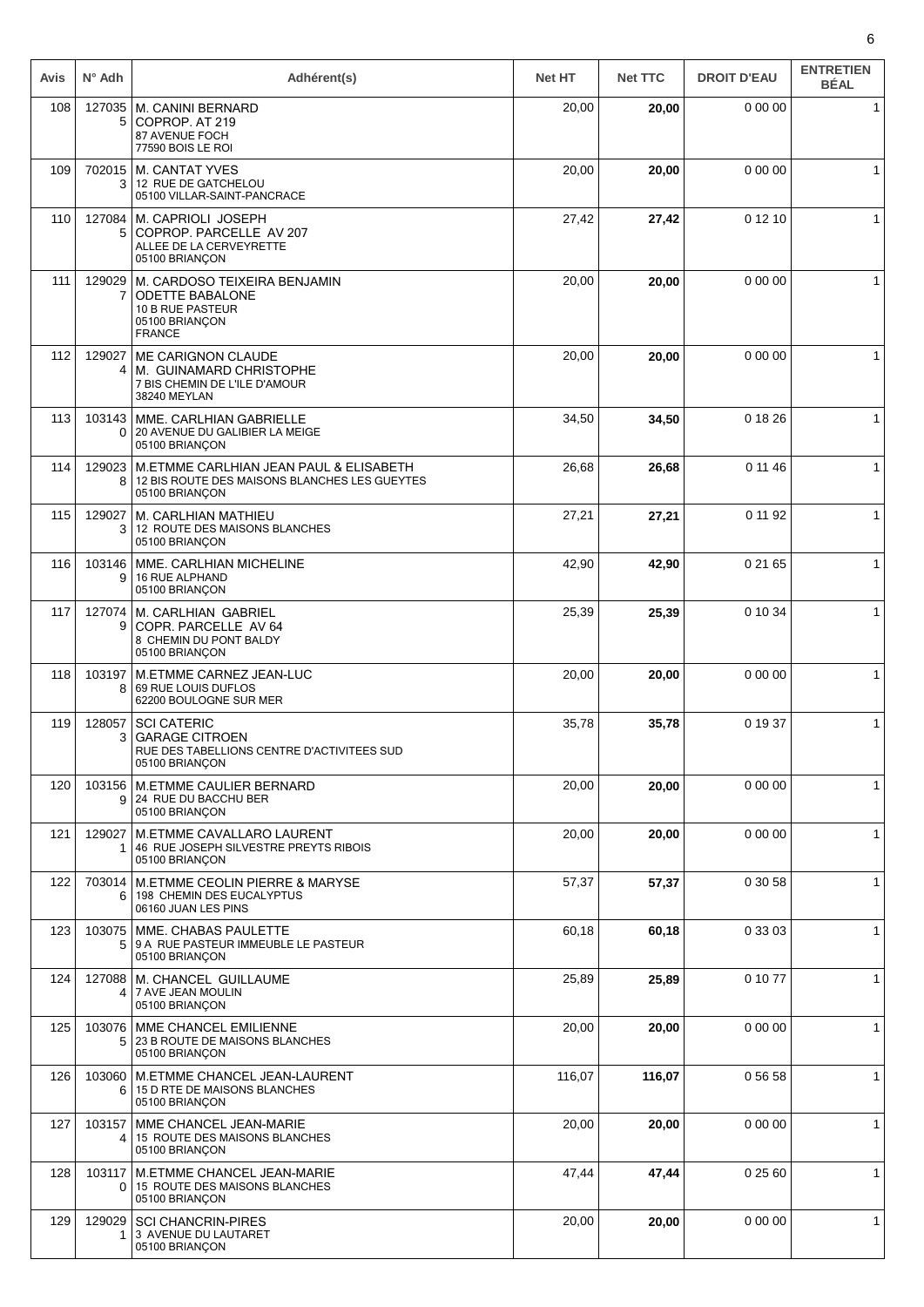| Avis | $N^{\circ}$ Adh          | Adhérent(s)                                                                                                               | <b>Net HT</b> | <b>Net TTC</b> | <b>DROIT D'EAU</b> | <b>ENTRETIEN</b><br><b>BÉAL</b> |
|------|--------------------------|---------------------------------------------------------------------------------------------------------------------------|---------------|----------------|--------------------|---------------------------------|
| 130  | 113008<br>3              | MME. CHAPPELLAZ IZABELLE<br>19 RUE L & A LUMIERE<br>38100 GRENOBLE                                                        | 26,58         | 26,58          | 0 11 37            | $\mathbf{1}$                    |
| 131  | 107112<br>5              | M. CHAPUIS JEAN-MARIE<br><b>FANTON GERARD</b><br>9 RUE DE JEAN BAYLE.<br>05100 VILLAR-SAINT-PANCRACE                      | 20,00         | 20,00          | 0 00 00            | $\mathbf{1}$                    |
| 132  | 127084<br>9              | M. CHARBONNIER ALAIN<br>COPR. PARCELLE AT 735 A 739<br>20 ALLEE ALBERT BOURGES<br>05100 BRIANÇON                          | 30,03         | 30,03          | 0 14 37            | $\mathbf{1}$                    |
| 133  | 103072<br>0              | <b>M.ETMME CHARIER ALBIN</b><br><b>CHEMIN JACOMIT</b><br>05100 BRIANÇON                                                   | 20,00         | 20,00          | 0 00 00            | $\mathbf{1}$                    |
| 134  | 127112<br>$\overline{7}$ | <b>M.ETMME CHARLES RAYMOND</b><br>LOTISSEMENT LES GARCINS LES ALPAGES C<br>05100 BRIANCON                                 | 20,00         | 20,00          | 0 00 00            | $\mathbf{1}$                    |
| 135  | 129033<br>5              | M. CHAUTARD VINCENT NICOLAS<br>17 A ROUTE DES TOULOUSANES<br>05100 BRIANÇON                                               | 25,89         | 25,89          | 0 10 77            | $\mathbf{1}$                    |
| 136  | 129016<br>6              | <b>M.ETMME CHAVET CEDRIC</b><br>30 RUE ALFRED MONDET<br>05100 BRIANÇON                                                    | 20,00         | 20,00          | 0 00 00            | $\mathbf{1}$                    |
| 137  | 103101                   | M. CHEVALLIER PIERRE<br>34 RUE DE JEAN BAYLE<br>05100 VILLAR-SAINT-PANCRACE                                               | 20,00         | 20,00          | 0 00 00            | $\mathbf{1}$                    |
| 138  | 728003<br>0              | M. CHEVALLIER PIERRE<br><b>GERANT</b><br>34 RUE DE JEAN BAYLE<br>05100 VILLAR-SAINT-PANCRACE                              | 26,81         | 26,81          | 0 11 57            | $\mathbf 1$                     |
| 139  | 103178<br>5              | MME. CHOPPIN LUGDIVINE<br>47 ROUTE DES MAISONS BLANCHES TENDENCES CUISINES CENTRE<br>D'ACTIVITÉ S<br>05100 BRIANÇON       | 20,00         | 20,00          | 0 00 00            | $\mathbf{1}$                    |
| 140  | 729028<br>9              | MME CHOUTEAU VANESSA<br>1 RUE DU GATCHELOU<br>05100 VILLARD ST. PANCRACE                                                  | 20,00         | 20,00          | 0 00 00            | $\mathbf{1}$                    |
| 141  | 103162<br>6              | <b>M.ETMME CHUETTE THIERRY</b><br>2 LOT.LES PREYTS RIBOIS<br>05100 BRIANÇON                                               | 20,00         | 20,00          | 0 00 00            | $\mathbf{1}$                    |
| 142  | 1                        | 129035   M.ETMME CICCARIELLO SERGE<br><b>CELINE GIORGETTI</b><br>100 TER RD 568<br>13100 AIX EN PROVENCE<br><b>FRANCE</b> | 20,00         | 20,00          | 0 00 00            | $\mathbf{1}$                    |
| 143  | 7                        | 727019   M. CIOT FABIEN<br>COPR. PARCELLE A 313<br>4 RUE DU GATCHELOU<br>05100 VILLAR-SAINT-PANCRACE                      | 20,00         | 20,00          | 0 00 00            | $\mathbf{1}$                    |
| 144  | 718014<br>7              | <b>M. CLAIRET DENIS</b><br>22 RUE DE GATCHELOU<br>05100 VILLAR-SAINT-PANCRACE                                             | 25,86         | 25,86          | 0 10 75            | $\mathbf{1}$                    |
| 145  | 7                        | 103062   MME CLAPASSON MARIE THÉRÉSE<br>28 AVENUE BERMOND GONNET<br>05100 BRIANÇON                                        | 65,53         | 65,53          | 0 37 68            | $\mathbf{1}$                    |
| 146  | 119025<br>4              | MME CLAPASSON MARIE THERESE<br>28 AVENUE BERMOND GONNET<br>05100 BRIANÇON                                                 | 20,00         | 20,00          | 0 00 00            | $\mathbf{1}$                    |
| 147  | 127027<br>2 <sup>1</sup> | M. CLAPASSON PASCAL<br>3 CHEMIN DE JACOMIT<br>05100 BRIANÇON                                                              | 28,24         | 28,24          | 0 12 82            | $\mathbf{1}$                    |
| 148  | 128102<br>1              | M. CLAPASSON PASCAL<br>3 CHEMIN DE JACOMIT.<br>05100 BRIANÇON                                                             | 11,50         | 11,50          | 0 00 00            | 0                               |
| 149  | 703024<br>2              | M. COLOMBAN ANDRE<br>23 PLACE GRAND DE CHAMPROUET<br>05100 VILLAR-SAINT-PANCRACE                                          | 20,00         | 20,00          | 0 00 00            | $\mathbf{1}$                    |
| 150  | 6                        | 103203 ME COLOMBAN CHRISTELLE<br>ROUTE DES MARMOTTES LE MOULIN<br>05600 EYGLIERS                                          | 26,66         | 26,66          | 0 11 44            | $\mathbf{1}$                    |
| 151  | 6                        | 103153   M. COLOMBAN GEORGES<br>7 CHE CROIX DE BRETAGNE<br>05100 VILLAR-SAINT-PANCRACE                                    | 27,22         | 27,22          | 0 11 93            | $\mathbf{1}$                    |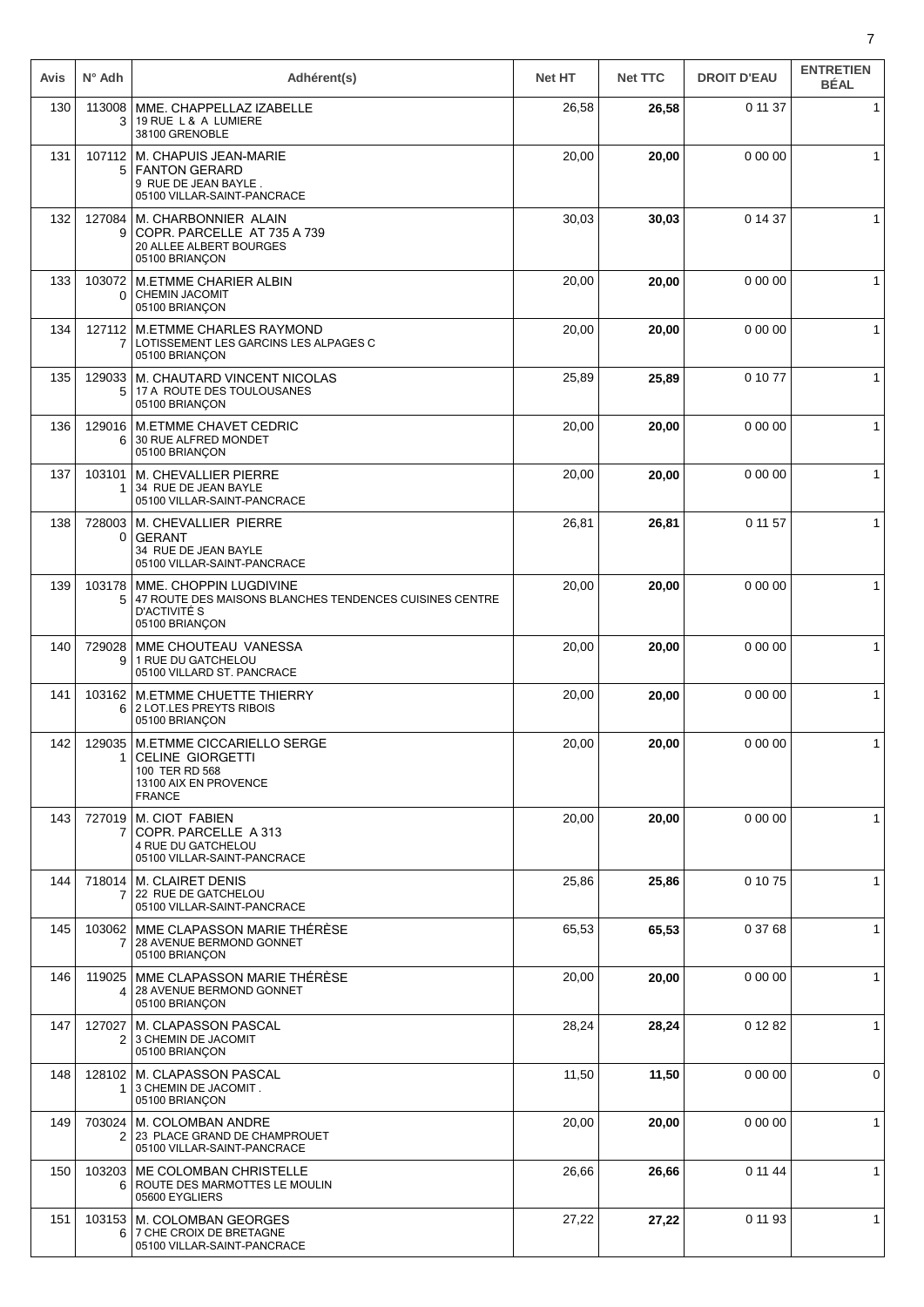| Avis | $N^{\circ}$ Adh           | Adhérent(s)                                                                                     | <b>Net HT</b> | <b>Net TTC</b> | <b>DROIT D'EAU</b> | <b>ENTRETIEN</b><br><b>BÉAL</b> |
|------|---------------------------|-------------------------------------------------------------------------------------------------|---------------|----------------|--------------------|---------------------------------|
| 152  | 102166<br>6               | M. COLOMBAN GEORGES<br><b>RUE DES PIERRES ROUGES</b><br>05100 VILLAR-SAINT-PANCRACE             | 74,68         | 74,68          | 0 42 33            | $\mathbf{1}$                    |
| 153  | 0                         | 703030   M. COLOMBAN JEAN-MARIE<br>1 RUE DE GATCHELOU<br>05100 VILLAR-SAINT-PANCRACE            | 20,00         | 20,00          | 0 00 00            | $\mathbf{1}$                    |
| 154  | 103061<br>6               | M. COLOMBAN JULIEN<br>21 A ROUTE DES MAISONS BLANCHES<br>05100 BRIANÇON                         | 20,00         | 20,00          | 0 00 00            | 1                               |
| 155  | 703040<br>3               | M. COLOMBAN JULIEN<br>3 A CHAMP- PROUET<br>05100 VILLAR-SAINT-PANCRACE                          | 26,29         | 26,29          | 0 11 12            | $\mathbf{1}$                    |
| 156  | 703021<br>7               | M. COLOMBAN MARCEL<br>6 RUE PRINCIPALE DU BOURG<br>05100 VILLAR-SAINT-PANCRACE                  | 27,82         | 27,82          | 0 12 45            | $\mathbf{1}$                    |
| 157  | 107007<br>1               | M.ETMME COLOMBAN MAX<br>20 RUE DE GATCHELOU<br>05100 VILLAR-SAINT-PANCRACE                      | 26,55         | 26,55          | 0 11 35            | $\mathbf{1}$                    |
| 158  |                           | 129032   M. COLOMBAN NOE<br>3 A CHEMIN DE L'EMPARRE<br>05100 BRIANÇON                           | 20,00         | 20,00          | 0 00 00            | $\mathbf{1}$                    |
| 159  | 5                         | 703019   M. COLOMBAN PAUL<br>8 RUE DU RENCUREL<br>05100 VILLAR-SAINT-PANCRACE                   | 20,00         | 20,00          | 0 00 00            | 1                               |
| 160  | 703035<br>3               | M. COLOMBAN REMI<br>22 RUE DU CHAPELLIER<br>05100 VILLAR-SAINT-PANCRACE                         | 44,60         | 44,60          | 0 23 13            | $\mathbf{1}$                    |
| 161  | 109006<br>5               | MME. COLOMBAN YVETTE<br>3 J CHEMIN DE CHAIX<br>05100 BRIANÇON                                   | 36,90         | 36,90          | 0 32 09            | 0                               |
| 162  | 128097<br>4               | COM.COM.DU BRIANCONNAIS<br>1 RUE ASPIRANT JAN LES CORDELLIERS<br>05100 BRIANÇON                 | 141,51        | 141,51         | 07870              | $\mathbf{1}$                    |
| 163  | 128060<br>5               | <b>COMPTOIR LYONNAIS D'ELECTRICITE</b><br>20 RUE LORTET<br>69007 LYON                           | 51,19         | 51,19          | 0 28 86            | $\mathbf{1}$                    |
| 164  | 103031<br>$\Omega$        | MME CORDIER ANDRE<br>22 RUE ALFRED MONDET<br>05100 BRIANÇON                                     | 29,49         | 29,49          | 0 13 90            | 1                               |
| 165  | 129034<br>8               | M.ETMME COSTAGLIOLA LIONEL<br>2 ROUTE DE MAISONS BLANCHES HAMEAU DES BLANCHES<br>05100 BRIANCON | 20,00         | 20,00          | 0 00 00            | $\mathbf{1}$                    |
| 166  | 103044<br>$\vert 4 \vert$ | M. COTTE CEDRIC<br>3 RUE DE SILOS LES ÉPIS ESC; A ÉTAGE 1<br>05000 GAP                          | 20,00         | 20,00          | 0 00 00            | $\mathbf{1}$                    |
| 167  | 102221<br>3               | M.ETMME COUSSEAU XAVIER<br>1B CHEMIN DE LA CROIX DU FRENE<br>05100 BRIANÇON                     | 29,32         | 29,32          | 0 13 76            | $\mathbf{1}$                    |
| 168  | 118089                    | M. COUTANDIN JEANNOT<br>65 HAM DU FONTENIL<br>05100 BRIANÇON                                    | 26,93         | 26,93          | 0 11 68            | $\mathbf{1}$                    |
| 169  |                           | 103016   M. COUTON LUCIEN<br>2 21 CHEMIN DU CANAL DU FOUR<br>05100 BRIANÇON                     | 40,34         | 40,34          | 0 35 08            | 0                               |
| 170  | 103048<br>9               | <b>M.ETMME CROC CHARLES</b><br>13 RUE ALFRED MONDET<br>05100 BRIANÇON                           | 20,00         | 20,00          | 0 00 00            | $\mathbf{1}$                    |
| 171  | 103147<br>9               | M.ETMME CROISET JEAN MICHEL<br>25 B RUE BERMOND GONNET<br>05100 BRIANÇON                        | 11,50         | 11,50          | 0 00 00            | 0                               |
| 172  | 129024<br>2               | M.ETMME CROS JEAN-ERIC<br>89 AVENUE DE LA REPUBLIQUE<br>92400 COURBEVOIS                        | 27,54         | 27,54          | 0 12 21            | $\mathbf{1}$                    |
| 173  | 2                         | 103142   ME CROSASSO ARLETTE<br>38 RUE DU BACCHU BER<br>05100 BRIANÇON                          | 20,00         | 20,00          | 0 00 00            | $\mathbf{1}$                    |
| 174  | 1                         | 120050   M. CROUX EMMANUEL<br>GENOUILLY FERME DE GENOUILLY<br>77390 CRISENOY                    | 20,00         | 20,00          | 0 00 00            | $\mathbf{1}$                    |
| 175  | 129028<br>4               | M. CUKIERMAN JULIEN<br>MME BEZARD JULIE<br>65 RUE DU BACCHU BER<br>05100 BRIANÇON               | 20,00         | 20,00          | 0 00 00            | $\mathbf{1}$                    |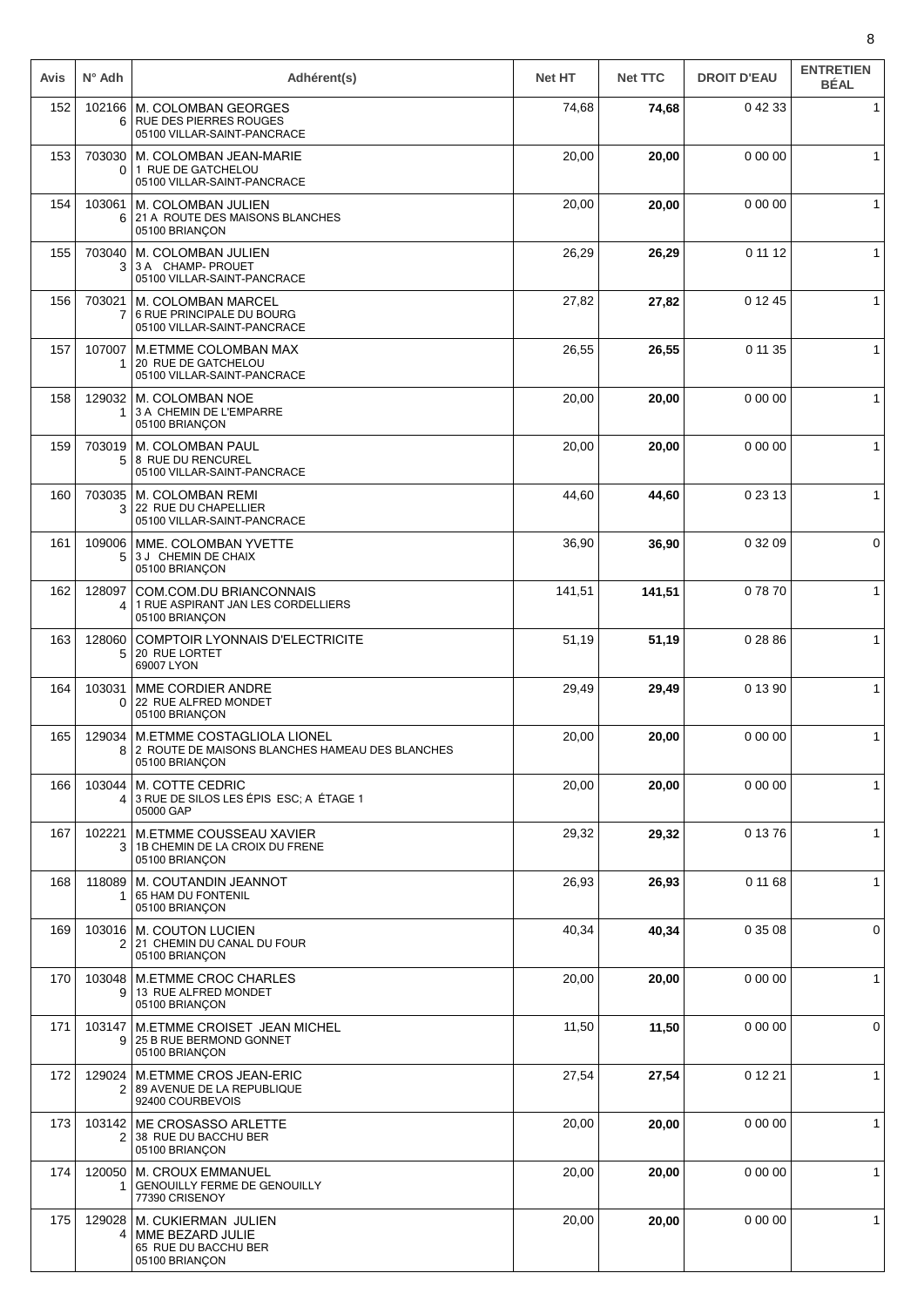| Avis | $N^{\circ}$ Adh          | Adhérent(s)                                                                                             | <b>Net HT</b> | <b>Net TTC</b> | <b>DROIT D'EAU</b> | <b>ENTRETIEN</b><br><b>BÉAL</b> |
|------|--------------------------|---------------------------------------------------------------------------------------------------------|---------------|----------------|--------------------|---------------------------------|
| 176  | 103141<br>4              | M. CÉAS JEAN-FRANÇOIS<br>25 E AV. GAL DE GAULLE<br>05100 BRIANÇON                                       | 20,00         | 20,00          | 0 00 00            | $\mathbf{1}$                    |
| 177  | 7                        | 103118 M. CÉAS MICHEL<br>25 E AV. GAL DE GAULLE<br>05100 BRIANÇON                                       | 11,50         | 11,50          | 0000               | $\mathbf 0$                     |
| 178  | 103138<br>2              | ME CÉAS YVON<br>25 F AV. GAL DE GAULLE<br>05100 BRIANÇON                                                | 20,00         | 20,00          | 0 00 00            | 1                               |
| 179  | 129030<br>0              | M. D'AMICO VINCENT<br><b>VERGNAUD LAURENCE</b><br>11 RUE SAINT ROCH PONT DE CERVIÈRES<br>05100 BRIANÇON | 20,00         | 20,00          | 0 00 00            | $\mathbf{1}$                    |
| 180  | 102182                   | M. D'ELIA JOHAN<br>5 9 CHEMIN DE L EMPARRE<br>05100 BRIANÇON                                            | 20,00         | 20,00          | 0 00 00            | $\mathbf{1}$                    |
| 181  | 129021<br>$\overline{2}$ | MME. D'ELIA JOSIANE<br>9 CHEMIN DE L'EMPARRE<br>05100 BRIANÇON                                          | 47,93         | 47,93          | 0 26 03            | $\mathbf{1}$                    |
| 182  | 129028<br>1              | M. DACHICOURT SEBASTIEN<br><b>VORANGER MANON</b><br>13, RUE ST ROCH PONT DE CERVIERES<br>05100 BRIANCON | 11,50         | 11,50          | 0 00 00            | 0                               |
| 183  | 129032<br>5              | MME. DAGAN VERONIQUE<br><b>SCI SEXTANT SUD</b><br>2 RUE ODETTE JASSE<br>13015 MARSEILLE                 | 109,05        | 109,05         | 0 50 48            | $\mathbf{1}$                    |
| 184  | 129027<br>6              | M.ETMME DAO-CASTELLANA ALAIN<br>110 ROUTE DU CHANTEREL<br>73330 DOMESSIN                                | 20,00         | 20,00          | 0 00 00            | $\mathbf{1}$                    |
| 185  | 104017<br>0 <sup>1</sup> | M. DAURELLE AUGUSTIN<br>1 AVENUE ADRIEN DAURELLE<br>05100 BRIANÇON                                      | 20,00         | 20,00          | 0 00 00            | $\mathbf{1}$                    |
| 186  | 104075<br>8              | M.ETMME DE LA BURGADE PHILIPPE<br>9 CANAL DU FOUR PONT DE CERVIERE<br>05100 BRIANÇON                    | 11,50         | 11,50          | 0 00 00            | 0                               |
| 187  | 104085<br>0              | M.ETMME DE SOUSA LAGE BERNARDINO<br>27 RUE JOSEPH SILVESTRE<br>05100 BRIANÇON                           | 20,00         | 20,00          | 0 00 00            | $\mathbf{1}$                    |
| 188  | 129025                   | ME DEL GRECO EMILIE<br>8   M. HEIN VINCENT<br>4 RUE ALFRED MONDET<br>05100 BRIANÇON<br><b>FRANCE</b>    | 20,00         | 20,00          | 0 00 00            | $\mathbf{1}$                    |
| 189  | 102205<br>9              | <b>M.ETMME DELABRE FELIX</b><br>63 RUE FALGUIERE<br><b>75015 PARIS</b>                                  | 20,00         | 20,00          | 0 00 00            | $\mathbf{1}$                    |
| 190  | 61                       | 729029   M. DELEAU TONY<br>MME LUCIE CAILLOT<br>37 RUE DE GATCHELOU<br>05100 VILLAR-SAINT-PANCRACE      | 15,85         | 15,85          | 0 13 78            | 0                               |
| 191  | 718053                   | M. DELORD JEAN<br>3 3 RUE CHARLES TESTOUD<br>38000 GRENOBLE                                             | 26,17         | 26,17          | 0 11 02            | $\mathbf{1}$                    |
| 192  | 9                        | 102117   M.ETMME DELORME CHRISTIAN<br>11 B CHEMIN DU CANAL DU FOUR PONT DE CERVIÈRES<br>05100 BRIANÇON  | 11,50         | 11,50          | 0 00 00            | $\mathbf 0$                     |
| 193  | $\overline{7}$           | 104108   M. DENIZOU ET BONED JEAN MARIE<br>39 RUE DE GATCHELOU CHAMPROUET<br>05100 VILLARD ST PANCRACE  | 30,67         | 30,67          | 0 14 93            | $\mathbf{1}$                    |
| 194  | 9 <sup>1</sup>           | 128046   DEPARTEMENT DES HAUTES ALPES<br>PLACE ST ARNOUX SERVICE FICA CS 66005<br>05008 GAP             | 20,00         | 20,00          | 0 00 00            | 1                               |
| 195  | 104051<br>7              | M. DESREUMAUX ARNAUD<br><b>18 CHEMIN DE FORTVILLE</b><br>05100 BRIANÇON                                 | 42,63         | 42,63          | 0 21 42            | $\mathbf{1}$                    |
| 196  | 129033<br>9              | M.ETMME DETRIE MATHIEU MAURICE<br><b>PERRINE PASCAL</b><br>1 A PLACE JEAN JAURES<br>05100 BRIANÇON      | 20,00         | 20,00          | 0 00 00            | $\mathbf{1}$                    |
| 197  | 104100<br>3              | M. DEVARS BRUNO<br>23 D RUE PASTEUR<br>05100 BRIANÇON                                                   | 61,60         | 61,60          | 0 34 26            | $\mathbf{1}$                    |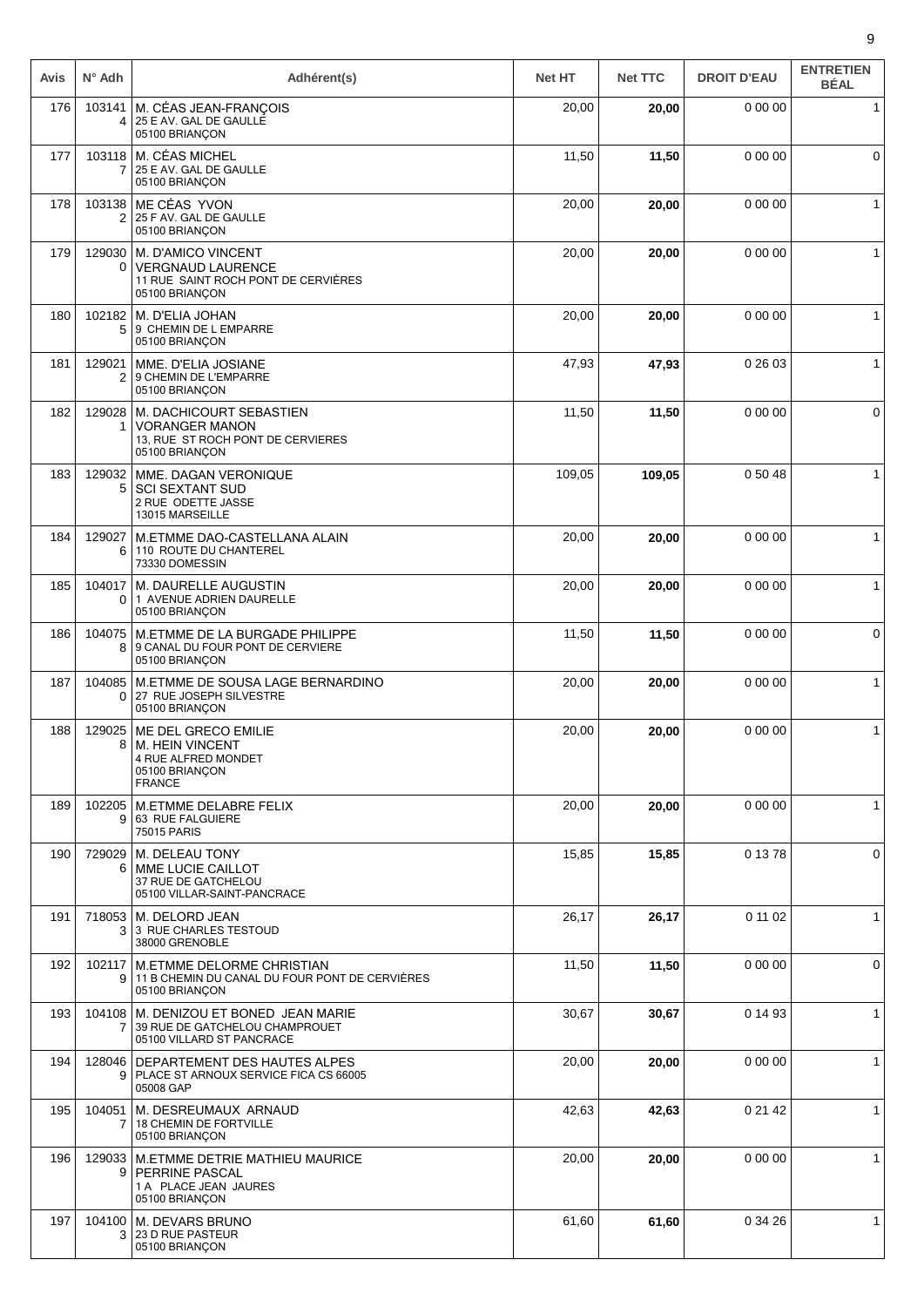| Avis | $N^{\circ}$ Adh | Adhérent(s)                                                                                                       | <b>Net HT</b> | <b>Net TTC</b> | <b>DROIT D'EAU</b> | <b>ENTRETIEN</b><br><b>BÉAL</b> |
|------|-----------------|-------------------------------------------------------------------------------------------------------------------|---------------|----------------|--------------------|---------------------------------|
| 198  | 104102<br>3     | M. DIGONNET BRUNO<br>40 HAMEAU DE FONTENIL<br>05100 BRIANÇON                                                      | 20,00         | 20,00          | 0 00 00            | $\mathbf{1}$                    |
| 199  | 104004<br>9     | MME. DISDIER MONIQUE<br>10 RUE DU BACCHU BER<br>05100 BRIANÇON                                                    | 20,00         | 20,00          | 0 00 00            | $\mathbf{1}$                    |
| 200  | 129022<br>2     | M. DONZEL DANIEL<br>12 RUE DE LA SALETTE LES TROIS LUCS<br>13012 MARSEILLE                                        | 33,87         | 33,87          | 0 17 71            | 1                               |
| 201  | 104005<br>2     | M. DONZEL JEAN-LOUIS<br>QUARTIER VILLE HAUTE<br>05100 NEVACHE                                                     | 20,00         | 20,00          | 0 00 00            | 1                               |
| 202  | 104091<br>3     | M. DROUET THIBAUD<br>39 RUE SAINT ROCH PONT DE CERVIERES<br>05100 BRIANÇON                                        | 20,00         | 20,00          | 0 00 00            | $\mathbf{1}$                    |
| 203  | 104057<br>6     | M. DROUOT RENÉ<br>21 RUE PASTEUR<br>05100 BRIANÇON                                                                | 25,00         | 25,00          | 0 00 00            | $\mathbf{1}$                    |
| 204  | 3               | 104133 M.ETMME DUBOIS FRÉDÉRIC<br>LOTISSEMENT LES GARCINS LES ALPAGES C<br>05100 BRIANÇON                         | 20,00         | 20,00          | 0 00 00            | $\mathbf{1}$                    |
| 205  | 129026<br>9     | <b>M.ETMME DUCHEMIN CLAUDE</b><br>1 RUE BERMOND GONNET<br>05100 BRIANÇON                                          | 20,00         | 20,00          | 0 00 00            | 1                               |
| 206  | 104102<br>6     | <b>M.ETMME DUCOS BENOIT</b><br>27 RUE JOSEPH SILVESTRE<br>05100 BRIANÇON                                          | 16,00         | 16,00          | 0 13 91            | 0                               |
| 207  | 104072<br>5     | M.ETMME DUFETELLE CLAUDE<br>63 RUE ST ROCH<br>05100 BRIANÇON                                                      | 32,42         | 32,42          | 0 16 45            | $\mathbf{1}$                    |
| 208  | 129030<br>6     | <b>M.ETMME DUPUTEL DANIEL</b><br>5 CHEMIN DE JACOMIT<br>05100 BRIANÇON<br><b>FRANCE</b>                           | 20,00         | 20,00          | 0 00 00            | $\mathbf{1}$                    |
| 209  | 104004<br>0     | MME. DUSSERT MARIE ANTOINETTE<br>12 RUE DE CLICHY<br><b>75009 PARIS</b>                                           | 20,00         | 20,00          | 0 00 00            | 1                               |
| 210  | 128061<br>7     | <b>EDSB</b><br>PLACE MEDECIN GAL BLANCHARD<br>05100 BRIANÇON                                                      | 204,90        | 204,90         | 1 33 83            | $\mathbf{1}$                    |
| 211  | 3               | 129030 SCI ELISA MONTROC<br><b>BARADOUX PHILLIPE</b><br>LE VILLAGE<br>38650 ROISSARD<br><b>FRANCE</b>             | 20,00         | 20,00          | 0 00 00            | $\mathbf{1}$                    |
| 212  | 129034<br>3     | ENVIRONNEMENT & SOLIDARITE<br>11 AVENUE RENE FROGER ENTREE F2<br>05100 BRIANCON                                   | 20,00         | 20,00          | 0 00 00            | $\mathbf{1}$                    |
| 213  |                 | 105013   M.ETMME ESMIEU JEAN-FRANCOIS<br>15 ROUTE DES MAISONS BLANCHES<br>05100 BRIANÇON                          | 20,00         | 20,00          | 0 00 00            | $\mathbf{1}$                    |
| 214  | 3               | 129022 M.ETMME ESPITALLIER SYLVIA & JULIEN<br>COPROP. AT 514 LES GARCINS<br>7 RUE ALFRED MONDET<br>05100 BRIANCON | 20,00         | 20,00          | 0 00 00            | 1                               |
| 215  | 128101<br>7     | <b>SA ETOILIE</b><br>M. HERITIER<br>24 AVENUE RENE FROGER<br>05100 BRIANÇON                                       | 42,40         | 42,40          | 0 21 22            | $\mathbf{1}$                    |
| 216  | 128097<br>3     | <b>SCI EXTENSION</b><br>M. MARDIROSSIAN DANIEL<br>RUE DES TABELIONS CENTRE COMMERCIAL SUD<br>05103 BRIANÇON CEDEX | 407,14        | 407,14         | 3 09 69            | $\mathbf{1}$                    |
| 217  | 119050<br>8     | <b>M.ETMME EYMARD FREDERIC</b><br>22 AVENUE DU COL DE L'IZOARD<br>05100 BRIANÇON                                  | 50,43         | 50,43          | 0 28 20            | 1                               |
| 218  | 703029          | M. EYMARD JEAN-LOUIS<br>0 26 RUE DE GATCHELOU<br>05100 VILLAR-SAINT-PANCRACE                                      | 11,50         | 11,50          | 0 00 00            | 0                               |
| 219  | 129031<br>0     | M.ETMME FAUCQUEUR FRANCOIS<br>16 D ROUTE DES MAISONS BLANCHES<br>05100 BRIANÇON<br><b>FRANCE</b>                  | 15,42         | 15,42          | 0 13 41            | 0                               |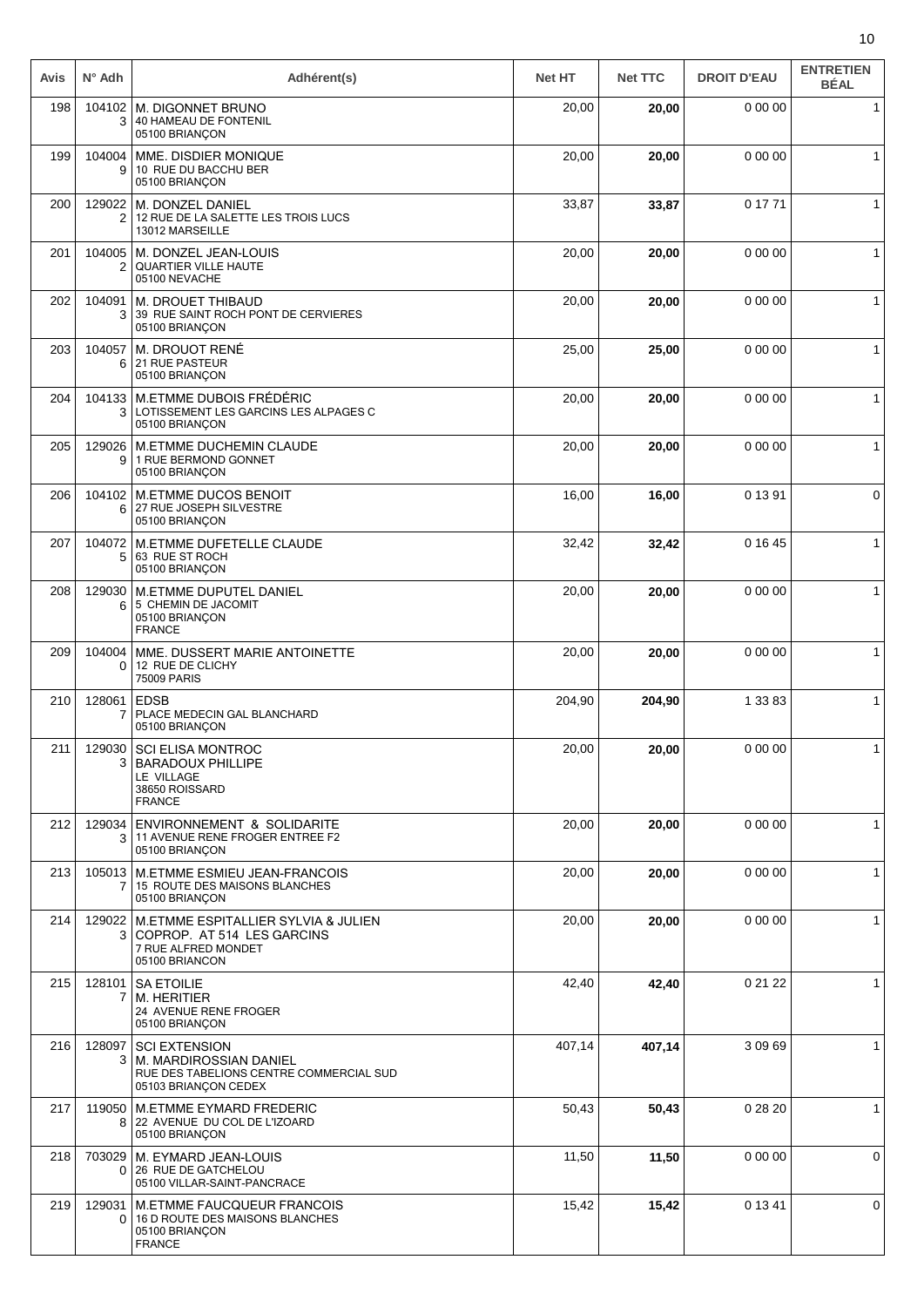| Avis | $N^{\circ}$ Adh          | Adhérent(s)                                                                                            | <b>Net HT</b> | <b>Net TTC</b> | <b>DROIT D'EAU</b> | <b>ENTRETIEN</b><br><b>BÉAL</b> |
|------|--------------------------|--------------------------------------------------------------------------------------------------------|---------------|----------------|--------------------|---------------------------------|
| 220  | 106051<br>8              | <b>M. FAURE BERNARD</b><br>13, ROUTE DES ESPAGNOLS<br>05100 VILLAR-SAINT-PANCRACE                      | 28,36         | 28,36          | 0 12 92            | $\mathbf{1}$                    |
| 221  | 4                        | 107112   ME FAURE DENISE<br>53, AVENUE REINE VICTORIA RESIDENCE VICTORIA<br>06000 NICE                 | 41,14         | 41,14          | 0 20 12            | $\mathbf{1}$                    |
| 222  | 106096<br>0              | <b>M.ETMME FAURE GILBERT</b><br><b>CROSASSO</b><br>63 RUE DU BACCHU BER<br>05100 BRIANÇON              | 26,85         | 26,85          | 0 23 35            | 0                               |
| 223  | 5                        | 106127   M.ETMME FAURE JEAN<br>5 LOTI. LES PREYTS RIBOIX RTE DES MAISONS BLANCHES.<br>05100 BRIANÇON   | 20,00         | 20,00          | 0 00 00            | $\mathbf{1}$                    |
| 224  | 106084<br>2              | M. FAURE JEAN-MICHEL<br>28 RUE JOSEPH SILVESTRE<br>05100 BRIANÇON                                      | 20,00         | 20,00          | 0 00 00            | $\mathbf{1}$                    |
| 225  | 106024<br>$\overline{7}$ | <b>MLLE. FAURE LUCETTE</b><br>7 RUE DE LA MAISONNETTE<br>05100 VILLAR-SAINT-PANCRACE                   | 25,40         | 25,40          | 0 10 35            | 1                               |
| 226  | 106135<br>4              | <b>M. FAURE MAURICE</b><br>2 RUE DU PORTALET "MAIJAUN DE L'HORLOGER"<br>06660 SAINT ETIENNE DE TINEE   | 25,82         | 25,82          | 0 10 71            | $\mathbf{1}$                    |
| 227  | 729032                   | <b>M. FAURE PASCAL</b><br>SCI LES COTEAUX DU JOUR<br>1 IMPASSE DU COCHY<br>05100 VILLAR SAINT PANCRACE | 20,00         | 20,00          | 0 00 00            | $\mathbf{1}$                    |
| 228  | 729000<br>6              | M. FAURE PHILIPPE<br>14 AVENUE BOYER RESIDENCE VICTORIA<br>06500 MENTON                                | 47,13         | 47,13          | 0 25 33            | $\mathbf{1}$                    |
| 229  | 106107<br>$\overline{7}$ | <b>M. FAURE ROBERT</b><br>16 RUE DU BACCHU BER<br>05100 BRIANÇON                                       | 20,00         | 20,00          | 0 00 00            | $\mathbf{1}$                    |
| 230  | 106066                   | M. FAURE BRUNO<br>INDIVIS.FAURE-OLLAGNIER<br>62 AV. DES ETATS UNIS<br>78000 VERSAILLE                  | 150,77        | 150,77         | 08676              | $\mathbf{1}$                    |
| 231  | 127035<br>0              | <b>M. FAURE BRUNO</b><br>COPR. PARC & IMM AR 92<br>62 AV. DES ETATS UNIS<br>78000 VERSAILLE            | 20,00         | 20,00          | 0 00 00            | $\mathbf{1}$                    |
| 232  | 6                        | 106041   M.ETMME FAURE-BRAC ANDRE<br>33 RUE JOSEPH SILVESTRE<br>05100 BRIANÇON                         | 20,00         | 20,00          | 0 00 00            | $\mathbf{1}$                    |
| 233  | 106092<br>2 <sup>1</sup> | M.ETMME FAURE-BRAC BERNARD<br>22 RUE JOSEPH SILVESTRE<br>05100 BRIANÇON                                | 48,20         | 48,20          | 0 26 26            | 1                               |
| 234  | 706066<br>$\overline{2}$ | M. FAURE-BRAC CYRIL<br>19. RUE DE GATCHELOU<br>05100 VILLARD ST PANCRACE                               | 31,70         | 31,70          | 0 15 83            | $\mathbf{1}$                    |
| 235  | 129026<br>4              | M. FAURE-BRAC DIMITRI<br>35 A RUE SAINT ROCH<br>05100 BRIANÇON                                         | 20,00         | 20,00          | 0 00 00            | $\mathbf{1}$                    |
| 236  | 706052<br>8              | MME. FAURE-BRAC HELENE<br>4 RUE DU RENCUREL<br>05100 VILLAR-SAINT-PANCRACE                             | 20,00         | 20,00          | 0 00 00            | $\mathbf{1}$                    |
| 237  | 3                        | 129026   M. FAURE-BRAC JOHAN<br>35 B RUE SAINT ROCH<br>05100 BRIANÇON                                  | 20,00         | 20,00          | 0 00 00            | $\mathbf{1}$                    |
| 238  | 106086<br>1              | M.ETMME FAURE-BRAC LUC<br>35 RUE ST ROCH<br>05100 BRIANÇON                                             | 20,00         | 20,00          | 0 00 00            | $\mathbf{1}$                    |
| 239  | 106019                   | M. FAURE-BRAC MICHEL<br>3   5 RUE DU RENCUREL<br>05100 VILLAR-SAINT-PANCRACE                           | 11,50         | 11,50          | 0 00 00            | 0                               |
| 240  | 106017<br>9              | M. FAURE-BRAC RENE<br>30 RUE DE GATCHELOU<br>05100 VILLARD SAINT PANCRACE                              | 27,74         | 27,74          | 0 12 38            | $\mathbf{1}$                    |
| 241  | 8                        | 127101   M.ETMME FAURE-BRAC YVON<br>29 RUE PRINCIPALE DU BOURG<br>05100 VILLAR ST PANCRACE             | 12,27         | 12,27          | 0 10 67            | 0                               |
| 242  | 9                        | 106103   M.ETMME FAURE-GEORS PATRICK<br>CHEMIN DU PONT BALDY<br>05100 BRIANÇON                         | 41,16         | 41,16          | 0 20 14            | $\mathbf{1}$                    |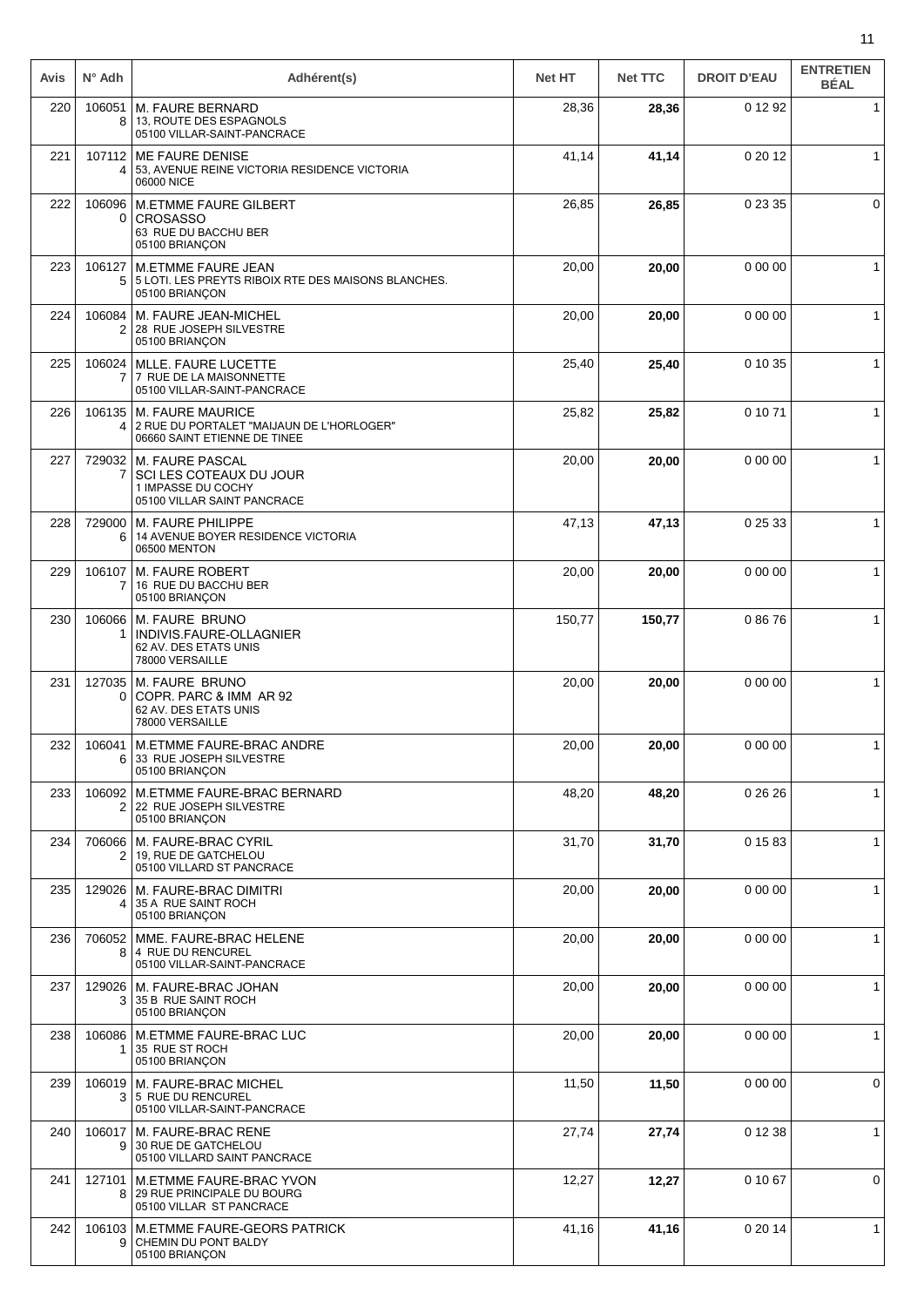| Avis | $N^{\circ}$ Adh | Adhérent(s)                                                                                                      | <b>Net HT</b> | <b>Net TTC</b> | <b>DROIT D'EAU</b> | <b>ENTRETIEN</b><br><b>BÉAL</b> |
|------|-----------------|------------------------------------------------------------------------------------------------------------------|---------------|----------------|--------------------|---------------------------------|
| 243  | 106145<br>5     | M. FAURE-SOULLET ALAIN JEAN<br>14 CHEMIN DE LA CROIX DU FRENE<br>05100 BRIANÇON                                  | 26,37         | 26,37          | 0 11 19            | $\mathbf{1}$                    |
| 244  | 106062<br>0     | <b>M.ETMME FAURE-SOULLET MICHEL</b><br>15 RUE DU LIEUTENANT MIGUET LOT LA CROIX DU FRENE<br>05100 BRIANÇON       | 27,25         | 27,25          | 0 11 96            | $\mathbf{1}$                    |
| 245  | 128120<br>8     | M. FAURE-VINCENT ANDRE<br>1 RUE ALFRED MONDET<br>05100 BRIANÇON                                                  | 29,84         | 29,84          | 0 14 21            | $\mathbf{1}$                    |
| 246  | 109007<br>2     | M. FAURE-VINCENT FRANCIS<br><b>LES METRILLOTS</b><br>01250 MONTAGNAT                                             | 13,54         | 13,54          | 0 11 77            | 0                               |
| 247  | 106049<br>3     | M. FAURE-VINCENT JOSEPH<br>1 RUE ALFRED MONDET<br>05100 BRIANÇON                                                 | 20,00         | 20,00          | 0 00 00            | $\mathbf{1}$                    |
| 248  | 129021<br>0     | <b>M. FAYTRE MAURICE</b><br>LOTISSEMENT LES GARCINS ALLÉE ALBERT BOURGES<br>05100 BRIANÇON                       | 30,05         | 30,05          | 0 14 39            | $\mathbf{1}$                    |
| 249  | 106157<br>9     | <b>M. FAYTRE MAURICE</b><br>MME PAQUIN MONIQUE<br>LOTISSEMENT LES GARCINS ALLÉE ALBERT BOURGES<br>05100 BRIANÇON | 20,00         | 20,00          | 0 00 00            | $\mathbf{1}$                    |
| 250  | 128165<br>9     | M.ETMME FENOUIL CLAUDE<br>12 RUE JOSEPH SILVESTRE HOTEL SAINT ANTOINE<br>05100 BRIANÇON                          | 27,32         | 27,32          | 0 12 02            | $\mathbf{1}$                    |
| 251  | 106092<br>6     | <b>M. FERRARIS PIERRE</b><br>24 RUE CENTRALE<br>05100 BRIANÇON                                                   | 39,31         | 39,31          | 0 34 18            | $\mathbf 0$                     |
| 252  | 106090<br>3     | M. FERRARO PASCAL<br>9 CHEMIN DU PONT BALDY<br>05100 BRIANÇON                                                    | 20,00         | 20,00          | 0 00 00            | $\mathbf{1}$                    |
| 253  | 106008          | MME FERRARY PAUL<br>12 RUE ALFRED MONDET<br>05100 BRIANÇON                                                       | 43,77         | 43,77          | 0 22 41            | $\mathbf{1}$                    |
| 254  | 106021<br>5     | MME. FERRARY SIMONE<br>20 RUE DU MELEZIN<br>05100 VILLARD SAINT PANCRACE                                         | 28,45         | 28,45          | 0 13 00            | $\mathbf{1}$                    |
| 255  | 106137<br>8     | <b>M. FERRERO ERIC</b><br>29 C RUE BERMOND GONNET<br>05100 BRIANCON                                              | 25,00         | 25,00          | 0 00 00            | $\mathbf{1}$                    |
| 256  | 6               | $106047$ M. FERRERO ERIC<br><b>JEAN-MARIE</b><br>29 RUE BERMOND GONNET<br>05100 BRIANCON                         | 33,52         | 33,52          | 0 17 41            | $\mathbf{1}$                    |
| 257  | 120029<br>6     | MME. FERRERO SIMONE<br>38 RUE GEORGES BRASSENS<br>77610 FONTENAY TRESIGNY                                        | 20,00         | 20,00          | 0 00 00            | $\mathbf{1}$                    |
| 258  | 106110<br>3     | <b>M.ETMME FERRUS ROGER</b><br>23 RUE BERMOND GONNET<br>05100 BRIANÇON                                           | 27,47         | 27,47          | 0 12 15            | $\mathbf{1}$                    |
| 259  | 106132<br>0     | M. FIGUEROA JORGE ENRIQUE<br>14 AVENUE DU COL DE L'IZOARD<br>05100 BRIANÇON                                      | 20,00         | 20,00          | 0 00 00            | $\mathbf{1}$                    |
| 260  | 106163          | M. FILALI NOUREDINE<br>23 B RUE PASTEUR<br>05100 BRIANÇON                                                        | 20,00         | 20,00          | 0 00 00            | $\mathbf{1}$                    |
| 261  | 106129<br>3     | <b>M.ETMME FINE CHRISTIAN</b><br>17 LOTI. LES PREYTS RIBOIS RTE DES MAISONS BLANCHES.<br>05100 BRIANÇON          | 20,00         | 20,00          | 0 00 00            | 1                               |
| 262  | 106030<br>3     | M. FINE MAX<br>36 ROUTE DES ESPAGNOLS<br>05100 VILLAR-SAINT-PANCRACE                                             | 21,47         | 21,47          | 0 18 67            | 0                               |
| 263  | 705000<br>9     | <b>M.ETMME FINE MICHEL</b><br>236 LES AUBEPINES<br>05100 VILLARD SAINT PANCRACE                                  | 26,73         | 26,73          | 0 11 50            | $\mathbf{1}$                    |
| 264  | 106037<br>2     | <b>M.ETMME FINE ROGER</b><br>2 ALLEE DE LA CERVEYRETTE<br>05100 BRIANÇON                                         | 25,24         | 25,24          | 0 10 21            | $\mathbf{1}$                    |
| 265  | 106010<br>7     | M. FINE ROGER<br>6 RUE ORONCE FINE<br>05100 BRIANÇON                                                             | 20,00         | 20,00          | 0 00 00            | $\mathbf{1}$                    |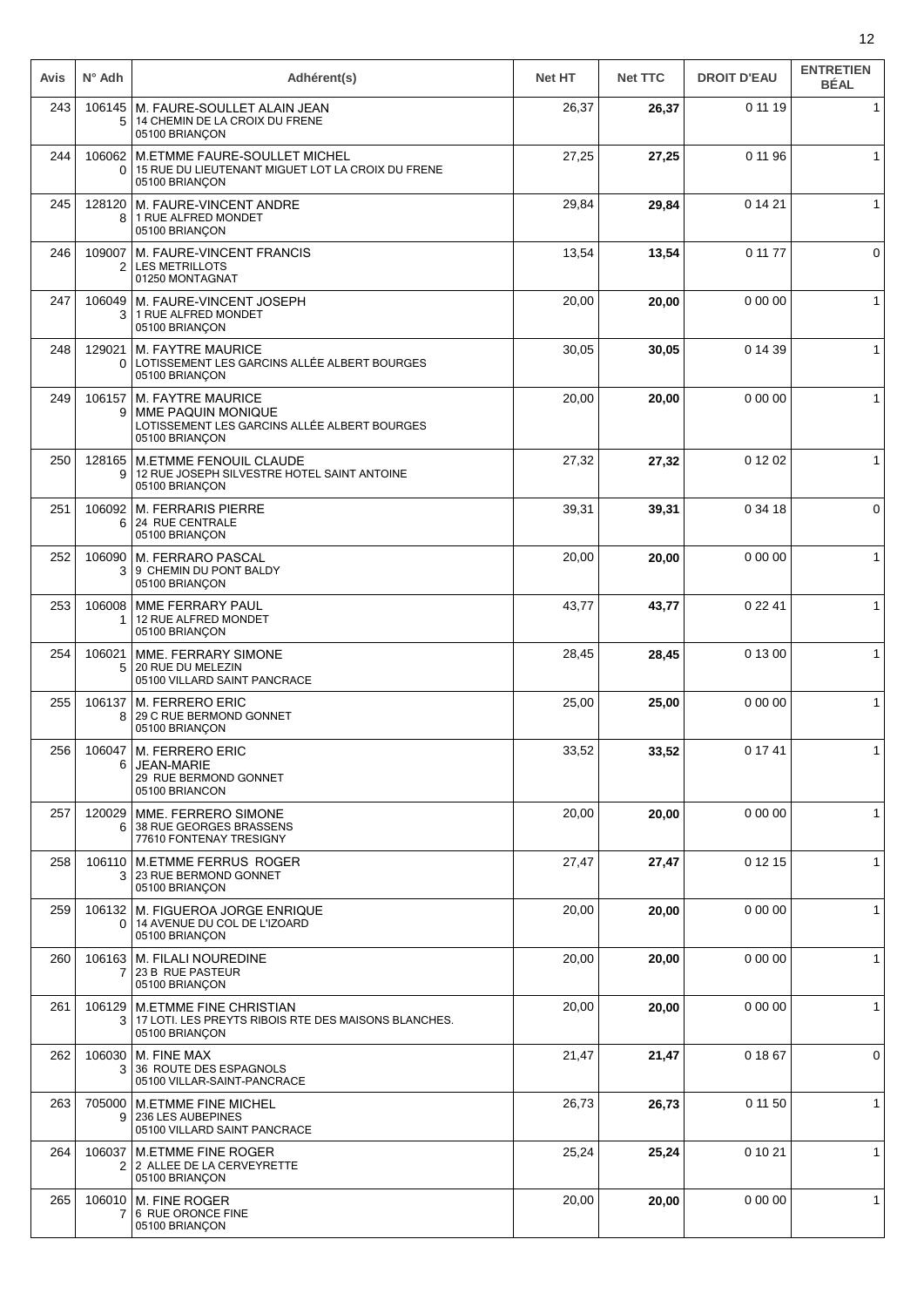| Avis | $N^{\circ}$ Adh          | Adhérent(s)                                                                                                          | <b>Net HT</b> | <b>Net TTC</b> | <b>DROIT D'EAU</b> | <b>ENTRETIEN</b><br><b>BÉAL</b> |
|------|--------------------------|----------------------------------------------------------------------------------------------------------------------|---------------|----------------|--------------------|---------------------------------|
| 266  | 1.                       | 706056   M.ETMME FINE YVES<br>7 RUE DE JEAN BAYLE<br>05100 VILLAR-SAINT-PANCRACE                                     | 20,00         | 20,00          | 0 00 00            | $\mathbf{1}$                    |
| 267  | 6                        | 729031   M. FINE SEBASTIEN<br>152 CHEMIN DE LA CASTELLANE<br>83310 GRIMAUD                                           | 20,00         | 20,00          | 0 00 00            | $\mathbf{1}$                    |
| 268  | 728004<br>9              | M. FINE PIERRE LOUIS<br><b>GAEC LA RIOLETTE</b><br>36 RUE DU MELEZIN<br>05100 VILLAR-SAINT-PANCRACE                  | 132,86        | 132,86         | 07118              | 1                               |
| 269  | 4                        | 106140   M.ETMME FLAMANT GÉRARD<br>25 RUELLE DE BRAMEFAN LES PREYTS RIBOIS<br>05100 BRIANÇON                         | 11,50         | 11,50          | 0 00 00            | 0                               |
| 270  | 7                        | 706118   MME. FLANDIN SIMONE<br>14 RUE ALFRED MONDET<br>05100 BRIANÇON                                               | 25,83         | 25,83          | 0 10 72            | 1                               |
| 271  | 106127<br>$\mathbf{1}$   | <b>M. FOCKENIER FRANCOIS</b><br>1 CHEMIN DE LA CROIX DU FRENE<br>05100 BRIANÇON                                      | 44,28         | 44,28          | 0 22 85            | 1                               |
| 272  | 127091<br>5 <sup>1</sup> | <b>FONCIA IDHA</b><br>RÉSIDENCE LES NARCISSES AT 71<br>3 AVENUE RENÉ FROGER RÉSIDENCE L'AIGLE BLEU<br>05100 BRIANÇON | 20,00         | 20,00          | 0 00 00            | 1                               |
| 273  | 4                        | 127008 FONCIA IDHA<br>COPROP. LE PASTEUR AR 21<br>3 AVENUE RENÉ FROGER RÉSIDENCE L'AIGLE BLEU<br>05100 BRIANÇON      | 72,59         | 72,59          | 0 40 51            |                                 |
| 274  | 7                        | 127080 FONCIA IDHA<br>COPROP. LE SERRE JUAN<br>3 AVENUE RENE FROGER<br>05100 BRIANÇON                                | 44,28         | 44,28          | 0 22 85            | $\mathbf{1}$                    |
| 275  | 7                        | 127076 FONCIA IDHA<br>FONTAINES DE LA CERVEYRETTE<br>3 AVENUE RENÉ FROGER RÉSIDENCE L'AIGLE BLEU<br>05100 BRIANÇON   | 20,00         | 20,00          | 0 00 00            | $\mathbf{1}$                    |
| 276  | 127039<br>9              | <b>FONCIA IDHA</b><br>COPR. HAMEAUX DU VILLARD<br>3 AVENUE RENÉ FROGER RÉSIDENCE L'AIGLE BLEU<br>05100 BRIANÇON      | 78,33         | 78,33          | 0 45 50            | 1                               |
| 277  | 127077<br>5              | FONCIA IDHA 5 RUE BERMOND GONNET<br>3 AVENUE RENÉ FROGER RÉSIDENCE L'AIGLE BLEU<br>05100 BRIANÇON                    | 20,00         | 20,00          | 0 00 00            | 1                               |
| 278  | 3 <sup>1</sup>           | 127082 FONCIA IDHA COPR. AT 665 "L'INFERNET"<br>3 AVENUE RENÉ FROGER RÉSIDENCE L'AIGLE BLEU<br>05100 BRIANÇON        | 20,00         | 20,00          | 0 00 00            | 1                               |
| 279  | 9 <sup>1</sup>           | 127078   FONCIA IDHA COPR. LE CERVEYRIN<br>3 AVENUE RENÉ FROGER RÉSIDENCE L'AIGLE BLEU<br>05100 BRIANÇON             | 48,92         | 48,92          | 0 26 89            | 1                               |
| 280  | 108030<br>5.             | FONCIA IDHA COPROP AR 23 GAILLARD<br>3 AVENUE RENE FROGER<br>05100 BRIANCON                                          | 141,37        | 141,37         | 07858              | $\mathbf{1}$                    |
| 281  |                          | 127098 FONCIA IDHA COPROP. AR 62 ROZAN<br>0 3 AVENUE RENE FROGER RESIDENCE L'AIGLE BLEU<br>05100 BRIANÇON            | 20,00         | 20,00          | 0 00 00            | $\mathbf 1$                     |
| 282  | 6                        | 127094   FONCIA IDHA COPROP. AT 795 LE CEDRE<br>3 AVENUE RENÉ FROGER RÉSIDENCE L'AIGLE BLEU<br>05100 BRIANÇON        | 33,42         | 33,42          | 0 17 32            | $\mathbf{1}$                    |
| 283  | 1.                       | 127092 FONCIA IDHA COPROP. 3 TF<br>3 AVENUE RENÉ FROGER RÉSIDENCE L'AIGLE BLEU<br>05100 BRIANÇON                     | 258,25        | 258,25         | 1 80 22            | 1                               |
| 284  | 113084<br>9              | FONDATION POUR LE LOGEMENT SOCIAL<br>SUCCESSION MANN CAROLE<br>31 RUE DE DANTZIG<br>75015 PARIS                      | 20,00         | 20,00          | 0 00 00            | 1                               |
| 285  | 120046<br>4              | M. FONTAA ALBERT<br>40 RUE JOSEPH SILVESTRE<br>05100 BRIANÇON                                                        | 11,50         | 11,50          | 0 00 00            | 0                               |
| 286  | 129033<br>8              | SCI FOURNIER & CO<br>26 RUE DES BEIGNETS<br>05100 BRIANÇON                                                           | 30,06         | 30,06          | 0 14 40            | $\mathbf 1$                     |
| 287  | 129027<br>9              | M. FULBERT LAURENT<br><b>GILLIANE MEYER</b><br>9, ROUTE DES MAISONS BLANCHES<br>05100 BRIANÇON                       | 20,00         | 20,00          | 0 00 00            | $\mathbf 1$                     |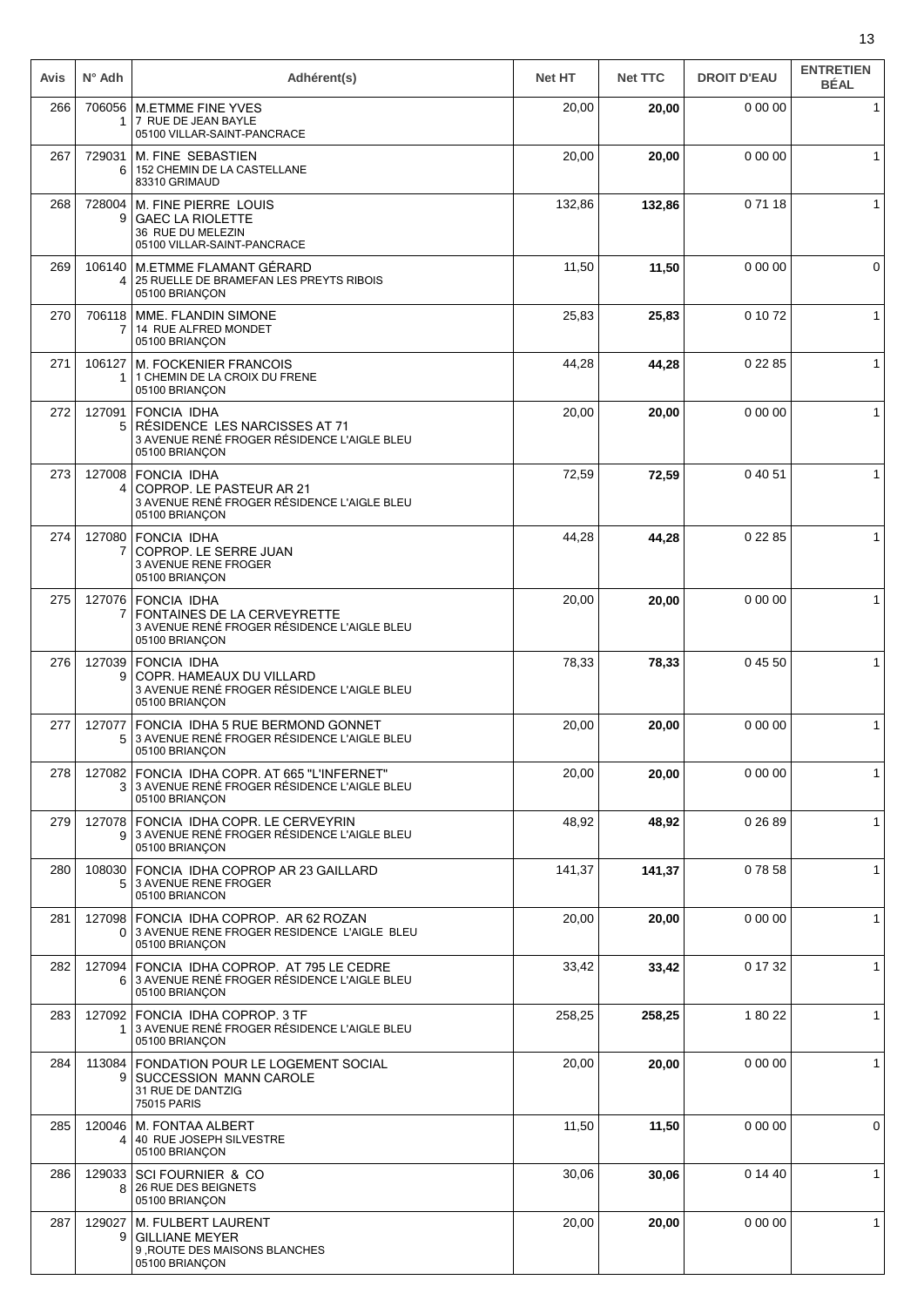| Avis | $N^{\circ}$ Adh    | Adhérent(s)                                                                                                       | <b>Net HT</b> | <b>Net TTC</b> | <b>DROIT D'EAU</b> | <b>ENTRETIEN</b><br><b>BÉAL</b> |
|------|--------------------|-------------------------------------------------------------------------------------------------------------------|---------------|----------------|--------------------|---------------------------------|
| 288  | 127108<br>0        | <b>MLLE GAILLARD LUCIE</b><br>36 A AVENUE DU COL DE L'IZOARD "LA COMBASSE"<br>05100 BRIANCON                      | 20,00         | 20,00          | 0 00 00            | $\mathbf{1}$                    |
| 289  | 729020<br>4        | M. GALLINET ALAIN<br>4 RUE DE LA GLORIETTE<br>05100 VILLAR SAINT PANCRACE                                         | 20,00         | 20,00          | 0 00 00            | $\mathbf{1}$                    |
| 290  | 107161<br>3        | M.ETMME GALLURET JAMES YVAN<br>23 A ROUTE DES MAISONS BLANCHES<br>05100 BRIANÇON                                  | 20,00         | 20,00          | 0 00 00            | 1                               |
| 291  | 107113<br>2        | M.ETMME GAOUAOU ABDELKRIM<br>17 B ROUTE DES TOULOUSANES<br>05100 BRIANÇON<br><b>FRANCE</b>                        | 25,90         | 25,90          | 0 10 78            | $\mathbf 1$                     |
| 292  | 127072             | M. GARAMBOIS JEAN CLAUDE<br>11 CHEMIN DES COMBES<br>05100 BRIANÇON                                                | 27,61         | 27,61          | 0 12 27            | $\mathbf{1}$                    |
| 293  | 107051<br>8        | M. ETMME GARAMBOIS JEAN MARC<br>3 BIS RUE BERMOND GONNET<br>05100 BRIANÇON                                        | 20,00         | 20,00          | 0 00 00            | $\mathbf{1}$                    |
| 294  | 108033<br>2        | M.ETMME GARNERO MORENA MICHEL & HERMEND<br><b>ARLETTE</b><br>13 LOT. DES PREYTS RIBOIS ROUTE DES MAISONS BLANCHES | 20,00         | 20,00          | 0 00 00            | $\mathbf{1}$                    |
| 295  | 107060<br>9        | MME. GARNIER CHANTAL<br>7 RUE SAINT ROCH PONT DE CERVIERE<br>05100 BRIANÇON                                       | 20,00         | 20,00          | 0 00 00            | $\mathbf{1}$                    |
| 296  | 107106<br>9        | M. GARNIER CHRISTIAN<br>7 RUE ST ROCH PONT DE CERVIERES<br>05100 BRIANÇON                                         | 20,00         | 20,00          | 0 00 00            | $\mathbf{1}$                    |
| 297  | 129014<br>4        | MME. GARNIER CHANTAL<br>COPROP. PARCELLE AT 215<br>7 RUE SAINT ROCH<br>05100 BRIANÇON                             | 20,00         | 20,00          | 0 00 00            | $\mathbf{1}$                    |
| 298  | 127007<br>1        | MME. GARNIER GEORGETTE<br>COPR. PARCELLE AT 215<br>7 RUE ST ROCH<br>05100 BRIANCON                                | 20,00         | 20,00          | 0 00 00            | $\mathbf{1}$                    |
| 299  | 103138<br>9        | <b>M.ETMME GARRIGOU GILLES</b><br>25 BIS RUE DU BACCHU BER<br>05100 BRIANÇON                                      | 27,55         | 27,55          | 0 12 22            | $\mathbf{1}$                    |
| 300  | 107118<br>8        | M. GAUTHIER CHRISTOPHE<br><b>LES QUEYRAS</b><br>05600 CEILLAC                                                     | 28,61         | 28,61          | 0 13 14            | $\mathbf 1$                     |
| 301  | 103158<br>7        | MME. GAUTHIER FRANCOISE<br><b>CEILLAC</b><br>05600 CEILLAC                                                        | 20,00         | 20,00          | 0 00 00            | $\mathbf{1}$                    |
| 302  | 703031<br>9        | M. GAUTIE MICHEL<br>1 RUE DE GATCHELOU<br>05100 VILLAR-SAINT-PANCRACE                                             | 20,00         | 20,00          | 0 00 00            | $\mathbf{1}$                    |
| 303  | 107117<br>8        | M. GENEVAZ ERIC<br>39 RUE DU BACCHU BER<br>05100 BRIANÇON                                                         | 20,00         | 20,00          | 0 00 00            | 1                               |
| 304  | 107100<br>$\Omega$ | <b>M. GENIN YVES</b><br>ROUTE DE SAINT ANTONIN VALLON DU FRÈRE<br>13114 PUYLOUBIER                                | 20,00         | 20,00          | 0 00 00            | $\mathbf{1}$                    |
| 305  | 102120<br>8        | MME. GEORGETTI-BARGE LUCIENNE<br>1 ALLEE DES HORIZONS CLAIRS<br>13007 MARSEILLE                                   | 20,00         | 20,00          | 0 00 00            | $\mathbf{1}$                    |
| 306  | 129026<br>0        | ME GESLIN ELODIE<br>ALLEE ALBERT BOURGES<br>05100 BRIANÇON                                                        | 20,00         | 20,00          | 0 00 00            | $\mathbf{1}$                    |
| 307  | 129024<br>1        | M.ETMME GHALE ITA BAHADUR<br>ME DUPUIS GINETTE<br>12 RUE SAINT ROCH PONT DE CERVIÈRES<br>05100 BRIANÇON           | 11,50         | 11,50          | 0 00 00            | 0                               |
| 308  | 101009<br>9        | MME. GHENO CECILE<br><b>GARAGE DU LAUTARET</b><br>05220 LE MONETIER-LES-BAINS                                     | 27,58         | 27,58          | 0 12 24            | $\mathbf{1}$                    |
| 309  | 127091<br>4        | ME GHESQUIERS CECILE<br>2 CHEMIN DE LA CROIX DU FRÊNE<br>05100 BRIANCON                                           | 11,50         | 11,50          | 0 00 00            | 0                               |
| 310  | 1281113            | <b>M.ETMME GHIRARDI DAVID</b><br>20 LOTI. LES PREYTS RIBOIS<br>05100 BRIANÇON                                     | 20,00         | 20,00          | 0 00 00            | $\mathbf{1}$                    |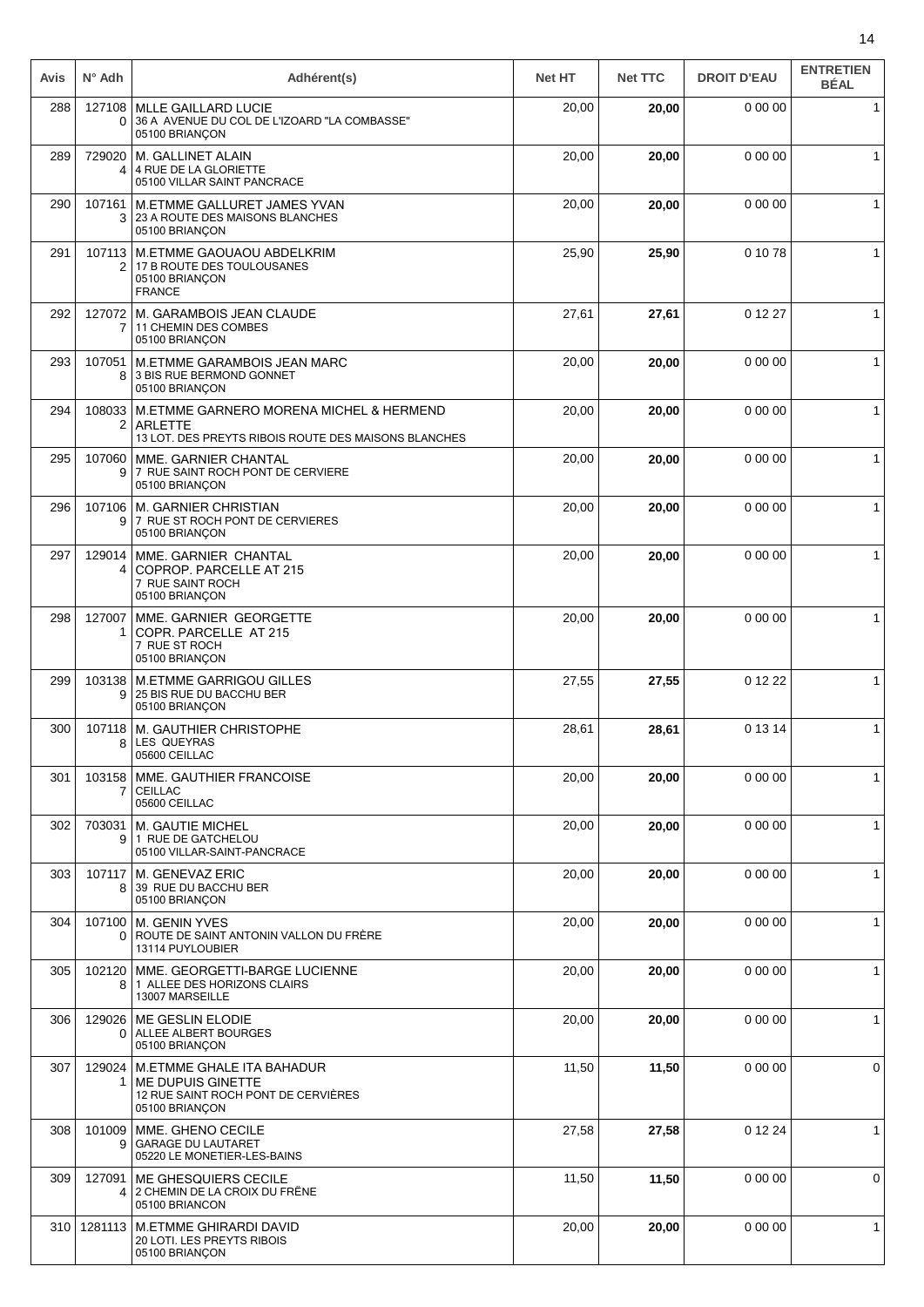| Avis | $N^{\circ}$ Adh          | Adhérent(s)                                                                                                                     | <b>Net HT</b> | <b>Net TTC</b> | <b>DROIT D'EAU</b> | <b>ENTRETIEN</b><br><b>BÉAL</b> |
|------|--------------------------|---------------------------------------------------------------------------------------------------------------------------------|---------------|----------------|--------------------|---------------------------------|
| 311  | 107015<br>0              | MME. GIGNOUX JOSETTE<br>10 RUE DE GATCHELOU<br>05100 VILLAR-SAINT-PANCRACE                                                      | 20,00         | 20,00          | 0 00 00            | $\mathbf{1}$                    |
| 312  | 8                        | 107115   M. GIGNOUX MICHEL<br>7 AVE JEAN MOULIN<br>05100 BRIANÇON                                                               | 28,94         | 28,94          | 0 13 43            | $\mathbf{1}$                    |
| 313  | 107164<br>4              | M.ETMME GILLIO-TOS MICHEL<br>ALLÉE ALBERT BOURGES LOTISSEMENT LES GARCINS<br>05100 BRIANCON                                     | 20,00         | 20,00          | 0 00 00            | 1                               |
| 314  | 107152<br>$\Omega$       | M. GIRAUD JEAN FRANCOIS<br>18 RUE BERMOND GONNET<br>05100 BRIANÇON                                                              | 20,00         | 20,00          | 0 00 00            | 1                               |
| 315  | 718052<br>3              | MME. GIVAUDAN ANDREE<br><b>26 RUE PASTEUR</b><br>05100 BRIANÇON                                                                 | 20,00         | 20,00          | 0 00 00            | $\mathbf{1}$                    |
| 316  | 129034<br>4              | M.ETMME GNIDZAZ YVAN<br><b>SEVERINE BONNE</b><br>6 ALLEE DE LA CERVEYRETTE PONT DE CERVIERES<br>05100 BRIANÇON<br><b>FRANCE</b> | 13,80         | 13,80          | 0 12 00            | 0                               |
| 317  | 107114<br>3              | <b>M.ETMME GONNET BRUNO</b><br>6 LOTISSEMENT LES PREYTS RIBOI RTE DES MAISONS BLANCHES.<br>05100 BRIANÇON                       | 20,00         | 20,00          | 0 00 00            | $\mathbf{1}$                    |
| 318  | 107049<br>8              | M.ETMME GONTHIER JEAN PIERRE<br>4 AVENUE DU COL DE L'IZOARD<br>05100 BRIANCON                                                   | 11,50         | 11,50          | 0 00 00            | 0                               |
| 319  | 129029<br>9              | <b>M. GORACCI JULIEN</b><br>9 RUE PASTEUR<br>05100 BRIANÇON                                                                     | 20,00         | 20,00          | 0 00 00            | $\mathbf{1}$                    |
| 320  | 128162<br>1              | MMEETM. GOUDISSARD DAMIEN<br><b>PHILIP AURELI</b><br>55 RUE SAINT ROCH<br>05100 BRIANÇON                                        | 20,00         | 20,00          | 0 00 00            | $\mathbf{1}$                    |
| 321  | 127076<br>6              | MME GRANGA MAGALI<br>COPROP. LILETTE PARCELLE AT 310<br>2 CHEMIN DU CAVAILLOU<br>05240 LA SALLE LES ALPES                       | 20,00         | 20,00          | 0 00 00            | $\mathbf{1}$                    |
| 322  | 107100<br>5              | M.ETMME GRANOUILLET PIERRE<br>34 RUE ST ROCH<br>05100 BRIANÇON                                                                  | 20,00         | 20,00          | 0 00 00            | $\mathbf{1}$                    |
| 323  | 0                        | 103184 M.ETMME GRISOT STEPHANE<br>GRISOT ESTELLE, AMELIE, LOLA<br>11 CHEMIN DE JACOMIT<br>05100 BRIANÇON                        | 26,29         | 26,29          | 0 11 12            | 1                               |
| 324  | 127075<br>2 <sub>1</sub> | MME. GRISOT<br>COPROP. PARCELLE AX 167<br>RUE DES VELOUTIERS CENTRE D'ACTIVITE SUD<br>05100 BRIANÇON                            | 25,00         | 25,00          | 0 00 00            | $\mathbf 1$                     |
| 325  | 129025<br>3              | M. GRUBER JULIEN<br>5 CHEMIN DE JACOMIT<br>05100 BRIANÇON                                                                       | 11,50         | 11,50          | 0 00 00            | 0                               |
| 326  | 107119<br>1.             | M.ETMME GRYZKA ROBERT<br>14 RUELLE DE BRAMEFAN LOTI. LES PREYTS RIBOIS<br>05100 BRIANÇON                                        | 20,00         | 20,00          | 0 00 00            | $\mathbf{1}$                    |
| 327  | 9                        | 107120   M.ETMME GUERARD CHRISTIAN<br>23 LOTISSEMENT LES PREYTS RIBOIS<br>05100 BRIANÇON                                        | 20,00         | 20,00          | 0 00 00            | $\mathbf{1}$                    |
| 328  |                          | 127093   M.ETMME GUICHARD PIERRE<br>8 9 RUE DU LIEUTENANT MIGUET "LA CORDEE" LOT LA CROIX DU<br><b>FRENE</b>                    | 20,00         | 20,00          | 0 00 00            | $\mathbf{1}$                    |
| 329  |                          | 107146   M. GUILLAUD PASCAL<br>4 2 RUE BERMOND GONNET<br>05100 BRIANÇON                                                         | 20,00         | 20,00          | 0 00 00            | $\mathbf{1}$                    |
| 330  | 107117<br>7              | MLLE. GUILLE GABRIELLE<br>3 AV. ADRIEN DAURELLE RÉSIDENCE LES CORALINES BÂT. 1A 11<br>05100 BRIANÇON                            | 61,53         | 61,53          | 0 34 20            | $\mathbf 1$                     |
| 331  | 107106<br>4              | MME. GUINARD YVONNICK<br>25 RUE PHILIPPE LE BON<br>35000 RENNES                                                                 | 20,00         | 20,00          | 0 00 00            | $\mathbf{1}$                    |
| 332  | 2                        | 129032 M.ETMME GUIOT JERÔME<br>7 RUELLE DE BRAMEFAN LES PREYTS RIBOIX<br>05100 BRIANCON                                         | 11,50         | 11,50          | 0 00 00            | 0                               |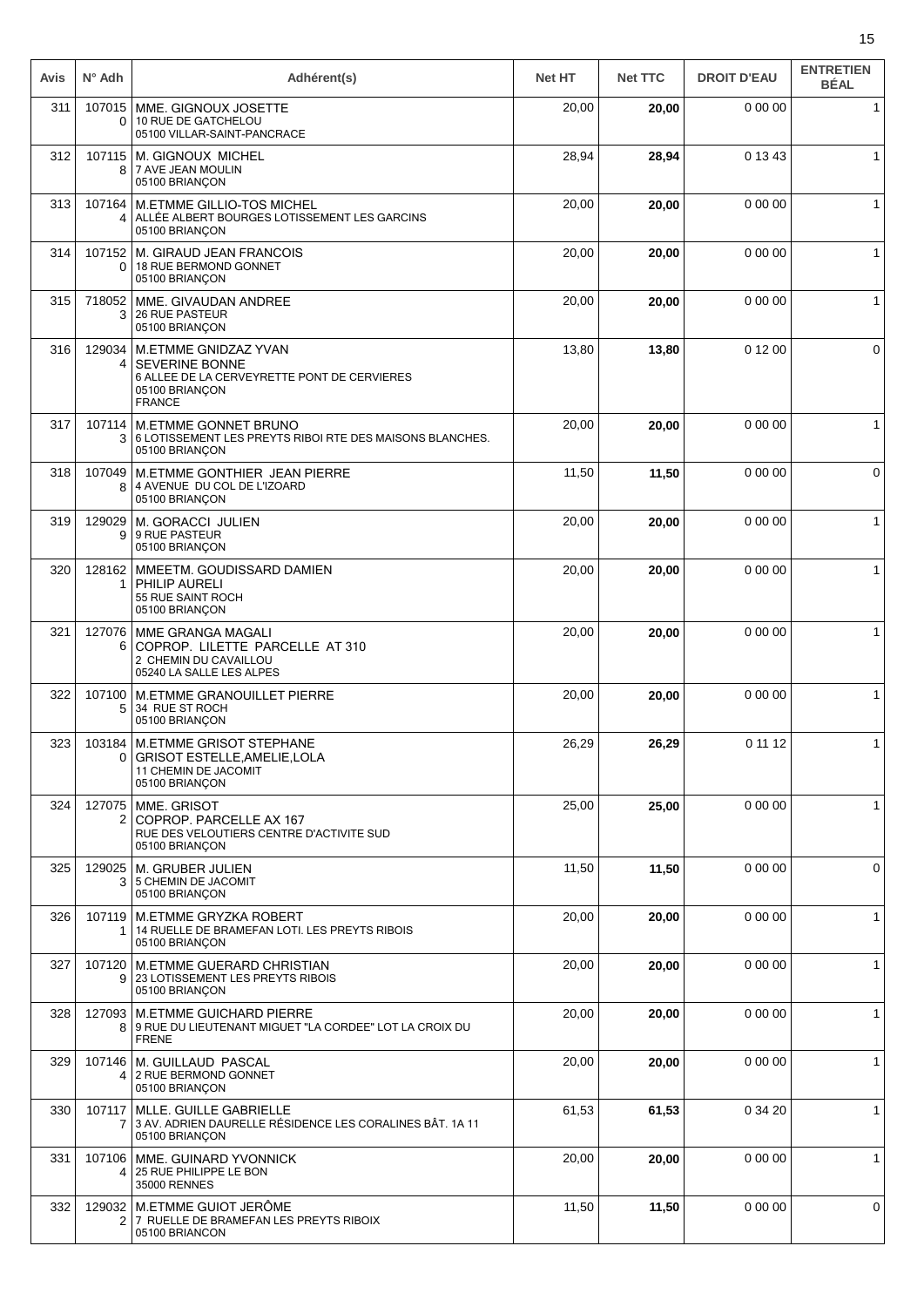| Avis | $N^{\circ}$ Adh          | Adhérent(s)                                                                                                                      | <b>Net HT</b> | <b>Net TTC</b> | <b>DROIT D'EAU</b> | <b>ENTRETIEN</b><br><b>BÉAL</b> |
|------|--------------------------|----------------------------------------------------------------------------------------------------------------------------------|---------------|----------------|--------------------|---------------------------------|
| 333  | 703028<br>5              | <b>M.ETMME GUITTARD JAMES</b><br>29 RUE DE GATCHELOU<br>05100 VILLAR-SAINT-PANCRACE                                              | 25,05         | 25,05          | 0 10 04            | $\mathbf{1}$                    |
| 334  | 110021<br>6              | M.ETMME GUYONNET-BENAIZE HUBERT<br>15 F ROUTE DES MAISONS BLANCHES<br>05100 BRIANÇON                                             | 11,50         | 11,50          | 0 00 00            | $\mathbf 0$                     |
| 335  | 119077<br>5.             | <b>SCI HABRICO</b><br>20 RUE BERMOND GONNET<br>05100 BRIANÇON                                                                    | 21,24         | 21,24          | 0 18 47            | $\mathbf 0$                     |
| 336  |                          | 129034   M. HAMARD JULIEN<br>2   BERNARD PASCALE<br>27 C RUE PASTEUR QUARTIER LES TOULOUSANES<br>05100 BRIANCON<br><b>FRANCE</b> | 26,28         | 26,28          | 0 11 11            | $\mathbf{1}$                    |
| 337  | $\overline{2}$           | 108012 M. HELLION PIERRE<br>25 C AV. GAL DE GAULLE<br>05100 BRIANÇON                                                             | 20,00         | 20,00          | 0 00 00            | $\mathbf{1}$                    |
| 338  | 108012<br>3              | M. HELLION JEAN-LUC<br>25 C AV. GAL DE GAULLE<br>05100 BRIANÇON                                                                  | 20,00         | 20,00          | 0 00 00            | $\mathbf{1}$                    |
| 339  | 108036<br>5              | M.ETMME HENRY JEAN-LOUIS AUGUSTE<br>15 CHEMIN DE BEDOUFFE LA SOURCE<br>13109 SIMIANE-COLLONGUE                                   | 20,00         | 20,00          | 0 00 00            | $\mathbf{1}$                    |
| 340  | 108023<br>7              | MLLE. HERMITTE NADINE<br>44 RUE PASTEUR<br>05100 BRIANÇON                                                                        | 20,00         | 20,00          | 0 00 00            | $\mathbf{1}$                    |
| 341  | 128036<br>3              | <b>HLM DOMICIL</b><br>2 PLACE DE LA PREFECTURE<br>13006 MARSEILLE                                                                | 109,40        | 109,40         | 0 50 78            | $\mathbf{1}$                    |
| 342  | 129034<br>9 <sup>1</sup> | <b>M.ETMME HOEFKENS ERIC</b><br>2 ROUTE DES MAISONS BLANCHES HAMEAU DES BLANCHES<br>05100 BRIANÇON                               | 20,00         | 20,00          | 0 00 00            | $\mathbf{1}$                    |
| 343  | 127099<br>2              | M. HOURS FRÉDERIC<br>COPROP. PARC. AT 842<br>17 A RUE PASTEUR<br>05100 BRIANÇON                                                  | 20,00         | 20,00          | 0 00 00            | $\mathbf{1}$                    |
| 344  | 108027<br>4              | M.ETMME HOURS FRÉDÉRIC<br>17 A RUE PASTEUR<br>05100 BRIANCON<br><b>FRANCE</b>                                                    | 20,00         | 20,00          | 0 00 00            | $\mathbf{1}$                    |
| 345  | 129027                   | ME HOUSSAIS STEPHANIE<br>ROUTE DU GRANON<br>05100 VAL DES PRÉS                                                                   | 49,86         | 49,86          | 0 27 70            | $\mathbf{1}$                    |
| 346  | 107117<br>5              | M. HUGEUX DANIEL<br><b>SYNDIC</b><br>25 C RUE DU BACCHU-BER<br>05100 BRIANÇON                                                    | 20,00         | 20,00          | 0 00 00            | 1                               |
| 347  | 729022<br>6              | <b>SCI IMMOSPORT BRIANCON</b><br>M. BRUM ÉMMANUEL<br>CENTRE D'ACTIVITES SUD<br>05200 BARATIER                                    | 80,14         | 80,14          | 04708              | $\mathbf 1$                     |
| 348  | 8                        | 109006   M.ETMME INTHAVIXAY RICHARD<br>12 LOTI. LES PREYTS RIBOIS RTE DES MAISONS BLANCHES.<br>05100 BRIANÇON                    | 20,00         | 20,00          | 0 00 00            | $\mathbf{1}$                    |
| 349  | 109008<br>2              | M. ISSERTINE CHRISTOPHE<br>17 B RUE PASTEUR<br>05100 BRIANÇON                                                                    | 20,00         | 20,00          | 0 00 00            | 1                               |
| 350  |                          | 110013   M.ETMME JANEL BERNARD<br>2   23 RTE DE MAISONS BLANCHES<br>05100 BRIANÇON                                               | 29,47         | 29,47          | 0 13 89            | $\mathbf{1}$                    |
| 351  | 2                        | 110006   M. JANG GUY<br>17 RUE DE GATCHELOU<br>05100 VILLAR-SAINT-PANCRACE                                                       | 20,00         | 20,00          | 0 00 00            | $\mathbf{1}$                    |
| 352  | 110034<br>8              | M.ETMME JEAN-PIERRE PASCAL<br>15 RUELLE DE BRAMEFAN LOTI. LES PREYTS RIBOIX<br>05100 BRIANÇON                                    | 20,00         | 20,00          | 0 00 00            | $\mathbf{1}$                    |
| 353  | 128157<br>6              | <b>SCI JEREMINE</b><br>18 ROUTE DU COL DE L'IZOARD<br>05100 BRIANÇON                                                             | 36,20         | 36,20          | 0 19 74            | $\mathbf{1}$                    |
| 354  | 129027<br>7              | <b>ME JOACHIM GISELLE</b><br>16 CHEMIN DES FIGUIERS LA BRETAGNE<br>97490 SAINT DENIS SAINTE-CLOTILDE                             | 20,00         | 20,00          | 0 00 00            | 1                               |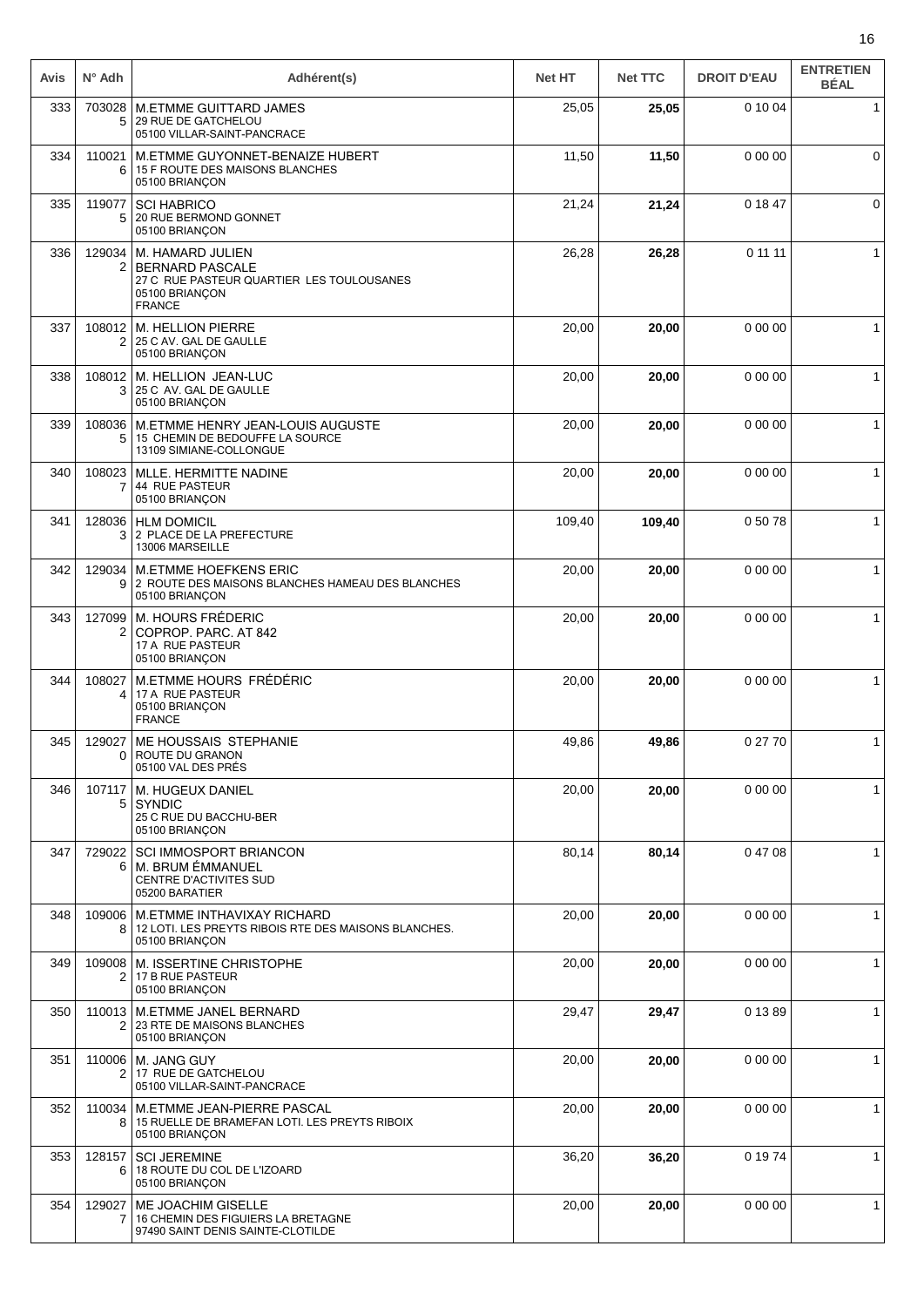| Avis | $N^{\circ}$ Adh          | Adhérent(s)                                                                                                                   | <b>Net HT</b> | <b>Net TTC</b> | <b>DROIT D'EAU</b> | <b>ENTRETIEN</b><br><b>BÉAL</b> |
|------|--------------------------|-------------------------------------------------------------------------------------------------------------------------------|---------------|----------------|--------------------|---------------------------------|
| 355  | 110028<br>3              | M. JOFRET NICOLAS<br>7 RUE SAINT ROCH<br>05100 BRIANÇON                                                                       | 30,96         | 30,96          | 0 15 18            | $\mathbf{1}$                    |
| 356  | 110034<br>0              | MLLE. JOURDAN CELINE<br>8 D. CHEMIN DE JACOMIT<br>05100 BRIANÇON                                                              | 20,00         | 20,00          | 0 00 00            | $\mathbf{1}$                    |
| 357  | 110010<br>8              | <b>M.ETMME JULIEN MAURICE</b><br>3 CHEMIN DE L EMPARRE<br>05100 BRIANÇON                                                      | 20,00         | 20,00          | 0 00 00            | 1                               |
| 358  | 104047<br>5              | <b>M. KELLER FREDERIC</b><br>7 RUE ST ROCH<br>05100 BRIANÇON                                                                  | 20,00         | 20,00          | 0 00 00            | $\mathbf 1$                     |
| 359  | 129014<br>5              | MME. KELLER FERNANDE<br>COPROP. PARCELLE AT 215<br>7 RUE SAINT ROCH<br>05100 BRIANÇON                                         | 20,00         | 20,00          | 0 00 00            | $\mathbf{1}$                    |
| 360  | 1110119                  | <b>M.ETMME KHALIFA OLIVIER</b><br>27 B RUE JOSEPH SILVESTRE<br>05100 BRIANÇON                                                 | 20,00         | 20,00          | 0 00 00            | 1                               |
| 361  | 129023<br>$\overline{7}$ | M.ETMME KHÉMIRI RACHID & RACHIDA<br>20, AVENUE DU COL DE L'IZOARD<br>05100 BRIANÇON                                           | 25,00         | 25,00          | 0 00 00            | $\mathbf{1}$                    |
| 362  | 1110109                  | M.ETMME KOCH JOHANN<br>38 RUE JOSEPH SILVESTRE<br>05100 BRIANÇON                                                              | 11,50         | 11,50          | 0 00 00            | $\mathbf 0$                     |
| 363  | 127033<br>4              | <b>SCI LA CERVEYRETTE</b><br>COPR. PARC & IMM AV 253,364,25<br><b>11 COURS BERRIAT</b><br>38000 GRENOBLE                      | 60,02         | 60,02          | 0 32 89            | $\mathbf{1}$                    |
| 364  | 128092<br>3              | SCI LA CROIX DU FRENE<br><b>MME PAYAN MICHELLE</b><br>8 CHEMIN DES 9 FONTS<br>83136 LA ROQUEBRUSSANNE                         | 26,17         | 26,17          | 0 11 02            | $\mathbf{1}$                    |
| 365  | 129030<br>5              | M.ETMME LACHAIZE PASCAL<br>9 PLACE JEAN JAURES<br>05100 BRIANÇON                                                              | 20,00         | 20,00          | 0 00 00            | $\mathbf{1}$                    |
| 366  | 112083<br>0              | <b>M. LACOUR FRANCOIS</b><br><b>HUNG MEI</b><br>3 CHEMIN DU CANAL DU FOUR<br>05100 BRIANÇON                                   | 11,50         | 11,50          | 0 00 00            | 0                               |
| 367  | 3                        | 118083 M.ETMME LAFFOND RENÉ<br>23 RUE ST ROCH<br>05100 BRIANÇON                                                               | 11,50         | 11,50          | 0 00 00            | 0                               |
| 368  | 112000<br>$\overline{7}$ | M. LALOUE LUCIEN<br>26 AVENUE DU COL DE L'IZOARD<br>05100 BRIANÇON                                                            | 20,00         | 20,00          | 0 00 00            | 1                               |
| 369  | 129028                   | M. LAMBRECHT JEAN-DENIS<br>0 8 C, CHEMIN DE JACOMIT<br>05100 BRIANÇON                                                         | 20,00         | 20,00          | 0 00 00            | $\mathbf{1}$                    |
| 370  | 2                        | 112093 M.ETMME LAPOINTE CHRISTOPHE<br>15 ROUTE DES MAISONS BLANCHES<br>05100 BRIANÇON                                         | 20,00         | 20,00          | 0 00 00            | $\mathbf{1}$                    |
| 371  | 6                        | 112012 M.ETMME LARNAUDIE YVES<br>3 B CHEMIN DE CHAIX<br>05100 BRIANÇON                                                        | 13,56         | 13,56          | 0 11 79            | 0                               |
| 372  | 106161<br>6              | M.ETMME LASSALLE FREDERIC<br>6 AVENUE DU 159 RIA<br>05100 BRIANÇON<br><b>FRANCE</b>                                           | 20,00         | 20,00          | 0 00 00            | $\mathbf{1}$                    |
| 373  | 112077<br>2              | <b>M. LAURENS DANIEL</b><br>1 C CHEMIN DE CHAIX<br>05100 BRIANÇON                                                             | 42,85         | 42,85          | 0 21 61            | $\mathbf{1}$                    |
| 374  | 8                        | 127088   M. LAURENS BERNARD<br>COPR. PARCELLE AV 367<br>14 RUE JOSEPH SILVESTRE<br>05100 BRIANÇON                             | 25,83         | 25,83          | 0 10 72            | $\mathbf{1}$                    |
| 375  | 127097<br>5              | M.ETMME LAURENS CHAFFREY<br>COPR. PARCELLE AV 213<br>16 C ROUTE DES MAISONS BLANCHES<br>05100 BRIANÇON                        | 15,66         | 15,66          | 0 13 62            | 0                               |
| 376  | 129020                   | <b>M.ETMME LEBAILLY BRUNO</b><br>8   LE PRIOL CÉLINE<br>ROUTE DES MAISONS BLANCHES 19 LOT DES PREYTS RIBOIS<br>05100 BRIANÇON | 20,00         | 20,00          | 0 00 00            | $\mathbf{1}$                    |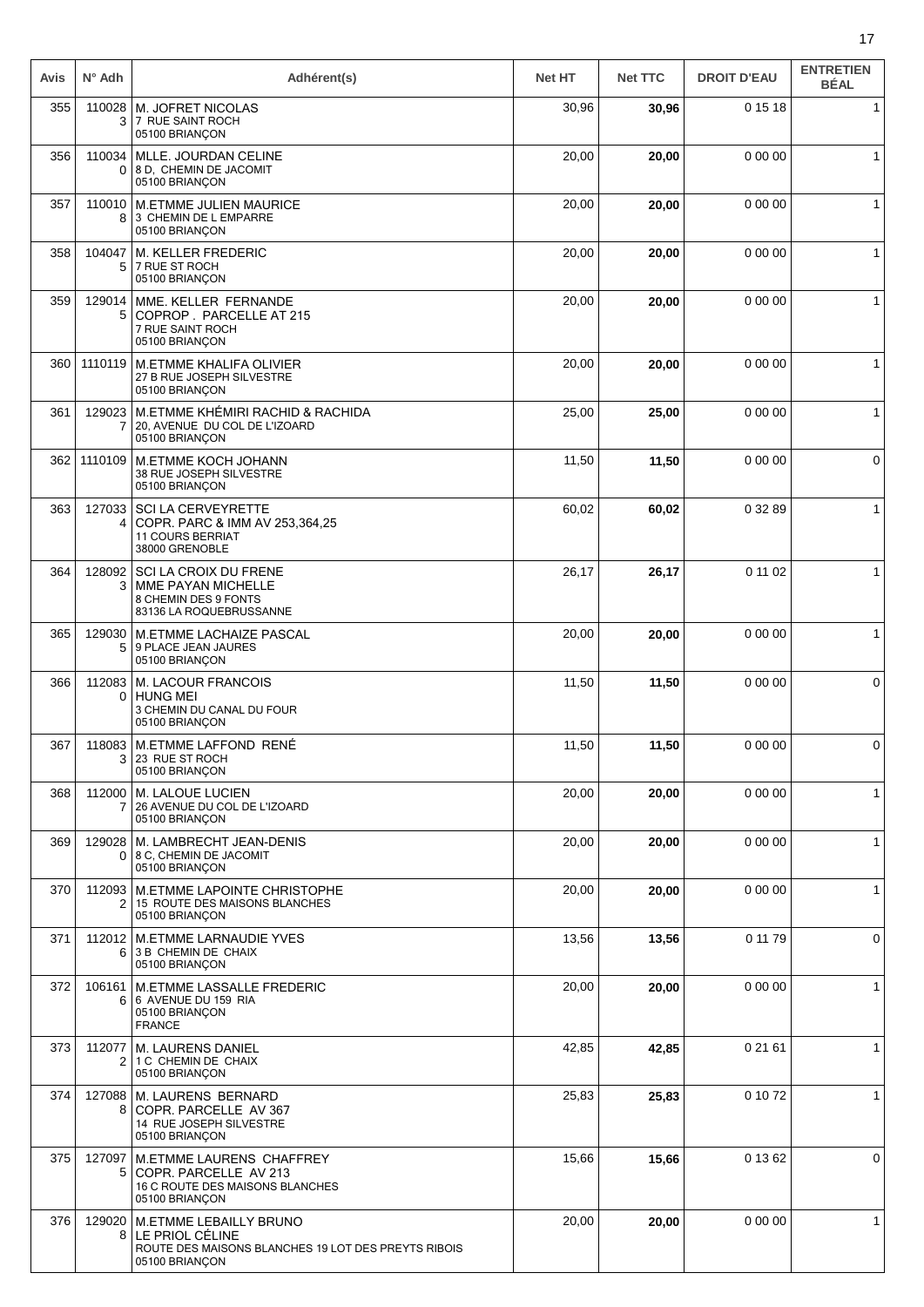| Avis | $N^{\circ}$ Adh        | Adhérent(s)                                                                                                       | <b>Net HT</b> | <b>Net TTC</b> | <b>DROIT D'EAU</b> | <b>ENTRETIEN</b><br><b>BÉAL</b> |
|------|------------------------|-------------------------------------------------------------------------------------------------------------------|---------------|----------------|--------------------|---------------------------------|
| 377  | 112062<br>0            | <b>M. LEBON PAUL</b><br>17 RUE DES LAPINS PONT DE CERVIÈRES<br>05100 BRIANCON                                     | 20,00         | 20,00          | 0 00 00            | $\mathbf{1}$                    |
| 378  | 129025                 | M.ETMME LEBRUMAN FRANCK<br><b>CHAPSAL CARINE</b><br>28 RUE DE GATCHELOU CHAMP PROUET<br>05100 VILLARD ST PANCRACE | 28,77         | 28,77          | 0 13 28            | $\mathbf{1}$                    |
| 379  | 712058<br>4            | <b>M. LEFORT YVES</b><br>ME LEFORT SIRVEH MIREILLE<br>5 AVENUE VASSEUR<br>80120 QUEND                             | 20,00         | 20,00          | 0 00 00            | $\mathbf{1}$                    |
| 380  | 129034<br>5            | <b>M.ETMME LEGUAY CYRIL</b><br><b>ALICE BLANC</b><br>50 RUE JOSEPH SYLVESTRE CHAMP PROUET<br>05100 BRIANÇON       | 20,00         | 20,00          | 0 00 00            | $\mathbf{1}$                    |
| 381  | 712044<br>0            | M. LEJEUNE JEAN-LUC<br>3 CHEMIN BALPIN<br>05100 BRIANÇON                                                          | 31,10         | 31,10          | 0 15 30            | 1                               |
| 382  | 112043<br>6            | M. LELIEVRE JONATHAN<br>4 PLACE DE L'EGLISE PONT DE CERVIERES<br>05100 BRIANÇON                                   | 25,05         | 25,05          | 0 10 04            | $\mathbf{1}$                    |
| 383  | 128102<br>0            | <b>M. LEMAITRE PATRICK</b><br>8 RUE BERMONT GONNET<br>05100 BRIANÇON                                              | 77,93         | 77,93          | 04516              | $\mathbf{1}$                    |
| 384  | 712058<br>8            | M.ETMME LEMOINE CHRISTIAN<br>116 BD GEORGES POMPIDOU UDAF PROTECTION DES MAJEURS<br>05010 GAP CEDEX               | 20,00         | 20,00          | 0 00 00            | $\mathbf{1}$                    |
| 385  | 116080<br>9            | M. LENEVEU JOEL<br>36 RUE DU BACCHU BER<br>05100 BRIANÇON                                                         | 20,00         | 20,00          | 0 00 00            | $\mathbf{1}$                    |
| 386  | 112100<br>3            | M. LENNE AYMERIC<br>PUY CHALVIN SOUBRE LE PUY<br>05100 PUY SAINT ANDRÉ                                            | 11,50         | 11,50          | 0 00 00            | $\mathbf 0$                     |
| 387  | 112069<br>8            | M. LEONE ANTOINE<br>30 RUE DU BACCHU BER<br>05100 BRIANCON                                                        | 20,00         | 20,00          | 0 00 00            | $\mathbf{1}$                    |
| 388  | 129023<br>0            | M.ETMME LEPORTIER SÉBASTIEN & GIROUSSE DELPHINE<br>35 C RUE SAINT ROCH PONT DE CERVIÈRES<br>05100 BRIANÇON        | 20,00         | 20,00          | 0 00 00            | $\mathbf{1}$                    |
| 389  | 129026<br>1            | M. LESCOT GERALD<br>ALLEE ALBERT BOURGES<br>05100 BRIANÇON                                                        | 20,00         | 20,00          | 0 00 00            | $\mathbf{1}$                    |
| 390  | 129033<br>3            | <b>M. LETELLIER ERIC</b><br>22 C AVENUE DU COL D'IZOARD<br>05100 BRIANÇON                                         | 20,00         | 20,00          | 0 00 00            | $\mathbf{1}$                    |
| 391  | 712071<br>3            | <b>M.ETMME LHERBIER JACQUES</b><br>4 LOTI. LES PREYTS RIBOIX RTE DES MAISONS BLANCHES.<br>05100 BRIANCON          | 20,00         | 20,00          | 0 00 00            | 1                               |
| 392  | 712061<br>2            | <b>M. LHOTTE GILBERT</b><br>33 RUE JOSEPH SILVESTRE<br>05100 BRIANÇON                                             | 20,00         | 20,00          | 0 00 00            | $\mathbf{1}$                    |
| 393  | 112013<br>5            | M. LIAUTHAUD PIERRE<br>16 RUE JOSEPH SILVESTRE<br>05100 BRIANÇON                                                  | 20,00         | 20,00          | 0 00 00            | $\mathbf{1}$                    |
| 394  | 129033<br>1.           | SCI LOCA BRUNO 77<br>POTHIER JEAN CLAUDE<br>ZA 15 RUE EIFFEL<br>77220 GRETZ ARMAINVILLIERS                        | 20,00         | 20,00          | 0 00 00            | $\mathbf{1}$                    |
| 395  | 129025<br>$\mathbf{7}$ | M.ETMME LOISEL ALEXANDRE<br>24 RUE GEORGES BERMOND GONNET<br>05100 BRIANÇON                                       | 20,00         | 20,00          | 0 00 00            | $\mathbf{1}$                    |
| 396  | 104049<br>4            | M. LORENZELLI GIULIO<br>8 RUE DU BACCHU BER<br>05100 BRIANÇON                                                     | 20,00         | 20,00          | 0 00 00            | $\mathbf{1}$                    |
| 397  | 129030<br>9            | ME MAHFOUDH SONIA AZIZA<br>ANTOINE AUBRÉE-LACOURTABLAISE<br>13 RUE BERMOND GONNET<br>05100 BRIANÇON               | 26,05         | 26,05          | 0 10 91            | $\mathbf{1}$                    |
| 398  | 128002<br>1            | <b>MAIRIE DE BRIANCON</b><br>1 RUE ASPIRANT JAN "LES CORDELIERS"<br>05100 BRIANÇON                                | 1798,38       | 1798,38        | 15 19 46           | $\mathbf{1}$                    |
| 399  | 128882<br>1.           | MAIRIE DE BRIANÇON<br>1 RUE ASPIRANT JAN "LES CORDELIERS"<br>05100 BRIANÇON                                       | 838,69        | 838,69         | 68495              | $\mathbf{1}$                    |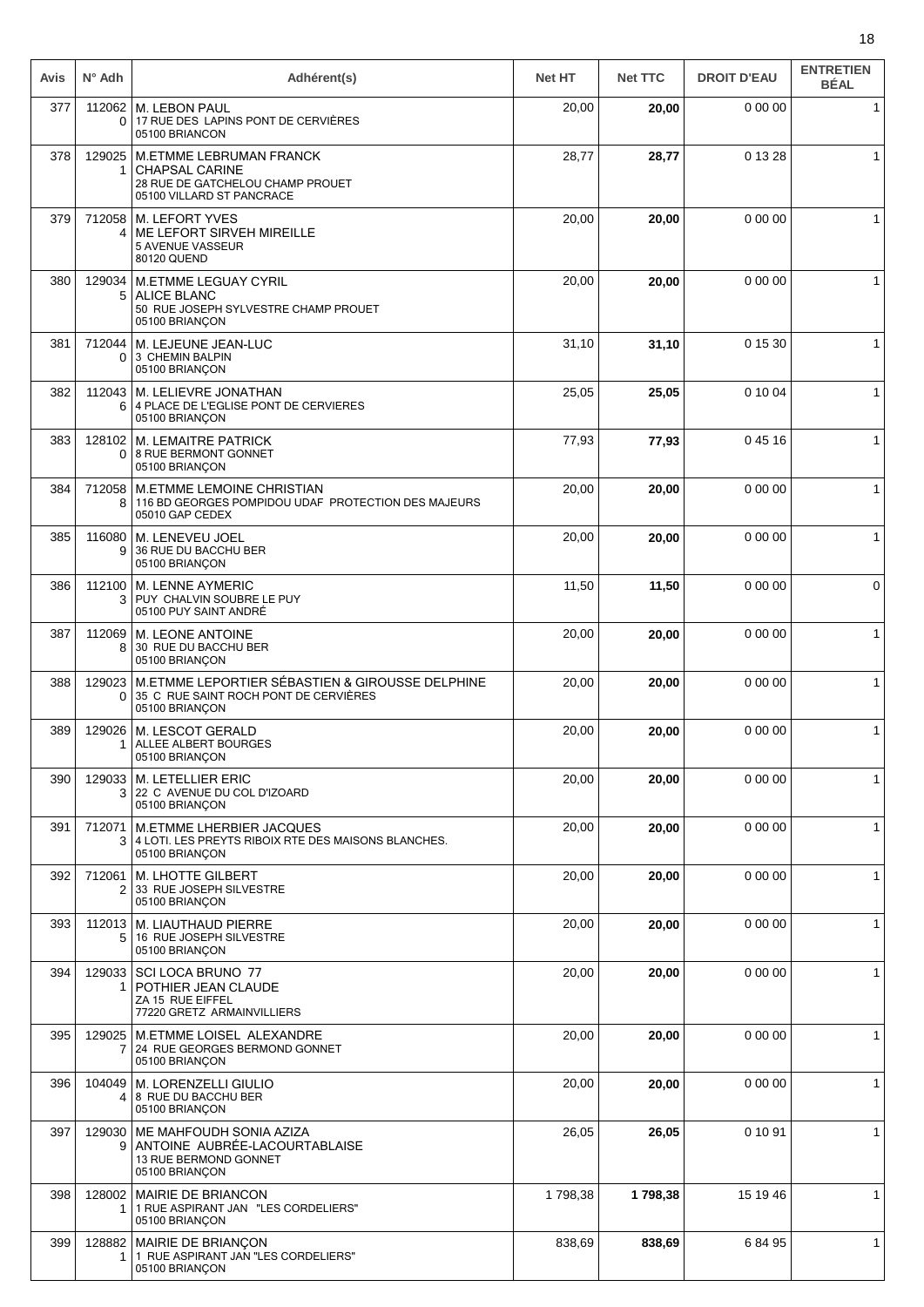| Avis | $N^{\circ}$ Adh | Adhérent(s)                                                                                                      | <b>Net HT</b> | <b>Net TTC</b> | <b>DROIT D'EAU</b> | <b>ENTRETIEN</b><br><b>BÉAL</b> |
|------|-----------------|------------------------------------------------------------------------------------------------------------------|---------------|----------------|--------------------|---------------------------------|
| 400  | 728000<br>6     | MAIRIE DE VILLAR ST PANCRACE<br>9 RUE D L'ECOLE<br>05100 VILLARD ST PANCRACE                                     | 20,00         | 20,00          | 0 00 00            | $\mathbf{1}$                    |
| 401  | 103098<br>7     | MAITRES TREGUIER - AGOSTINO- AUDIFFRED<br><b>NOTAIRES</b><br>9 AVENUE DU LAUTARET<br>05100 BRIANÇON              | 20,00         | 20,00          | 0 00 00            | $\mathbf{1}$                    |
| 402  | 113052<br>9     | M. MALFATTO BERNARD<br>4 CHEMIN DU PONT BALDY<br>05100 BRIANÇON                                                  | 20,00         | 20,00          | 0 00 00            | $\mathbf{1}$                    |
| 403  | 113055<br>1     | <b>M.ETMME MALFATTO FRANCIS</b><br>8 CHEMIN DE JACOMIT<br>05100 BRIANÇON                                         | 27,88         | 27,88          | 0 12 50            | $\mathbf{1}$                    |
| 404  | 113061<br>4     | M. MALFATTO PHILIPPE<br>10 CHEMIN DE JACOMIT<br>05100 BRIANÇON                                                   | 20,00         | 20,00          | 0 00 00            | $\mathbf{1}$                    |
| 405  | 122019<br>7     | MARCHIONI-PETRUCCELLI NOTAIRE<br>SUCCESSION FAURE-BRAC JULIENNE<br>51 RUE DES TABELLIONS<br>05103 BRIANÇON CEDEX | 20,00         | 20,00          | 0 00 00            | $\mathbf{1}$                    |
| 406  | 113232<br>3     | M. MARGOULLIA FRANÇOIS MICHEL<br>MESUROLLE DOMINIQUE JEANNE<br>7 CHEMIN DES CRÉPONS<br>51200 EPERNAY             | 42,78         | 42,78          | 0 21 55            | $\mathbf{1}$                    |
| 407  | 129013<br>0     | MME. MARISEI ROSSANA ANNA<br><b>EPOUSE CARENE</b><br>9 PLACE JEAN JAURES<br>05100 BRIANÇON                       | 20,00         | 20,00          | 0 00 00            | $\mathbf{1}$                    |
| 408  | 129035<br>2     | M.ETMME MARROU JEAN-MICHEL<br><b>GHISLAINE NEULLET</b><br>4 B CHEMIN DE JACOMIT<br>05100 BRIANÇON                | 20,00         | 20,00          | 0 00 00            | 1                               |
| 409  | 129025<br>4     | M. MASSIP FRANCK<br>5 CHEMIN DE JACOMIT<br>05100 BRIANÇON                                                        | 20,00         | 20,00          | 0 00 00            | $\mathbf{1}$                    |
| 410  | 128096<br>6     | ME MASSÉ NATHALIE<br>3 A CHEMIN DE CHAIX<br>05100 BRIANÇON                                                       | 33,98         | 33,98          | 0 17 81            | $\mathbf{1}$                    |
| 411  | 129029<br>8     | <b>SCI MATEOLOGIS</b><br>MICHON MATHIEU ET DENIS MATHIEU<br>4 RUE JOSEPH SYLVESTRE<br>05100 BRIANÇON             | 29,59         | 29,59          | 0 13 99            | $\mathbf{1}$                    |
| 412  | 129023<br>4     | M. MATHONNET GEORGES<br>49 RUE ST ROCH<br>05100 BRIANÇON                                                         | 20,00         | 20,00          | 0 00 00            | 1                               |
| 413  | 113003<br>2     | M. MATHONNET RAYMOND<br>49 RUE ST ROCH<br>05100 BRIANÇON                                                         | 34,22         | 34,22          | 0 18 02            | $\mathbf 1$                     |
| 414  | 113210<br>7     | M. MATTES ANTOINE<br>34 RUE JOSEPH SILVESTRE<br>05100 BRIANÇON                                                   | 20,00         | 20,00          | 0 00 00            | $\mathbf{1}$                    |
| 415  | 113023<br>1     | M. MAURIN FERNAND<br>4 ALLEE DE LA CERVEYRETTE<br>05100 BRIANÇON                                                 | 27,88         | 27,88          | 0 12 50            | $\mathbf{1}$                    |
| 416  | 9               | 113089   M. MELLET PASCAL<br>25 RUE SAINT ROCH<br>05100 BRIANÇON                                                 | 20,00         | 20,00          | 0 00 00            | $\mathbf{1}$                    |
| 417  | 113205<br>7     | M.ETMME MENNECIER PHILIPPE<br>44 RUE JOSEPH SILVESTRE<br>05100 BRIANÇON                                          | 11,50         | 11,50          | 0 00 00            | 0                               |
| 418  | 129028<br>6     | ME MICHALSKA ANNA<br>61 AVENUE DU COL DE L'IZOARD LOTISSEMENT DES GUEYTS<br>05100 BRIANÇON                       | 25,52         | 25,52          | 0 10 45            | 1                               |
| 419  | 113206<br>9     | M. MICHEL PHILIPPE HENRI<br>5 RUE ALFRED MONDET<br>05100 BRIANÇON                                                | 27,47         | 27,47          | 0 12 15            | $\mathbf{1}$                    |
| 420  | 127086<br>6     | M. MICHEL PAUL<br>COPROP. PARCELLE AT 461<br>12 B CH. DE LA CROIX DU FRENE<br>05100 BRIANÇON                     | 20,00         | 20,00          | 0 00 00            | $\mathbf{1}$                    |
| 421  | 113203<br>2     | M. MICHELLON GILBERT<br>28 RUE DU BACCHU BER<br>05100 BRIANÇON                                                   | 20,00         | 20,00          | 0 00 00            | $\mathbf{1}$                    |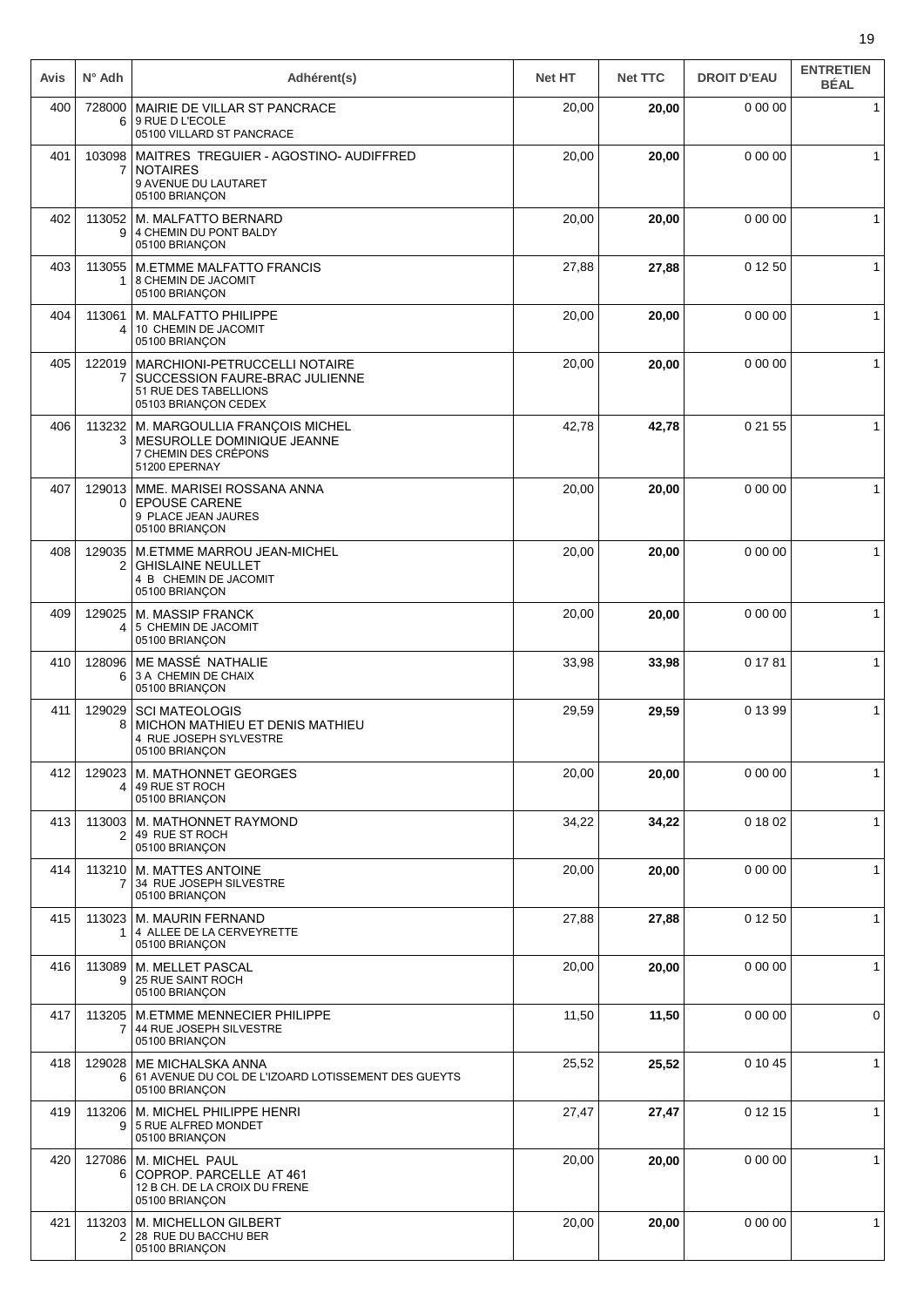| Avis | $N^{\circ}$ Adh          | Adhérent(s)                                                                                      | <b>Net HT</b> | <b>Net TTC</b> | <b>DROIT D'EAU</b> | <b>ENTRETIEN</b><br><b>BÉAL</b> |
|------|--------------------------|--------------------------------------------------------------------------------------------------|---------------|----------------|--------------------|---------------------------------|
| 422  | 127039<br>8              | <b>M. MICHELLON GILBERT</b><br>COPR. PARCELLE AT 296<br>28 RUE DU BACCHU BER<br>05100 BRIANÇON   | 20,00         | 20,00          | 0 00 00            | $\mathbf{1}$                    |
| 423  | 713001<br>2              | M. MICHELON MICHEL<br>1 RUE ROCHE MOTTE LE PAQUIER<br>05100 VILLAR-SAINT-PANCRACE                | 73,83         | 73,83          | 04159              | 1                               |
| 424  | 112074<br>7              | <b>M.ETMME MILIN JACQUES</b><br>7 CHEMIN BALPIN<br>05100 BRIANÇON                                | 11,50         | 11,50          | 0 00 00            | $\mathbf 0$                     |
| 425  | 129033<br>6              | M. MILLET PHILIPPE<br>22 A CHEMIN DU PONT BALDY<br>05100 BRIANÇON                                | 25,98         | 25,98          | 0 10 85            | $\mathbf{1}$                    |
| 426  | 127100<br>0              | <b>M.ETMME MOLERO PATRICK</b><br>3 A AVENUE JEAN MOULIN<br>05100 BRIANÇON                        | 20,00         | 20,00          | 0 00 00            | $\mathbf{1}$                    |
| 427  | 113004<br>1              | <b>M. MONIER BERNARD</b><br>21 RUE DE GATCHELOU CHAMPROET<br>05100 VILLAR-SAINT-PANCRACE         | 12,01         | 12,01          | 0 10 44            | 0                               |
| 428  | 116006<br>3              | M.ETMME MONIER GUY HENRI<br>21 CHEMIN DE TERRE ARIANDE<br>05240 LA SALLE LES ALPES               | 20,00         | 20,00          | 0 00 00            | $\mathbf 1$                     |
| 429  | 1132112                  | M. MONIER JÉROME BENJAMIN<br>21 CHEMIN DE TERRE ARIANDE LE JOUGLARET<br>05240 LA SALLE LES ALPES | 83,48         | 83,48          | 04998              | $\mathbf{1}$                    |
| 430  | 129029<br>0              | M.ETMME MORALDI MICHEL<br>32 AVENUE DU COL DE L'IZOARD<br>05100 BRIANÇON                         | 20,00         | 20,00          | 0 00 00            | $\mathbf{1}$                    |
| 431  | 129025<br>9              | M. MOREAU HUGUES<br>28 RUE BERMOND GONET<br>05100 BRIANÇON                                       | 20,00         | 20,00          | 0 00 00            | $\mathbf{1}$                    |
| 432  | 129024<br>6              | M. MORETTI JEAN-PIERRE<br><b>ME CASSES FLORIE</b><br>3 ALLEE DE LA CERVEYRETTE<br>05100 BRIANÇON | 20,00         | 20,00          | 0 00 00            | $\mathbf{1}$                    |
| 433  | 113193<br>4              | M.ETMME MORGANTI CHRISTIAN<br>2 RUE DES VERGERS<br>57300 TREMERY                                 | 32,61         | 32,61          | 0 16 62            | $\mathbf{1}$                    |
| 434  | 113079<br>1              | <b>M.ETMME MORON JEAN-PATRICK</b><br>5 B CHEMIN DE CHAIX<br>05100 BRIANÇON                       | 11,50         | 11,50          | 0 00 00            | 0                               |
| 435  | 113228<br>4              | <b>M. MOUNIER CLÉMENT</b><br>11 ROUTE DU LIEUTENANT MIGUET<br>05100 BRIANÇON                     | 25,35         | 25,35          | 0 10 30            | 1                               |
| 436  | 113093<br>1              | MLLE. MUGUET PERRINE<br>16 RUE BERMOND GONNET<br>05100 BRIANÇON                                  | 20,00         | 20,00          | 0 00 00            | $\mathbf 1$                     |
| 437  | 113045<br>3              | <b>M.ETMME MULET PASCAL</b><br>40 RUE DU BACCHU BER<br>05100 BRIANÇON                            | 20,00         | 20,00          | 0 00 00            | $\mathbf{1}$                    |
| 438  | 712050<br>0              | M. NICOLAS ROBERT<br><b>INDIV. SILVESTRE</b><br>7 RUE ALFRED MONDET<br>05100 BRIANÇON            | 13,64         | 13,64          | 0 11 86            | $\mathbf 0$                     |
| 439  | 114002<br>4              | M.ETMME NOEL FELIX<br>10 ROUTE DES TOULOUSANES<br>05100 BRIANÇON                                 | 30,15         | 30,15          | 0 14 48            | $\mathbf 1$                     |
| 440  | 1140113                  | ME NORTIER ANNE MARIE<br>13 BIS RUE BERMOND GONNET<br>05100 BRIANÇON                             | 32,73         | 32,73          | 0 16 72            | $\mathbf{1}$                    |
| 441  | 114030<br>8              | M. NUSBAUMER GUILLAUME<br><b>GAÊLLE RAMI</b><br>3 C AVENUE JEAN MOULIN<br>05100 BRIANÇON         | 20,00         | 20,00          | 0 00 00            | $\mathbf{1}$                    |
| 442  | 128153<br>8              | SA OFFICE PUBLIC DE L'HABITAT DES H.A.<br>23 BOULEVARD GEORGES POMPIDOU BP. 68<br>05003 GAP      | 451,04        | 451,04         | 3 47 86            | $\mathbf{1}$                    |
| 443  | 115018<br>8              | M.ETMME OLLAGNIER DANIEL<br><b>SERRE GINIEZ</b><br>05100 BRIANÇON                                | 20,00         | 20,00          | 0 00 00            | $\mathbf{1}$                    |
| 444  | 103132<br>$\overline{2}$ | M. OLLAGNIER RAYMOND<br>14 CHEMIN DE L EMPARRE<br>05100 BRIANÇON                                 | 28,44         | 28,44          | 0 12 99            | $\mathbf{1}$                    |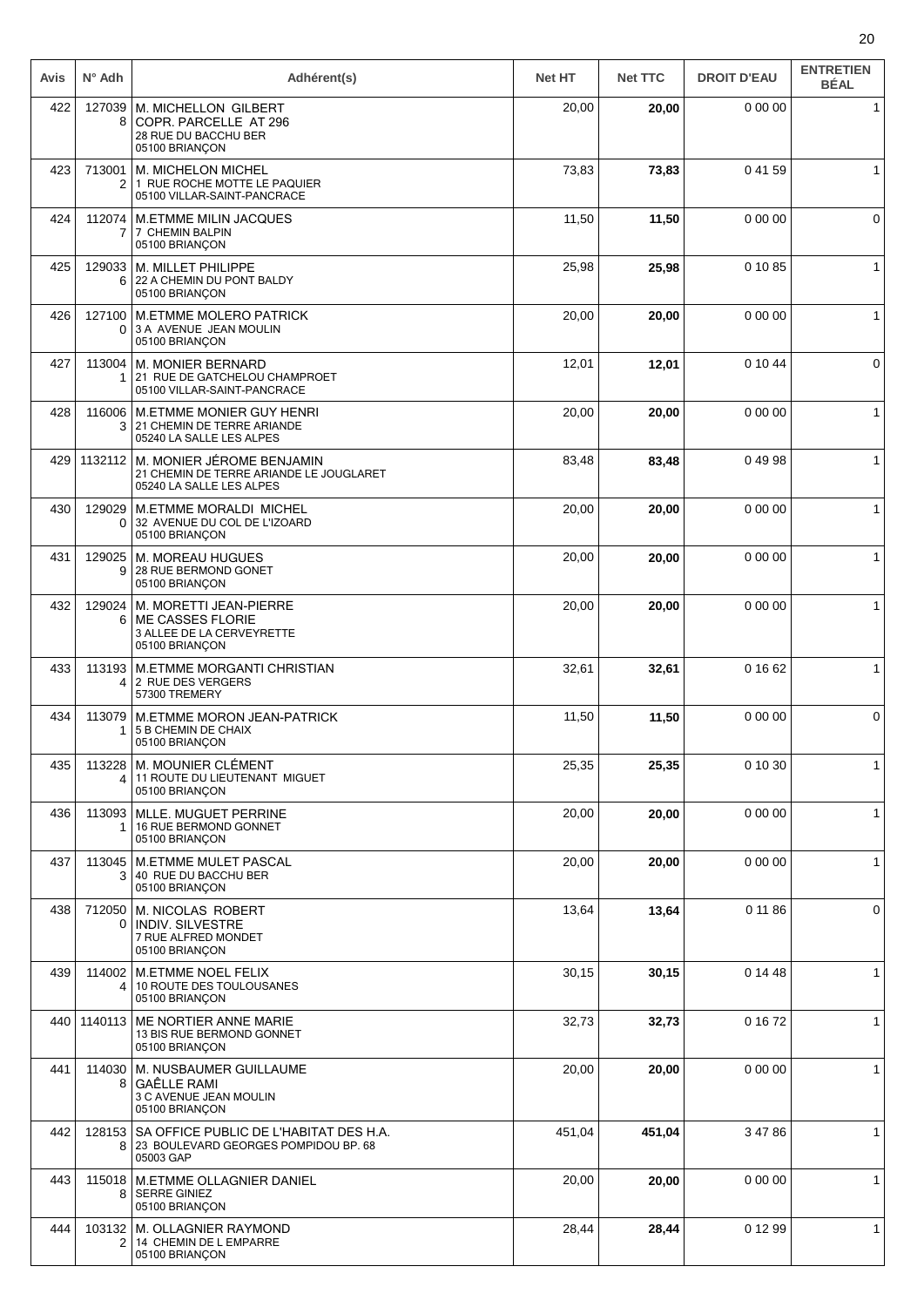| Avis | $N^{\circ}$ Adh          | Adhérent(s)                                                                                                                    | <b>Net HT</b> | <b>Net TTC</b> | <b>DROIT D'EAU</b> | <b>ENTRETIEN</b><br><b>BÉAL</b> |
|------|--------------------------|--------------------------------------------------------------------------------------------------------------------------------|---------------|----------------|--------------------|---------------------------------|
| 445  | 115005<br>3              | M. ORCEL JEAN-CLAUDE<br>13 AVENUE DU COL DE L'IZOARD<br>05100 BRIANÇON                                                         | 20,00         | 20,00          | 0 00 00            | $\mathbf{1}$                    |
| 446  | 115028<br>8              | MME. ORDISSO NICOLE<br>16 LOTISSEMENT PREYTS RIBOIS RUELLE DE BRAMEFAN<br>05100 BRIANÇON                                       | 20,00         | 20,00          | 0 00 00            | $\mathbf{1}$                    |
| 447  | 129030<br>7              | M. ORIOL OLIVIER<br><b>FLORENCE ANGELI</b><br>4 CHEMIN DU CANAL DU FOUR<br>05100 BRIANÇON                                      | 20,00         | 20,00          | 0 00 00            | 1                               |
| 448  | 112099<br>9              | M. OSTI CHRISTHOPHE<br>ME LAFARGE-PAVESI EMMANUELLE<br>8 CHEMIN DE LA CROIX DU FRÈNE<br>05100 BRIANÇON                         | 29,16         | 29,16          | 0 13 62            | $\mathbf{1}$                    |
| 449  | 116092<br>9              | M. PAPIN JACQUES<br>10 CHEMIN SAINT NICOLAS<br>06400 CANNES                                                                    | 20,00         | 20,00          | 0 00 00            | $\mathbf{1}$                    |
| 450  | 107125<br>5              | M.ETMME PAQUOT E.& GUERY STEPHANIE<br>65 RUE DU BACCHU BER<br>05100 BRIANÇON                                                   | 20,00         | 20,00          | 0 00 00            | $\mathbf{1}$                    |
| 451  | 107011<br>8              | MME. PARDES MARTINE<br>1 CHEMIN NEPRIN<br>89400 LA ROCHE CYDROINE                                                              | 20,00         | 20,00          | 0 00 00            | $\mathbf{1}$                    |
| 452  | 729030<br>1              | M.ETMME PARPART GUILLAUME<br>PHILIP CAROLE<br>7 RUE DU RANCUREL<br>05100 VILLARD ST PANCRACE                                   | 20,00         | 20,00          | 0 00 00            | 1                               |
| 453  | 129034<br>0              | M.ETMME PASCAL GILLES JEAN<br>ALLAMANNO CORINNE<br>6 AVENUE DU GRAND CHAMP<br>38180 SEYSSINS                                   | 20,00         | 20,00          | 0 00 00            | $\mathbf{1}$                    |
| 454  | 129028<br>7              | <b>M.ETMME PASLIER FRANCK</b><br>5 CHEMIN DU PONT BALDY<br>05100 BRIANÇON                                                      | 20,00         | 20,00          | 0 00 00            | $\mathbf{1}$                    |
| 455  | 113198<br>5              | ME PASTEL ELISABETH<br><b>SCI SAINT ROCH</b><br><b>CHEMIN DU VIGNIER</b><br>38790 CHARANTONNAY                                 | 20,00         | 20,00          | 0 00 00            | $\mathbf{1}$                    |
| 456  | 129033<br>4              | M. PATTYNE ALEXANDRE CHRISTOPHE<br><b>VANTHUYNE JULIE</b><br>44 RUE DU BACCHU BER<br>05100 BRIANÇON                            | 20,00         | 20,00          | 0 00 00            | $\mathbf{1}$                    |
| 457  | 116087<br>1              | M.ETMME PEGUY JEAN-FRANCOIS<br>12 A CHEMIN DE LA CROIX DU FRENE<br>05100 BRIANÇON                                              | 25,55         | 25,55          | 0 10 48            | $\mathbf{1}$                    |
| 458  | 116081<br>$\Omega$       | M.ETMME PEIGNOT DOMINIQUE<br>33 RUE JOSEPH SILVESTRE<br>05100 BRIANÇON                                                         | 11,50         | 11,50          | 0 00 00            | 0                               |
| 459  | 703028<br>6              | MME. PELLIN EUGENIE<br>672 ROUTE DE LA COMBE<br>38560 JARRIE                                                                   | 33,17         | 33,17          | 0 17 10            | $\mathbf{1}$                    |
| 460  |                          | 115018   M.ETMME PELLOQUET JEAN-CLAUDE<br>2   9 RUE JEAN JAURES<br>44240 LA CHAPELLE-SUR-ERDRE                                 | 81,60         | 81,60          | 0 48 35            | $\mathbf{1}$                    |
| 461  | 0                        | 116020   M.ETMME PENET JEAN-CLAUDE<br>13 ROUTE DES MAISONS BLANCHES<br>05100 BRIANÇON                                          | 20,00         | 20,00          | 0 00 00            | $\mathbf{1}$                    |
| 462  | 116091<br>9 <sup>1</sup> | <b>M.ETMME PENET THIERRY</b><br>8 LOTI. LES PREYTS RIBOIX RTE DES MAISONS BLANCHES.<br>05100 BRIANÇON                          | 20,00         | 20,00          | 0 00 00            | 1                               |
| 463  | 716041<br>9              | M. PERNIN JACQUES<br>6 CHEMIN BALPIN<br>05100 BRIANÇON                                                                         | 26,83         | 26,83          | 0 11 59            | 1                               |
| 464  | 116074<br>0 <sup>1</sup> | M.ETMME PETIT CHRISTOPHE<br>2 CHEMIN DE BALPIN PONT DE CERVIERES<br>05100 BRIANÇON                                             | 20,00         | 20,00          | 0 00 00            | $\mathbf{1}$                    |
| 465  | 127010<br>0              | <b>M.ETMME PETIT ISABELLE</b><br><b>BERNARD FREDERIC</b><br>2 ROUTE DES MAISONS BLANCHES HAMEAU DES BLANCHES<br>05100 BRIANÇON | 11,50         | 11,50          | 0 00 00            | 0                               |
| 466  | 116086<br>$\overline{2}$ | M. PETRIS THIERRY<br>15, PLACE JEAN JAURES<br>05100 BRIANÇON                                                                   | 20,00         | 20,00          | 0 00 00            | $\mathbf 1$                     |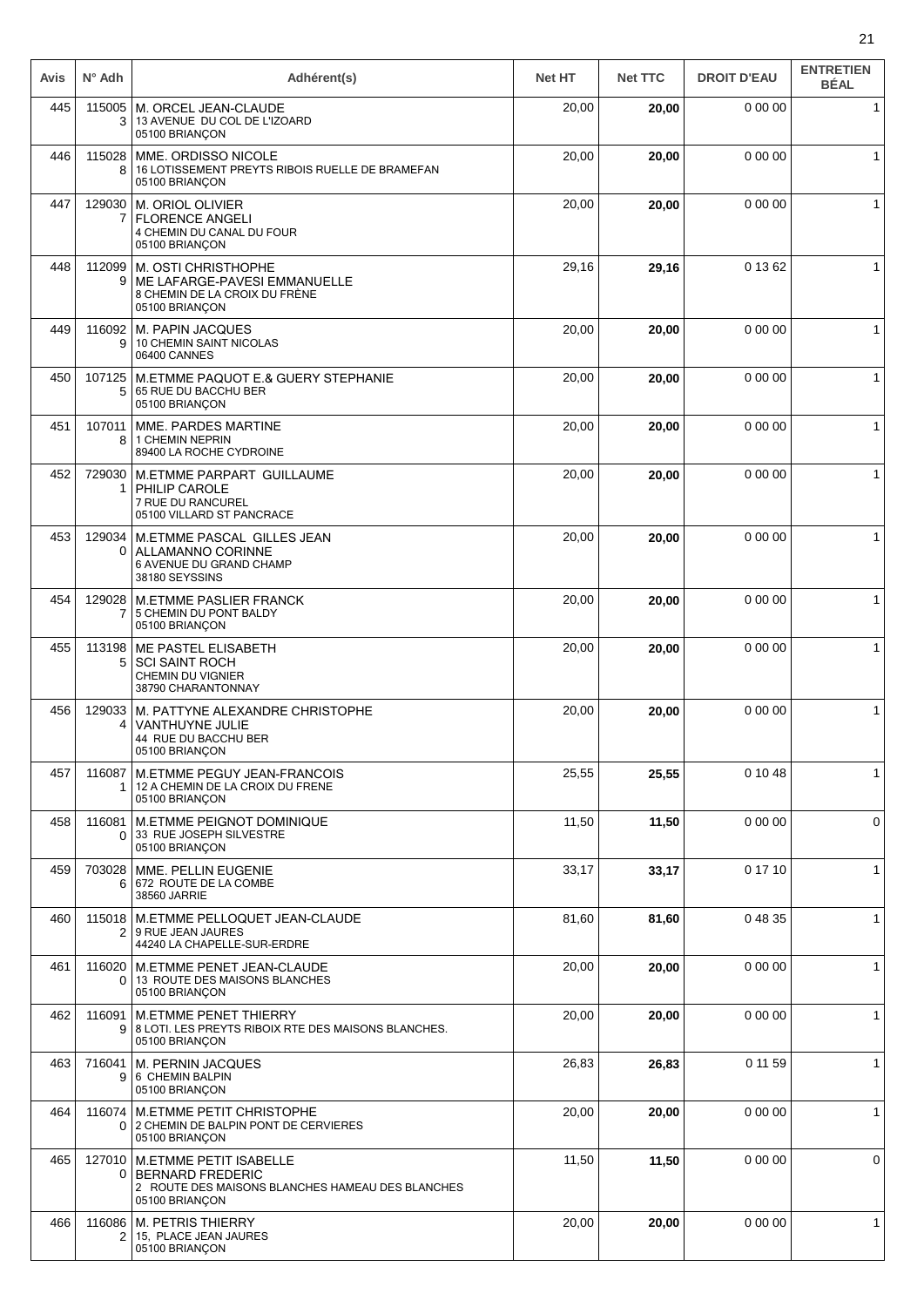| Avis | $N^{\circ}$ Adh          | Adhérent(s)                                                                                                                         | <b>Net HT</b> | <b>Net TTC</b> | <b>DROIT D'EAU</b> | <b>ENTRETIEN</b><br><b>BÉAL</b> |
|------|--------------------------|-------------------------------------------------------------------------------------------------------------------------------------|---------------|----------------|--------------------|---------------------------------|
| 467  | 116027<br>7              | <b>M.ETMME PEYHTIEU YVON</b><br>3 RUE BERMOND GONNET<br>05100 BRIANÇON                                                              | 20,00         | 20,00          | 0 00 00            | $\mathbf{1}$                    |
| 468  | 2                        | 116010   M. PEYTHIEU ANDRE<br>12 CHEMIN DE JACOMIT<br>05100 BRIANÇON                                                                | 30,92         | 30,92          | 0 15 15            | $\mathbf{1}$                    |
| 469  | 716046<br>9              | MME PEYTHIEU DANIELLE<br>12 CHEMIN DE JACOMIT<br>05100 BRIANÇON                                                                     | 20,00         | 20,00          | 0 00 00            | 1                               |
| 470  | 116046<br>$\overline{7}$ | <b>M. PEYTHIEU ERIC</b><br>33 RUE JOSEPH SILVESTRE<br>05100 BRIANÇON                                                                | 20,00         | 20,00          | 0 00 00            | $\mathbf{1}$                    |
| 471  | 702015<br>5              | M. PEYTHIEU MICHEL<br>21 LOT LA RURA ST BLAISE<br>05100 BRIANÇON                                                                    | 20,00         | 20,00          | 0 00 00            | $\mathbf{1}$                    |
| 472  | 127002<br>7              | M. PEYTHIEU PATRICK<br>3 RUE BERMOND GONNET<br>05100 BRIANÇON                                                                       | 20,00         | 20,00          | 0 00 00            | $\mathbf{1}$                    |
| 473  | 106095<br>2              | MME. PHILIP NATHALIE<br>53 RUE SAINT ROCH<br>05100 BRIANÇON                                                                         | 20,00         | 20,00          | 0 00 00            | $\mathbf{1}$                    |
| 474  | 729030<br>2              | M.ETMME PHILIP ALEXANDRE<br><b>ARDUIN EMILIE</b><br>1 TRAVERSSE DU TORRENT DE CHIROUZE<br>05240 LA SALLE LES ALPES<br><b>FRANCE</b> | 20,00         | 20,00          | 0 00 00            | $\mathbf{1}$                    |
| 475  | 106051<br>9              | MME PIC COLETTE<br>2 RUE CHARLES FERRE<br>38400 SAINT MARTIN D'HERES                                                                | 20,00         | 20,00          | 0 00 00            | 1                               |
| 476  | 119039<br>0 <sup>1</sup> | MME. PIERRE-BES MARIE JEANNE<br>LE CHABAS<br>05100 BRIANÇON                                                                         | 20,00         | 20,00          | 0 00 00            | $\mathbf{1}$                    |
| 477  | 116009<br>8              | M. PIERRE-BEZ MICHEL<br>4 RUE THÉODORE AUBANEL<br>84310 MORIÈRE LES AVIGNON                                                         | 49,22         | 49,22          | 0 27 15            | $\mathbf{1}$                    |
| 478  | 116009<br>0              | MME. PIERRE-BEZ RENEE<br><b>CONJOINT RUIS MARCEL</b><br>26 RUE DU GATCHELOU<br>05100 VILLARD ST PANCRACE                            | 20,00         | 20,00          | 0 00 00            | $\mathbf{1}$                    |
| 479  | 102124<br>0              | M. PILI NICOLAS<br>2 RUE DE LA CHOUCHIERE<br>05240 LA SALLE LES ALPES                                                               | 20,00         | 20,00          | 0 00 00            | $\mathbf{1}$                    |
| 480  | 106081<br>3              | M. PINET DANIEL<br>4 RUE AUGUSTE DOLNET<br>78740 VAUX SUR SEINE                                                                     | 20,00         | 20,00          | 0 00 00            | $\mathbf{1}$                    |
| 481  | 116091<br>7              | <b>M.ETMME PIOCH DAMIEN</b><br>10 LOT. LES PREYTS RIBOIX RTE DES MAISONS BLANCHES.<br>05100 BRIANÇON                                | 20,00         | 20,00          | 0 00 00            | $\mathbf{1}$                    |
| 482  | 5                        | 112036   M. POISSON PIERRE<br>4 RUE DES EPINETTES<br>88000 EPINAL                                                                   | 25,39         | 25,39          | 0 10 34            | $\mathbf{1}$                    |
| 483  | 127109<br>2              | M. PONCET JOËL<br><b>MINARI ODILE</b><br>13 PLACE JEAN JAURES<br>05100 BRIANÇON                                                     | 20,00         | 20,00          | 0 00 00            | 1                               |
| 484  | 116094<br>0              | M. ETMME PONSART CHRISTOPHE<br>22 RUE DU BACCHU BER<br>05100 BRIANÇON                                                               | 20,00         | 20,00          | 0 00 00            | $\mathbf{1}$                    |
| 485  | 1161170                  | <b>M.ETMME PONTVIANNE LAURENT</b><br>51 RUE SAINT-ROCH<br>05100 BRIANÇON                                                            | 25,21         | 25,21          | 0 10 18            | 1                               |
| 486  | 116048<br>6              | MME. PORRET NOELLE<br>"LE PASTEUR A9" RUE PASTEUR<br>05100 BRIANÇON                                                                 | 25,58         | 25,58          | 0 10 50            | $\mathbf{1}$                    |
| 487  | 1061111                  | <b>M. POULIN HENRI</b><br>32 RUE DU BACCHU BER<br>05100 BRIANÇON                                                                    | 61,39         | 61,39          | 0 34 08            | $\mathbf{1}$                    |
| 488  | 116079<br>5              | M.ETMME PRIEUR-BLANC JEAN<br>36 BIS AVENUE DU COL DE L'IZOARD<br>05100 BRIANÇON                                                     | 26,71         | 26,71          | 0 11 49            | $\mathbf{1}$                    |
| 489  | 1161176                  | M.ETMME PROAL HUBERT & MONTENACH ANNE<br>1280 AVENUE PIERRE AUGIER LE MICADOU N° 8<br>84120 PERTUIS                                 | 20,00         | 20,00          | 0 00 00            | $\mathbf{1}$                    |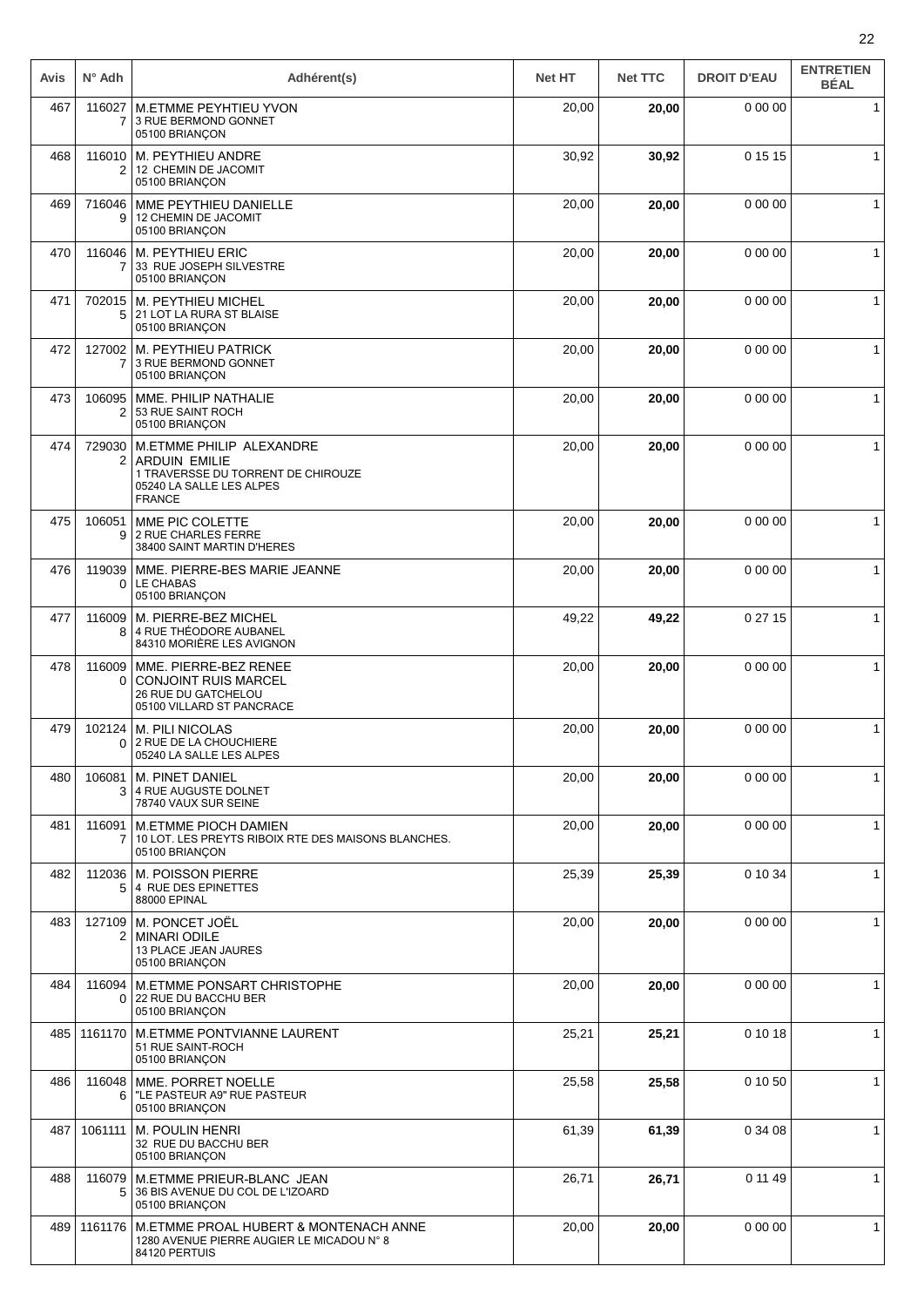| Avis | $N^{\circ}$ Adh          | Adhérent(s)                                                                                                               | <b>Net HT</b> | <b>Net TTC</b> | <b>DROIT D'EAU</b> | <b>ENTRETIEN</b><br><b>BÉAL</b> |
|------|--------------------------|---------------------------------------------------------------------------------------------------------------------------|---------------|----------------|--------------------|---------------------------------|
| 490  | 8                        | 129015   M. PRUVOT JOEL<br>COPR. PARC. AT 706 L'ARGOUSIER<br>2 CHEMIN DE CHAIX COPROPRIETE L'ARGOUSIER<br>05100 BRIANÇON  | 14,78         | 14,78          | 0 12 85            | 0                               |
| 491  | 129031<br>4              | ME PUTHOD BERTILLE<br>10 A RUE PASTEUR<br>05100 BRIANÇON                                                                  | 11,50         | 11,50          | 0 00 00            | 0                               |
| 492  | 116067                   | ME PUTHOT JEAN-PIERRE<br>25 CHEMIN DES COMBES<br>05100 BRIANÇON                                                           | 30,41         | 30,41          | 0 14 70            | $\mathbf{1}$                    |
| 493  | 128154<br>9              | M.ETMME PUZO JOSEPH<br>37 RUE JEANNE D'ARC<br>51210 MONTMIRAIL                                                            | 20,00         | 20,00          | 0 00 00            | $\mathbf{1}$                    |
| 494  | 129029<br>2              | M.ETMME QUATREHOMME PHILIPPE<br>24 AVENUE DU COL DE L'IZOARD<br>05100 BRIANCON<br><b>FRANCE</b>                           | 11,87         | 11,87          | 0 10 32            | 0                               |
| 495  | 129023                   | M. QUERE ARNAUD<br>3   ALPHAND AGNES<br>23 B RUE PASTEUR<br>05100 BRIANÇON                                                | 11,50         | 11,50          | 0 00 00            | 0                               |
| 496  | 127092<br>6              | M.ETMME RABY FABRICE & LANGEVIN REGINE<br>17 CHEMIN DU CANAL DU FOUR PONT DE CERVIERES<br>05100 BRIANÇON                  | 28,27         | 28,27          | 0 12 84            | $\mathbf{1}$                    |
| 497  | 129032<br>9 <sup>1</sup> | <b>M.ETMME RABY JEROME</b><br>5 RUELLE DE BRAMEFAN LES PREYTS RIBOIS<br>05100 BRIANCON                                    | 20,00         | 20,00          | 0 00 00            | $\mathbf{1}$                    |
| 498  | 129031<br>7              | <b>M.ETMME RAPIN DAVID</b><br><b>CORALIE</b><br>7 CHAMANDRIN VILLA 1 HAMEAU DU MOULIN<br>05100 BRIANÇON                   | 25,48         | 25,48          | 0 10 42            | $\mathbf{1}$                    |
| 499  | 129029<br>5              | ME RAYMOND MARIE CLAUDE<br>14 LOTISSEMENT LA CASSAIRE<br>13410 LAMBESSC                                                   | 20,00         | 20,00          | 0 00 00            | $\mathbf{1}$                    |
| 500  | 129035<br>0              | ME REBOUREL JULIE<br>12 B AVENUE DU GÉNÉRAL DE GAULLE<br>05100 BRIANCON                                                   | 20,00         | 20,00          | 0 00 00            | $\mathbf{1}$                    |
| 501  | 129026<br>2              | <b>M. REBOURS MAURICE</b><br>43 BIS RUE SAINT ROCH PONT DE CERVIERES<br>05100 BRIANÇON                                    | 20,00         | 20,00          | 0 00 00            | $\mathbf{1}$                    |
| 502  | 8                        | 118066   M.ETMME REGEMBAL MICHEL<br>19 RUE DE LA FORGE ROYALE<br>75011 PARIS                                              | 20,00         | 20,00          | 0 00 00            | $\mathbf{1}$                    |
| 503  | 118005<br>3              | M. REY BERNARD<br>13 RUE DE GATCHELOU<br>05100 VILLAR-SAINT-PANCRACE                                                      | 45,59         | 45,59          | 0 23 99            | 1                               |
| 504  | 9                        | 118009   M.ETMME REY FORTUNE<br>1 RUE DE JEAN BAYLE<br>05100 VILLAR-SAINT-PANCRACE                                        | 36,36         | 36,36          | 0 19 88            | $\mathbf{1}$                    |
| 505  | 118005                   | <b>M.ETMME REY GEORGES</b><br>4 9 CHAMPROUET<br>05100 VILLAR-SAINT-PANCRACE                                               | 36,16         | 36,16          | 0 19 70            | $\mathbf{1}$                    |
| 506  |                          | 718064   M.ETMME REY GERARD PIERRE<br>9 41 RUE JOSEPH SILVESTRE<br>05100 BRIANÇON                                         | 32,76         | 32,76          | 0 16 75            | $\mathbf{1}$                    |
| 507  |                          | 718033   M.ETMME REY JEAN-FRANCOIS<br>13 CHEMIN DE JACOMIT<br>05100 BRIANÇON                                              | 20,00         | 20,00          | 0 00 00            | $\mathbf{1}$                    |
| 508  | 118001<br>$\Omega$       | M. RIBERE FIRMIN<br>39 RUE GEORGES POUGET LE GLAIZIL BAT. B1<br>05000 GAP                                                 | 27,66         | 27,66          | 0 12 31            | $\mathbf 1$                     |
| 509  | 118079<br>7              | <b>M.ETMME RICAVY VINCENT</b><br>OU MLE ROYER HELOISE-MARIE<br>510 CHEMIN DE GRANET LA PASTORALE<br>13090 AIX EN PROVENCE | 20,00         | 20,00          | 0 00 00            | $\mathbf{1}$                    |
| 510  | 118067<br>8              | MME. RICHARD CÉCILE<br>20 A ALLEE ALBERT BOURGES<br>05100 BRIANÇON                                                        | 20,00         | 20,00          | 0 00 00            | $\mathbf{1}$                    |
| 511  | 118127<br>9              | <b>M.ETMME RICHARD RENAUD</b><br>55 RUE DU BACCHU BER<br>05100 BRIANÇON                                                   | 20,00         | 20,00          | 0 00 00            | $\mathbf{1}$                    |
| 512  | 113064<br>1              | MME. RIEUX LUCETTE<br>332 AVENUE GENERAL FERRIE VILLA "L'ESPERON"<br>06160 JUAN LES PINS                                  | 62,90         | 62,90          | 0 35 39            | $\mathbf{1}$                    |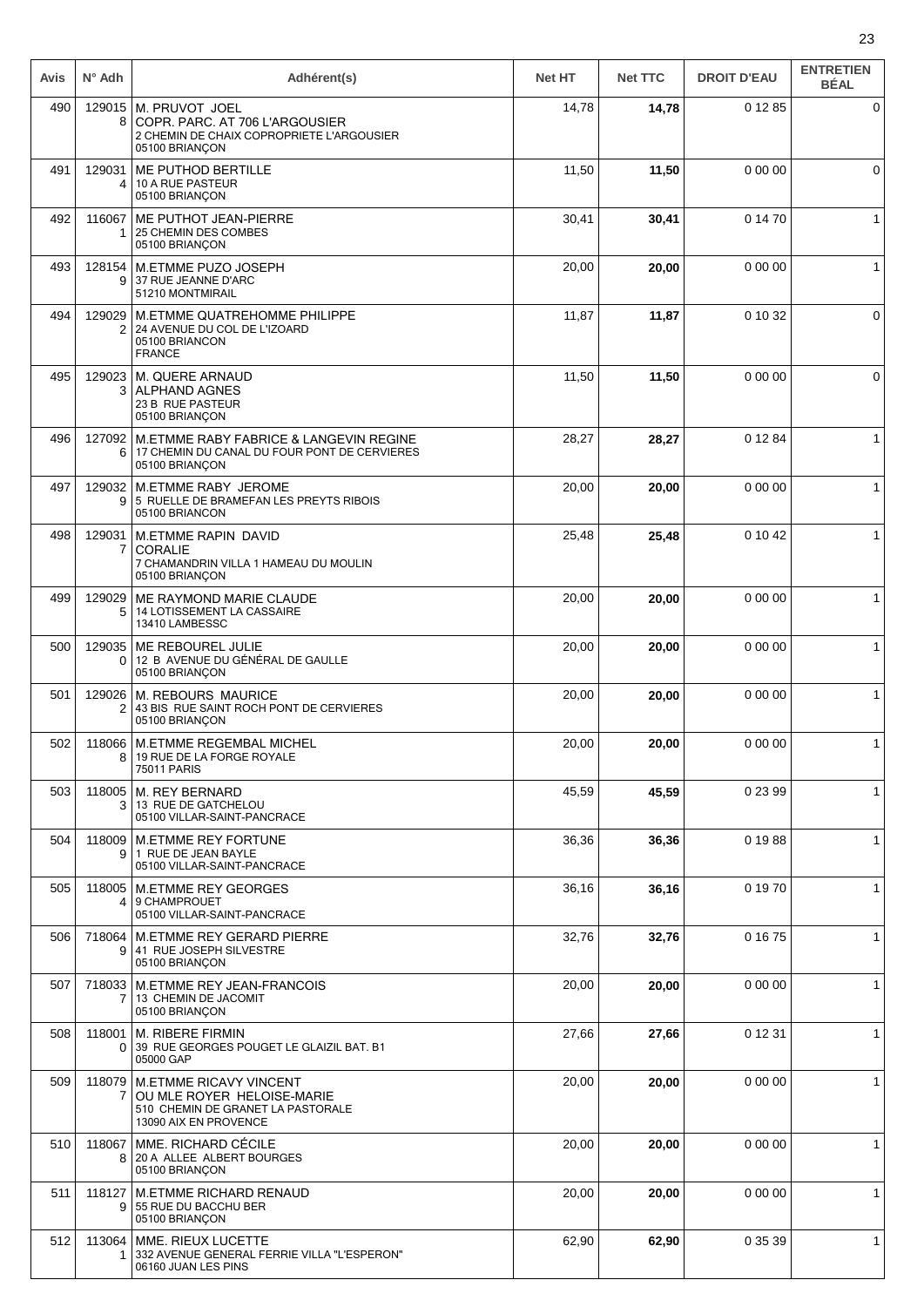| Avis | $N^{\circ}$ Adh          | Adhérent(s)                                                                                                                     | <b>Net HT</b> | <b>Net TTC</b> | <b>DROIT D'EAU</b> | <b>ENTRETIEN</b><br><b>BÉAL</b> |
|------|--------------------------|---------------------------------------------------------------------------------------------------------------------------------|---------------|----------------|--------------------|---------------------------------|
| 513  | 129031<br>8              | M. RINALDI ALAIN ANDRE<br>1 RUELLE DE BRAMEFAN LES PREYTS RIBOIX<br>05100 BRIANCON<br><b>FRANCE</b>                             | 20,00         | 20,00          | 0 00 00            | $\mathbf{1}$                    |
| 514  | 118063<br>8              | MME RIVET ISABELLE<br>16 E ROUTE DE MAISON BLANCHE<br>05100 BRIANÇON                                                            | 20,00         | 20,00          | 0 00 00            | 1                               |
| 515  | 127098<br>1.             | M.ETMME ROBERGE DAVID<br>M. ME GUILLEAU<br>18 B LOTI. DES PREYTS RIBOIS<br>05100 BRIANÇON                                       | 20,00         | 20,00          | 0 00 00            | $\mathbf 1$                     |
| 516  | 116051<br>$\overline{2}$ | <b>M. ROCHER MICHEL</b><br>21 RUE ST ROCH<br>05100 BRIANÇON                                                                     | 47,77         | 47,77          | 0 25 89            | 1                               |
| 517  | 1181152                  | MME. ROGER SANDRINE<br>11 ROUTE DES MAISONS BLANCHES<br>05100 BRIANÇON                                                          | 20,00         | 20,00          | 0 00 00            | 1                               |
| 518  | 101065<br>5              | <b>M.ETMME ROLLAND GERARD</b><br>6 LOTISSEMENT LA CIGALIERE<br>04200 SISTERON                                                   | 20,00         | 20,00          | 0 00 00            | $\mathbf{1}$                    |
| 519  | 129027<br>8              | <b>ME ROMAN CORINE</b><br>21 - 23 AVENUE GENERAL DE GAULLE<br>05100 BRIANÇON                                                    | 35,67         | 35,67          | 0 19 28            | $\mathbf{1}$                    |
| 520  | 9                        | 118005   M.ETMME ROMAN JEAN-JACQUES<br>1 IMPASSE DU CHARON<br>05100 VILLAR-SAINT-PANCRACE                                       | 20,00         | 20,00          | 0 00 00            | $\mathbf{1}$                    |
| 521  | 106084<br>9              | M. ROQUE BERNARD<br>11 LOTI. DOMAINE DU MANOIR<br>38360 NOYAREY                                                                 | 20,00         | 20,00          | 0 00 00            | $\mathbf{1}$                    |
| 522  | 129034<br>$\mathbf{7}$   | M.ETMME ROSIER CHRISTOPHE<br>RACHEL MARTINET<br>2 ROUTE DES MAISONS BLANCHES HAMEAU DE LA BLANCHE<br>05100 BRIANÇON             | 11,50         | 11,50          | 0 00 00            | 0                               |
| 523  | 1181153                  | M. ROUGEGRE SEBASTIEN<br>146 CHEMIN DE LA LIAFFE<br>74400 CHAMONIX                                                              | 20,00         | 20,00          | 0 00 00            | $\mathbf{1}$                    |
| 524  | 118014<br>6              | <b>M. ROUL GEORGES</b><br>22 BIS RUE DE GATCHELOU<br>05100 VILLAR-SAINT-PANCRACE                                                | 28,45         | 28,45          | 0 13 00            | $\mathbf{1}$                    |
| 525  | 118057<br>$\overline{2}$ | <b>M.ETMME ROULLAND PATRICK</b><br>5 CHEMIN BALPIN<br>05100 BRIANÇON                                                            | 15,32         | 15,32          | 0 13 32            | 0                               |
| 526  | 129024<br>0              | MME ROUMIEU EMMANUELLE<br><b>EPOUSE ROMEO PATRICK</b><br>9 RUE JEAN BAYLE LOTISSEMENT L'ÉGLANTIER<br>05100 VILLARD ST. PANCRACE | 20,00         | 20,00          | 0 00 00            | $\mathbf{1}$                    |
| 527  | 118094<br>3              | <b>M. ROUSTAN DANIEL</b><br>23 RUE ST ROCH<br>05100 BRIANÇON                                                                    | 20,00         | 20,00          | 0 00 00            | $\mathbf{1}$                    |
| 528  | 127082<br>4              | M. ROUSTAN JACQUES<br>COPR. PARCELLE AT 210<br>23 RUE ST ROCH<br>05100 BRIANÇON                                                 | 20,00         | 20,00          | 0 00 00            | $\mathbf{1}$                    |
| 529  | 118062<br>8 <sup>1</sup> | <b>M.ETMME ROUX FERNAND</b><br>11 RUE JOSEPH SILVESTRE<br>05100 BRIANÇON                                                        | 64,90         | 64,90          | 0 37 13            | $\mathbf{1}$                    |
| 530  | 118015<br>9              | <b>M. ROUX GABRIEL</b><br>LE MOULIN<br>58350 CHATEAUNEUF VAL DE BARGIS                                                          | 20,00         | 20,00          | 0 00 00            | $\mathbf{1}$                    |
| 531  | 118007<br>1              | M. ROUX JACQUES<br>2 CHEMIN DU PONT BALDY<br>05100 BRIANÇON                                                                     | 11,50         | 11,50          | 0 00 00            | 0                               |
| 532  | 129020                   | <b>M.ETMME ROUX LUDOVIC</b><br>LOTISSEMENT LES GARCINS<br>05100 BRIANÇON                                                        | 20,00         | 20,00          | 0 00 00            | $\mathbf{1}$                    |
| 533  | 718008<br>2              | <b>M. ROUX MARCEL</b><br>10 RUE ALFRED MONDET<br>05100 BRIANÇON                                                                 | 20,00         | 20,00          | 0 00 00            | 1                               |
| 534  | 118037<br>$\overline{7}$ | MME. ROUX MIREILLE<br>33 E RUE JOSEPH SILVESTRE<br>05100 BRIANÇON                                                               | 20,00         | 20,00          | 0 00 00            | $\mathbf{1}$                    |
| 535  | 129027<br>5              | <b>M.ETMME RYELANDT YVES</b><br>11 LOTISSEMENT LES PREYTS RIBOIS RUELLE DE BRAMEFAN<br>05100 BRIANÇON                           | 20,00         | 20,00          | 0 00 00            | $\mathbf{1}$                    |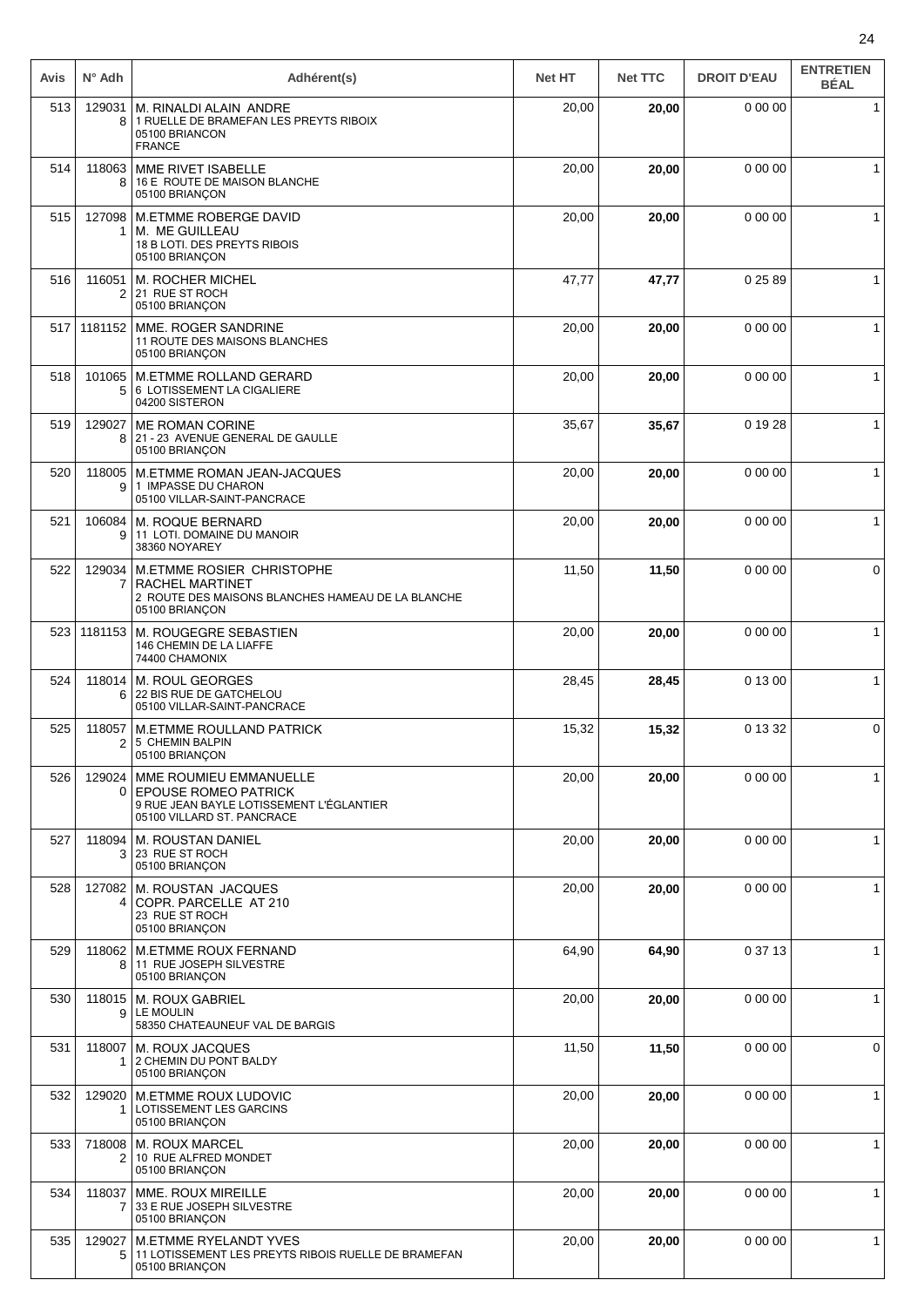| Avis | $N^{\circ}$ Adh          | Adhérent(s)                                                                                                                        | <b>Net HT</b> | <b>Net TTC</b> | <b>DROIT D'EAU</b> | <b>ENTRETIEN</b><br><b>BÉAL</b> |
|------|--------------------------|------------------------------------------------------------------------------------------------------------------------------------|---------------|----------------|--------------------|---------------------------------|
| 536  | 128107<br>5              | S.P.L. EAU SERVICES HAUTE DURANCE<br>27 ROUTE DES MAISONS BLANCHES<br>05100 BRIANÇON                                               | 62,85         | 62,85          | 0 35 35            | 1                               |
| 537  | 128044<br>9              | <b>SA HLM ERILIA</b><br>72 BIS RUE PERRIN SOLLIERS.<br>13291 MARSEILLE CEDEX 06                                                    | 256,18        | 256,18         | 17842              |                                 |
| 538  | 129028<br>5              | M.ETMME SACCHETTI CLAUDE<br>24 ALLÉE ALBERT BOURGES<br>05100 BRIANÇON                                                              | 20,00         | 20,00          | 0 00 00            | $\mathbf{1}$                    |
| 539  | 119074<br>$\overline{7}$ | MME. SALVAT PATRICIA<br>3 VILLA LOUIS LUMIERE<br>92100 BOULOGNE BILLANCOURT                                                        | 115,31        | 115.31         | 0 55 92            | $\mathbf{1}$                    |
| 540  | 9                        | 129013   SARL GELEC<br><b>M. GENESSI PIERRE</b><br>11 RUE DES FRENES<br>21380 MESSIGNY ET VANTOUX                                  | 20,00         | 20,00          | 0 00 00            | $\mathbf{1}$                    |
| 541  | 129028<br>8              | ME SASMAYOUX KRISTEL<br>RUE JOSEPH SILVESTRE HAMEAU DES PREYTS N° 3<br>05100 BRIANCON                                              | 11,50         | 11,50          | 0 00 00            | 0                               |
| 542  | 119067<br>8              | M. SAUGET PIERRE<br>11 RUE BERMOND GONNET<br>05100 BRIANÇON                                                                        | 20,00         | 20,00          | 0 00 00            | $\mathbf{1}$                    |
| 543  | 7                        | 128113   M.ETMME SCHIARI -<br>LE BOURG<br>05120 ST MARTIN DE QUEYRIERES                                                            | 30,75         | 30,75          | 0 15 00            | $\mathbf{1}$                    |
| 544  | 2                        | 119033   M.ETMME SCHIARI ANDRE<br>46 RUE JOSEPH SILVESTRE PREYTS RIBOIS<br>05100 BRIANÇON                                          | 20,00         | 20,00          | 0 00 00            | $\mathbf{1}$                    |
| 545  | 127113<br>4              | M. SCHIARI GILLES<br>6 RUE ALFRED MONDET<br>05100 BRIANÇON                                                                         | 20,00         | 20,00          | 0 00 00            | $\mathbf{1}$                    |
| 546  | 119063<br>1              | <b>M.ETMME SCHIARI GUY</b><br>8 RUE ALFRED MONDET<br>05100 BRIANÇON                                                                | 20,00         | 20,00          | 0 00 00            | $\mathbf{1}$                    |
| 547  | 127100<br>0              | MME. SCHMITT CHRISTINE<br>CHEMIN DU CLOT DES FAURE<br>05600 RISOUL                                                                 | 20,00         | 20,00          | 0 00 00            | $\mathbf{1}$                    |
| 548  | 128108<br>7              | SCI C2M<br>MME MEYZENQ CHRISTINE<br><b>MOULINS MOURENS</b><br>05500 ST JULIEN EN CHAMPSAUR                                         | 20,00         | 20,00          | 0 00 00            | $\mathbf{1}$                    |
| 549  | 129034                   | <b>SCI L'IMAGERIE BLANCHARD LIONEL</b><br>144 ROUTE DES MAISONS BLANCHES ESPACE SUD<br>05100 BRIANÇON<br><b>FRANCE</b>             | 62,45         | 62,45          | 0 35 00            | $\mathbf{1}$                    |
| 550  | 128143<br>8              | <b>SCI GIOVANNI-LUIGI</b><br>M. GIOVANNI-LUIGI<br>QUARTIER RIBOIS VILLA "ROCHE BRUNE"<br>05100 BRIANÇON                            | 20,00         | 20,00          | 0 00 00            | 1                               |
| 551  | 128085<br>9              | <b>SCI LE LAUZON</b><br>M. HERITIER<br>24 AVENUE RENE FROGER<br>05100 BRIANÇON                                                     | 32,61         | 32,61          | 0 16 62            | $\mathbf{1}$                    |
| 552  | 128119<br>3 <sup>1</sup> | <b>SCILE RIBOIS</b><br><b>M. BRUNET GABRIEL</b><br>23 RUE DES COUTELIERS CENTRE D'ACTIVITÉ SUD<br>05100 BRIANÇON                   | 43,89         | 43,89          | 0 22 51            | $\mathbf{1}$                    |
| 553  | 119064<br>8              | <b>M.ETMME SERRA NORBERT</b><br>3 LOTI. LES PREYTS RIBOIX RTE DES MAISONS BLANCHES.<br>05100 BRIANÇON                              | 20,00         | 20,00          | 0 00 00            | 1                               |
| 554  | 727019<br>5              | M. SERTOUR ALAIN<br>OU SERTOUR JEAN MARIE<br>2 RUE DU RENCUREL<br>05100 VILLAR-SAINT-PANCRACE                                      | 57,70         | 57,70          | 0 30 87            | $\mathbf{1}$                    |
| 555  | 119002<br>3 <sup>1</sup> | M. SERTOUR JOSE MICHEL<br>2. RUE DE GATCHELOU<br>05100 VILLARD ST PANCRASE                                                         | 20,00         | 20,00          | 0 00 00            | 1                               |
| 556  | 107005<br>3              | SERVICE DES ANCIENS COMBATTANT<br>M. GIGNOUX BERNARD<br>AMBASSADE DE FRANCE RUE EBN CHERRAF<br><b>1002 TUNIS</b><br><b>TUNISIE</b> | 20,00         | 20,00          | 0 00 00            | $\mathbf{1}$                    |
| 557  | 122020<br>2              | M. SEYRANIAN DANIEL<br>28 RUE ALFRED MONDET<br>05100 BRIANÇON                                                                      | 24,41         | 24,41          | 0 21 23            | 0                               |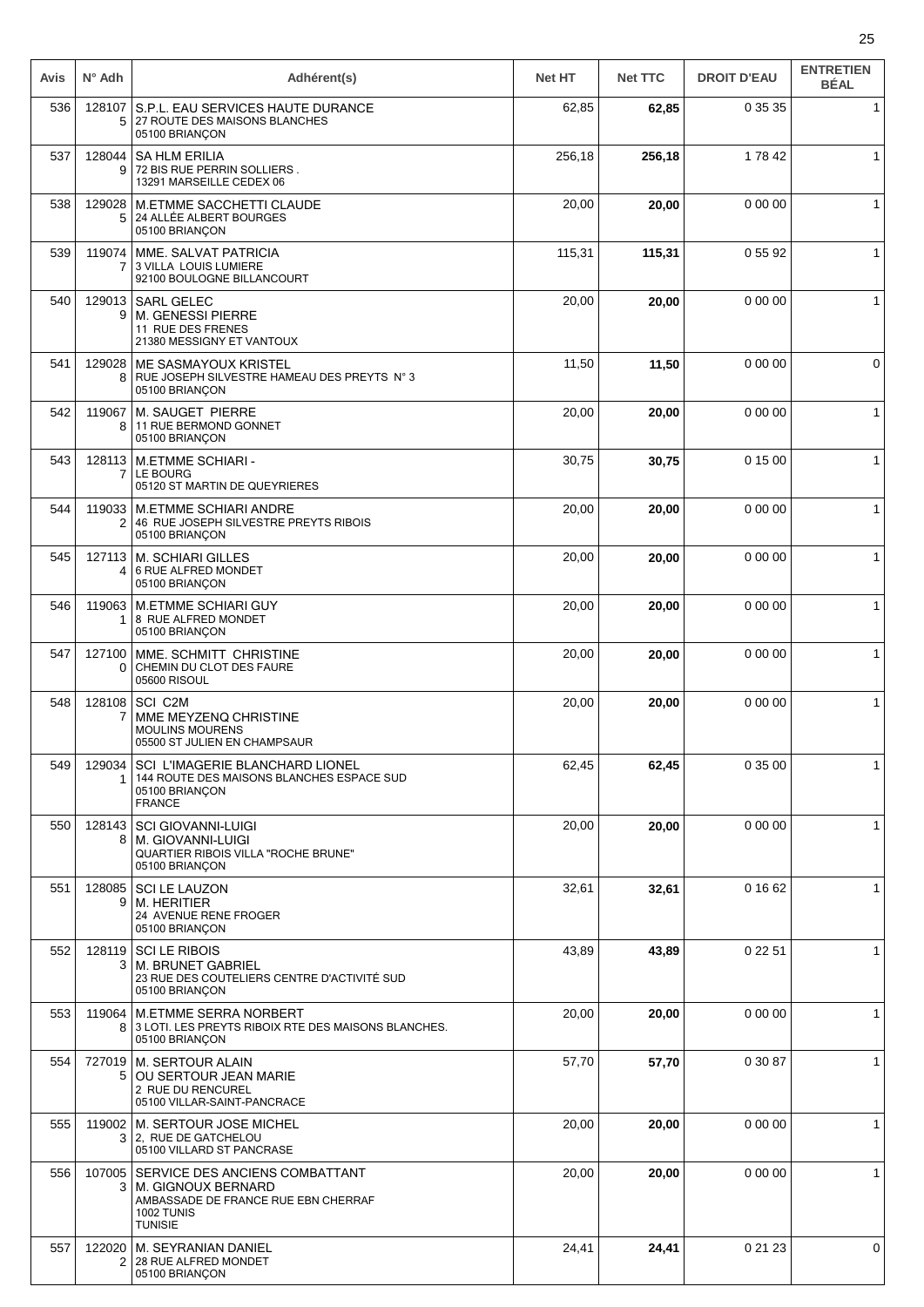| Avis | $N^{\circ}$ Adh          | Adhérent(s)                                                                                  | <b>Net HT</b> | <b>Net TTC</b> | <b>DROIT D'EAU</b> | <b>ENTRETIEN</b><br><b>BÉAL</b> |
|------|--------------------------|----------------------------------------------------------------------------------------------|---------------|----------------|--------------------|---------------------------------|
| 558  | $\overline{7}$           | 129026   M. SEZANNE MICHEL<br>52 HAMEAU DE CHAMANDRIN<br>05100 BRIANÇON                      | 27,53         | 27,53          | 0 12 20            | $\mathbf{1}$                    |
| 559  | 119082<br>5              | M.ETMME SEZANNE-BERT JEAN DANIEL<br>29 RUE BERMOND GONNET<br>05100 BRIANÇON                  | 11,50         | 11,50          | 0 00 00            | $\mathbf 0$                     |
| 560  | 128090<br>2              | <b>SFR</b><br>16 RUE DU GÉNÉRAL ALAIN DE BUISSIEU<br>75015 PARIS                             | 25,00         | 25,00          | 0 00 00            | $\mathbf{1}$                    |
| 561  | 128062<br>7              | SGAMI SUD EST CRS MONTAGNE BRIANÇON<br>215 RUE ANDRE PHILIP<br>69421 LYON                    | 32,97         | 32,97          | 0 16 93            | $\mathbf{1}$                    |
| 562  | 128137<br>4              | SGAMI SUD EST GENDARMERIE BRIANÇON<br>215 RUE ANDRE PHILIP<br>69421 LYON                     | 196,49        | 196,49         | 1 26 51            | 1                               |
| 563  | 129018<br>3              | <b>SGAMI SUD EST HELISTATION</b><br>215 RUE ANDRE PHILIP<br>69421 LYON                       | 116,45        | 116,45         | 05691              | $\mathbf{1}$                    |
| 564  | 1190111                  | M. SILVESTRE CHRISTIAN<br>6 RUE DU BACCHU BER<br>05100 BRIANÇON                              | 20,00         | 20,00          | 0 00 00            | $\mathbf{1}$                    |
| 565  | 119067<br>6.             | M. SILVESTRE DENIS<br>3 AVE JEAN MOULIN<br>05100 BRIANÇON                                    | 20,00         | 20,00          | 0 00 00            | $\mathbf{1}$                    |
| 566  | 5                        | 119060 M. SILVESTRE EMMANUEL<br>33 RUE SAINT ROCH<br>05100 BRIANÇON                          | 20,00         | 20,00          | 0 00 00            | $\mathbf{1}$                    |
| 567  | 118051<br>5              | MME. SILVESTRE GEORGINE<br>42 RUE JOSEPH SILVESTRE<br>05100 BRIANÇON                         | 20,00         | 20,00          | 0 00 00            | 1                               |
| 568  | 119048<br>3              | M. SILVESTRE JEAN-PAUL<br>14 RUE ST ROCH<br>05100 BRIANÇON                                   | 26,55         | 26,55          | 0 11 35            | $\mathbf{1}$                    |
| 569  | 119027<br>0              | M. SILVESTRE MARC<br>78 B RUE DES COLLONGES LE CLOS DES COLLONGES<br>69230 SAINT GENIS LAVAL | 20,00         | 20,00          | 0 00 00            | $\mathbf{1}$                    |
| 570  | 119027<br>1.             | MLLE. SILVESTRE MICHELLE<br>14 RUE DU BACCHU BER<br>05100 BRIANÇON                           | 20,00         | 20,00          | 0 00 00            | $\mathbf{1}$                    |
| 571  |                          | 119027 M. SILVESTRE PATRICK<br>2 RUE DE LA POSTE<br>30720 RIBAUTE-LES-TAVERNES               | 20,00         | 20,00          | 0 00 00            | $\mathbf{1}$                    |
| 572  | 2                        | 119012 M.ETMME SILVESTRE PIERRE<br>LE CROS<br>05100 NEVACHE                                  | 27,15         | 27,15          | 0 11 87            | 1                               |
| 573  | 113079<br>$\overline{7}$ | MME. SILVESTRE SUZANNE<br>41 RUE ST ROCH<br>05100 BRIANÇON                                   | 20,00         | 20,00          | 0 00 00            | $\mathbf{1}$                    |
| 574  | 119069<br>2              | M. SILVESTRE-BRAC REGIS<br>16 CHEMIN DE TRETS<br>13720 LA BOUILLADISSE                       | 20,00         | 20,00          | 0 00 00            | $\mathbf{1}$                    |
| 575  | 119044<br>1              | <b>M.ETMME SIVADE MICHEL</b><br>33 RUE JOSEPH SILVESTRE<br>05100 BRIANÇON                    | 20,00         | 20,00          | 0 00 00            | $\mathbf{1}$                    |
| 576  | 129023<br>5              | M. SLIMAN JACQUES<br>JARDINS FAMILIAUX DE BRIANCON<br>MJC 35 RUE PASTEUR<br>05100 BRIANÇON   | 48,69         | 48,69          | 0 42 34            | 0                               |
| 577  | 128063<br>8              | SNCF. CCF<br>CENTRE COMPTA FOURNISSEURS TSA 50810 -- PLR<br>69908 LYON CEDEX 20              | 165,69        | 165,69         | 09973              | $\mathbf{1}$                    |
| 578  | 128089                   | <b>SOCIETE NERA</b><br>QUARTIER BELLE AUREILLE MICROPOLIS<br>05000 GAP                       | 41,00         | 41,00          | 0 20 00            | $\mathbf{1}$                    |
| 579  | 127090<br>3              | MME. SOLA MIREILLE<br>5 AVE JEAN MOULIN<br>05100 BRIANÇON                                    | 20,00         | 20,00          | 0 00 00            | $\mathbf{1}$                    |
| 580  | 127106<br>4              | SQUARE HABITAT ACCORD IMMOBILIER<br>8 BIS, AVENUE MAURICE PETSCHE<br>05100 BRIANÇON          | 27,52         | 27,52          | 0 12 19            | 1                               |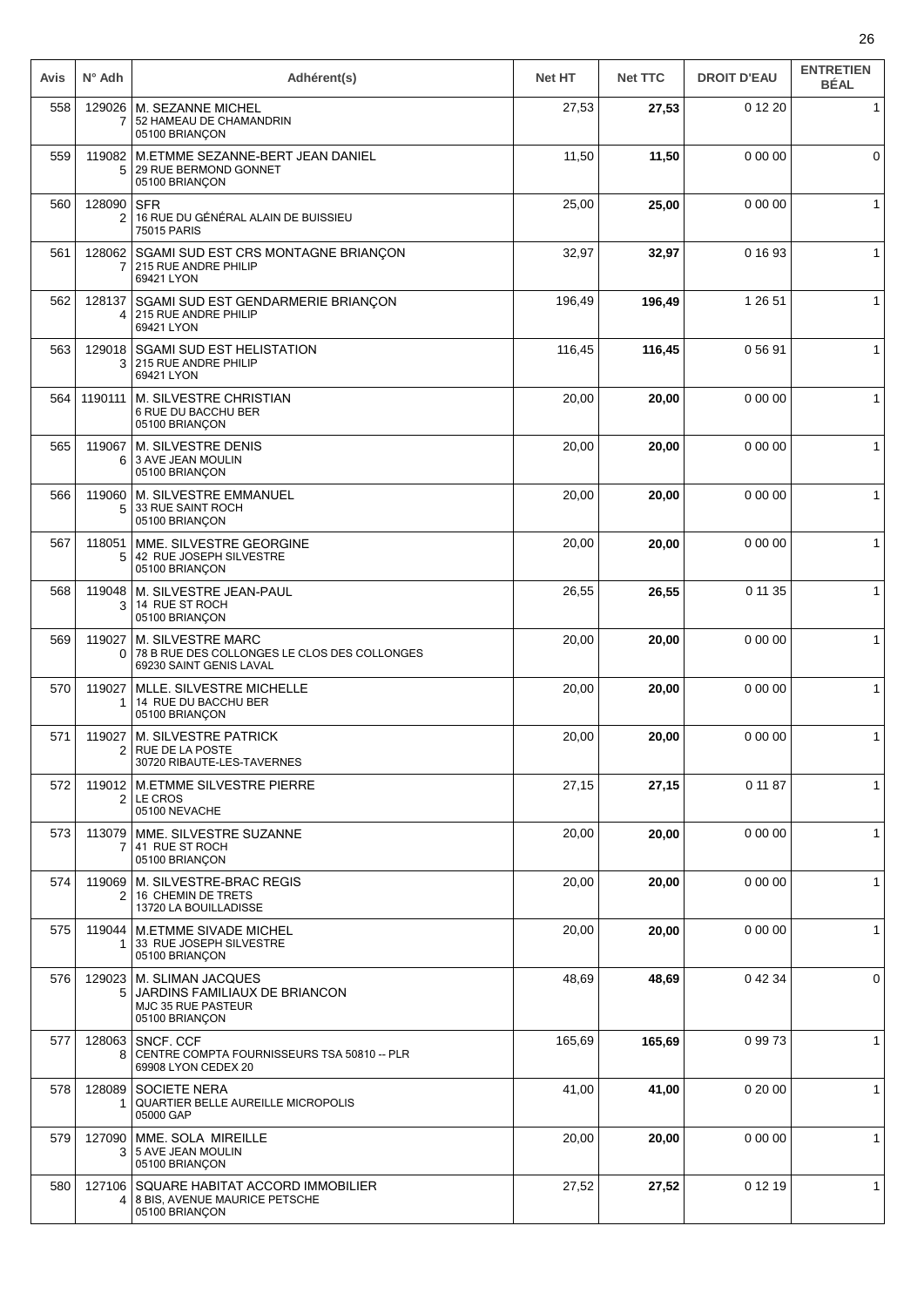| Avis | $N^{\circ}$ Adh | Adhérent(s)                                                                                                            | <b>Net HT</b> | <b>Net TTC</b> | <b>DROIT D'EAU</b> | <b>ENTRETIEN</b><br><b>BÉAL</b> |
|------|-----------------|------------------------------------------------------------------------------------------------------------------------|---------------|----------------|--------------------|---------------------------------|
| 581  | 127008<br>7     | SQUARE HABITAT ACCORD IMMOBILIER AT 252 - 11 PLACE<br><b>JAURES</b><br>8 BIS, AVENUE MAURICE PETSCHE<br>05100 BRIANÇON | 20,00         | 20,00          | 0 00 00            | $\mathbf{1}$                    |
| 582  | 119094<br>5     | <b>M.ETMME STRIBY ARNAUD</b><br>25 B RUE PASTEUR<br>05100 BRIANÇON                                                     | 27,27         | 27,27          | 0 11 97            | 1                               |
| 583  | 119074<br>6     | M.ETMME SYLVESTRE FRANCOIS<br>22 A AVENUE DU COL DE L'IZOARD<br>05100 BRIANÇON                                         | 20,00         | 20,00          | 0 00 00            | $\mathbf{1}$                    |
| 584  | 728003<br>9     | SYNDIC DE L'EGLANTIER<br>9 RUE DE JEAN BAYLE<br>05100 VILLAR-SAINT-PANCRACE                                            | 20,00         | 20,00          | 0 00 00            | $\mathbf{1}$                    |
| 585  | 128054<br>4     | SYNDICAT DE COPROPRIETE SYNERGIE<br>51 RUE DES TABELLIONS<br>05100 BRIANÇON                                            | 26,37         | 26,37          | 0 11 19            | $\mathbf{1}$                    |
| 586  | 120008<br>7     | M. TANE JEAN<br>36 RUE JOSEPH SILVESTRE<br>05100 BRIANÇON                                                              | 26,69         | 26,69          | 0 11 47            | 1                               |
| 587  | 120007<br>7     | M. TAXIL JEAN-LOUIS<br>37 RUE ST ROCH<br>05100 BRIANÇON                                                                | 20,00         | 20,00          | 0 00 00            | $\mathbf{1}$                    |
| 588  | 120003<br>6     | <b>M. TAXIL RENE</b><br>6 CHEMIN DES COMBES<br>05100 BRIANCON                                                          | 34,09         | 34,09          | 0 17 90            | $\mathbf{1}$                    |
| 589  | 120047<br>6     | M. TELMON ANDRE<br>5 PLACE JEAN JAURES<br>05100 BRIANÇON                                                               | 20,00         | 20,00          | 0 00 00            | $\mathbf{1}$                    |
| 590  | 120009<br>7     | M. TELMON JEAN<br>16 ROUTE DES MAISONS BLANCHES<br>05100 BRIANÇON                                                      | 29,59         | 29,59          | 0 13 99            | $\mathbf{1}$                    |
| 591  | 120041<br>4     | <b>MLLE. TERNISIEN ANNE</b><br>43 A RUE ST ROCH PONT DE CERVIÈRES<br>05100 BRIANÇON                                    | 20,00         | 20,00          | 0 00 00            | 1                               |
| 592  | 129031<br>1     | <b>M.ETMME THERIC BERNARD</b><br>3 A CHEMIN DE L'EMPARRE<br>05100 BRIANÇON                                             | 20,00         | 20,00          | 0 00 00            | 1                               |
| 593  | 120021<br>6     | M. THILLET REMI<br><b>INDIV THILLET REM</b><br>3 IMPASSE DU MONTOIR<br>05100 VILLAR-SAINT-PANCRACE                     | 20,00         | 20,00          | 0 00 00            | $\mathbf{1}$                    |
| 594  | 1               | 120015   MME. THOMET GENEVIEVE<br>122 AVENUE DES CHARMETTES LE BRUSC<br>83140 SIX FOURS LES PLAGES                     | 20,00         | 20,00          | 0 00 00            | $\mathbf{1}$                    |
| 595  | 720003<br>8     | M. THOMET YVES<br>34 ROUTE DES ESPAGNOLS<br>05100 VILLAR-SAINT-PANCRACE                                                | 63,63         | 63,63          | 05533              | 0                               |
| 596  | 729029<br>4     | M. THUAU JOHAN<br>16 RUE DE GATCHELOU<br>05100 VILLAR SAINT PANCRACE                                                   | 20,00         | 20,00          | 0 00 00            | $\mathbf{1}$                    |
| 597  | 6               | 129025   M. TIREAU SYLVAIN<br><b>SYNDIC BENEVOLE</b><br>5 ALLEE DE LA CERVEYRETTE<br>05100 BRIANCON                    | 30,32         | 30,32          | 0 14 63            | $\mathbf{1}$                    |
| 598  | 127088<br>5     | <b>M.ETMME TOSELLI ETIENNE</b><br>COPROP. AR 7 LES GRAVIERES<br>25 D AV. GAL DE GAULLE LES GRAVIERES<br>05100 BRIANÇON | 18,17         | 18,17          | 0 15 80            | 0                               |
| 599  | 129026<br>6     | <b>ME TOUTAIN AURORE</b><br>3 F 2 CHEMIN DE CHAIX<br>05100 BRIANÇON                                                    | 20,00         | 20,00          | 0 00 00            | $\mathbf{1}$                    |
| 600  | 120009<br>9     | M. TOYE JOSEPH<br>LE ROUX<br>05350 ABRIES                                                                              | 29,17         | 29,17          | 0 13 63            | $\mathbf{1}$                    |
| 601  | 122021<br>3     | M. TRABUCATO JEAN<br>26 RUE DE VALSERRES<br>05000 GAP                                                                  | 20,00         | 20,00          | 0 00 00            | $\mathbf{1}$                    |
| 602  | 129032<br>8     | M. TRANCHINA GIROLAMO<br><b>SCI CHAMP DE MARS</b><br>4 A CHEMIN DE JACOMIT<br>05100 BRIANÇON                           | 20,00         | 20,00          | 0 00 00            | $\mathbf{1}$                    |
| 603  | 120024<br>2     | MLLE. TRAVAIL FABIENNE<br>3 RUE JOSEPH SILVESTRE<br>05100 BRIANÇON                                                     | 20,00         | 20,00          | 0 00 00            | $\mathbf{1}$                    |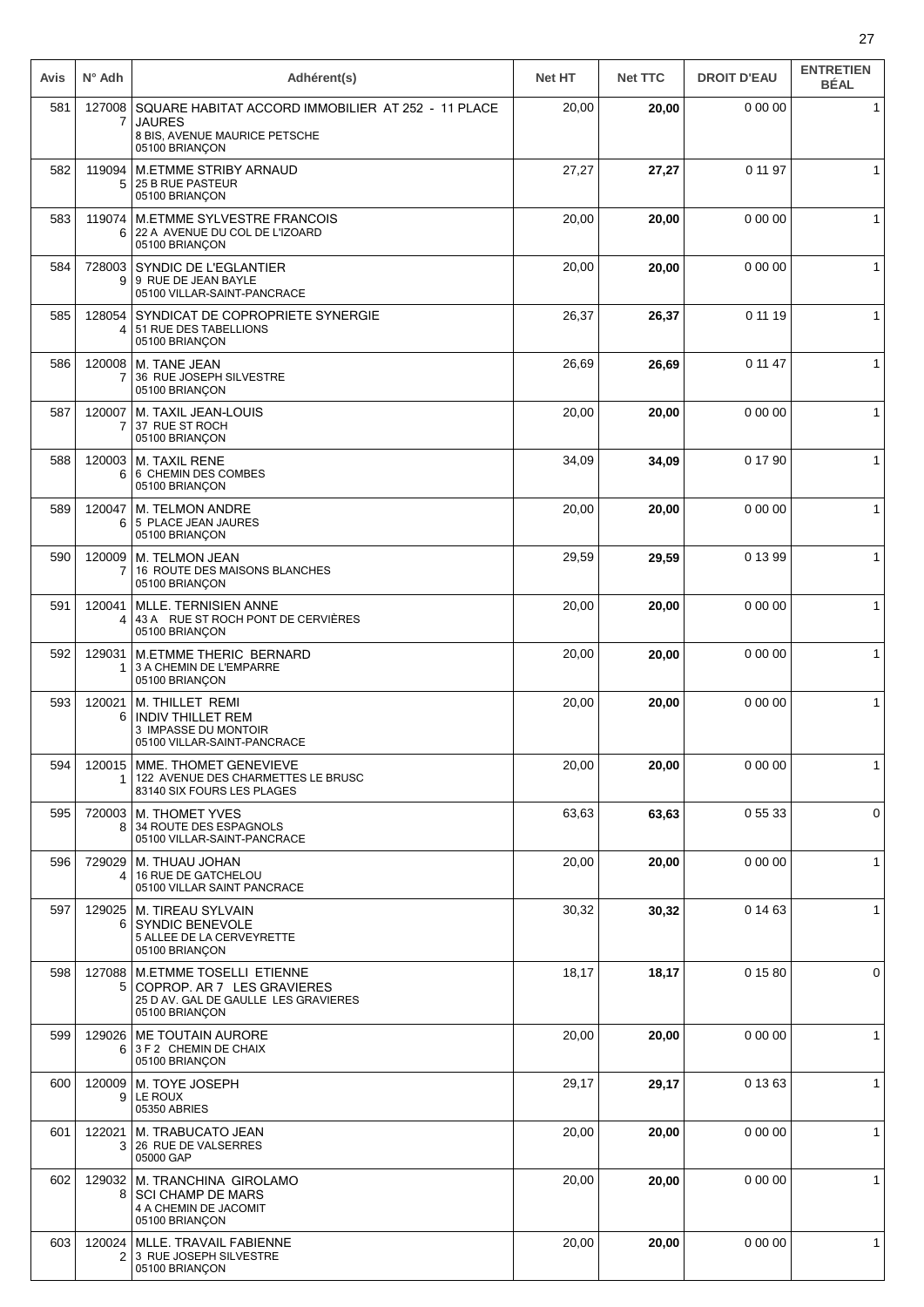| Avis | $N^{\circ}$ Adh    | Adhérent(s)                                                                                                               | <b>Net HT</b> | <b>Net TTC</b> | <b>DROIT D'EAU</b> | <b>ENTRETIEN</b><br><b>BÉAL</b> |
|------|--------------------|---------------------------------------------------------------------------------------------------------------------------|---------------|----------------|--------------------|---------------------------------|
| 604  | 720037<br>4        | <b>M.ETMME TRAVAIL ROGER</b><br>1 RUE PRINCIPALE DU BOURG<br>05100 VILLAR-SAINT-PANCRACE                                  | 57,26         | 57,26          | 0 30 49            | 1                               |
| 605  | 127082<br>2        | M.ETMME TRIMOULET FRANCOIS<br>COPR. PARCELLE AT 164<br>5 RUE DU LIEUTENANT MIGUET LOT LA CROIX DU FRENE<br>05100 BRIANÇON | 20,00         | 20,00          | 0 00 00            | $\mathbf{1}$                    |
| 606  | 120047<br>3        | M. TRIPIER MONDANCIN FABRICE<br>MME PEREZ LAURENCE<br>ROUTE DES TOULOUSANES<br>05100 BRIANÇON                             | 20,00         | 20,00          | 0 00 00            |                                 |
| 607  | 120003             | <b>M.ETMME TUDAL JEAN</b><br>RUE JOSEPH SILVESTRE<br>05100 BRIANÇON                                                       | 20,00         | 20,00          | 0 00 00            | 1                               |
| 608  | 129033<br>0        | M.ETMME TURCHET JEAN - MICHEL<br><b>26 RUE PASTEUR</b><br>05100 BRIANÇON                                                  | 20,00         | 20,00          | 0 00 00            | 1                               |
| 609  | 120007             | <b>M. TURIN DOMINIQUE</b><br>2 2 PLACE DU BONREPOS<br>26140 ST RAMBERT D'ALBON                                            | 28,47         | 28,47          | 0 13 02            | $\mathbf{1}$                    |
| 610  | 120011<br>0        | <b>M. TURIN GERARD</b><br>31 RUE DE GATCHELOU<br>05100 VILLAR-SAINT-PANCRACE                                              | 12,95         | 12,95          | 0 11 26            | 0                               |
| 611  | 6                  | 120012   M. TURIN GILBERT<br>33 RUE DE GATCHELOU<br>05100 VILLAR-SAINT-PANCRACE                                           | 44,17         | 44,17          | 0 22 76            | $\mathbf{1}$                    |
| 612  | 5                  | 720006   M. TURIN MAURICE<br>32 RUE DE GATCHELOU<br>05100 VILLAR-SAINT-PANCRACE                                           | 133,46        | 133,46         | 07170              | 1                               |
| 613  | 120012<br>$\Omega$ | <b>M. TURIN PATRICK</b><br>35 RUE DE GATCHELOU<br>05100 VILLAR-SAINT-PANCRACE                                             | 117,75        | 117,75         | 1 02 39            | 0                               |
| 614  | 121002<br>3        | <b>M. URGELLI BENOIT</b><br>24 RUE JOSEPH SILVESTRE<br>05100 BRIANÇON                                                     | 20,00         | 20,00          | 0 00 00            | $\mathbf{1}$                    |
| 615  | 122004<br>3        | M. VACHET FERNAND<br>10 RUE JEAN BAYLE<br>05100 VILLARD SAINT PANCRACE                                                    | 26,25         | 26,25          | 0 11 09            | $\mathbf{1}$                    |
| 616  | 127089<br>5        | MME VACHET AIME<br>COPR. PARCELLE AT 111<br>63 RUE ST ROCH<br>05100 BRIANÇON                                              | 31,69         | 31,69          | 0 15 82            | $\mathbf{1}$                    |
| 617  | 127085<br>3        | MME. VALLORY AUGUSTE<br>COPR. PARCELLE AV 104<br>15 B RTE DE MAISONS BLANCHES<br>05100 BRIANCON                           | 25,32         | 25,32          | 0 10 28            | $\mathbf{1}$                    |
| 618  | 120022<br>9        | MME. VANET MARIE-PAULE<br>RESIDENCE DU BOIS APPT A.3.2 LE CLOS DE CHASSETTES<br>73190 CHALLES LES EAUX                    | 29,28         | 29,28          | 0 13 72            | 1                               |
| 619  | 5                  | 129015   M.ETMME VARLET CLAUDE<br>VILLA Nº4 LE HAMEAU DES PREYTS<br>05100 BRIANÇON                                        | 20,00         | 20,00          | 0 00 00            | $\mathbf{1}$                    |
| 620  | 1190117            | M. VAUTRIN PIERRE<br>8 RUE JOSEPH SILVESTRE LES BALCONS DU MELEZIN<br>05100 BRIANÇON                                      | 11,85         | 11,85          | 0 10 30            | 0                               |
| 621  | 9                  | 129015   M. VERCIN OLIVIER<br><b>VITALE ELODIE</b><br>15 E ROUTE DES MAISONS BLANCHES PONT DE CERVIERES<br>05100 BRIANÇON | 28,30         | 28,30          | 0 12 87            | $\mathbf{1}$                    |
| 622  | 122046<br>5        | <b>M. VEREL FRANCOIS</b><br>2 RUE VICTOR HUGO<br>01630 ST GENIS POUILLY                                                   | 27,66         | 27,66          | 0 12 31            | $\mathbf{1}$                    |
| 623  | 122024             | <b>M.ETMME VERNAY CLAUDE</b><br>8 ALLÉE ALBERT BOURGES 13 LOTISSEMENT LES GARCINS<br>05100 BRIANÇON                       | 20,00         | 20,00          | 0 00 00            | $\mathbf{1}$                    |
| 624  | 122049<br>6        | M.ETMME VETSEL JEROME & CHEVALIER BEATRICE<br>3B CHEMIN DE L'EMPARE<br>05100 BRIANÇON                                     | 20,00         | 20,00          | 0 00 00            | $\mathbf{1}$                    |
| 625  | 127097<br>1        | M. VIAL CHRISTIAN<br>COPR. PARCELLE AV 2<br>13 CHEMIN DE L EMPARRE<br>05100 BRIANÇON                                      | 28,45         | 28,45          | 0 13 00            | 1                               |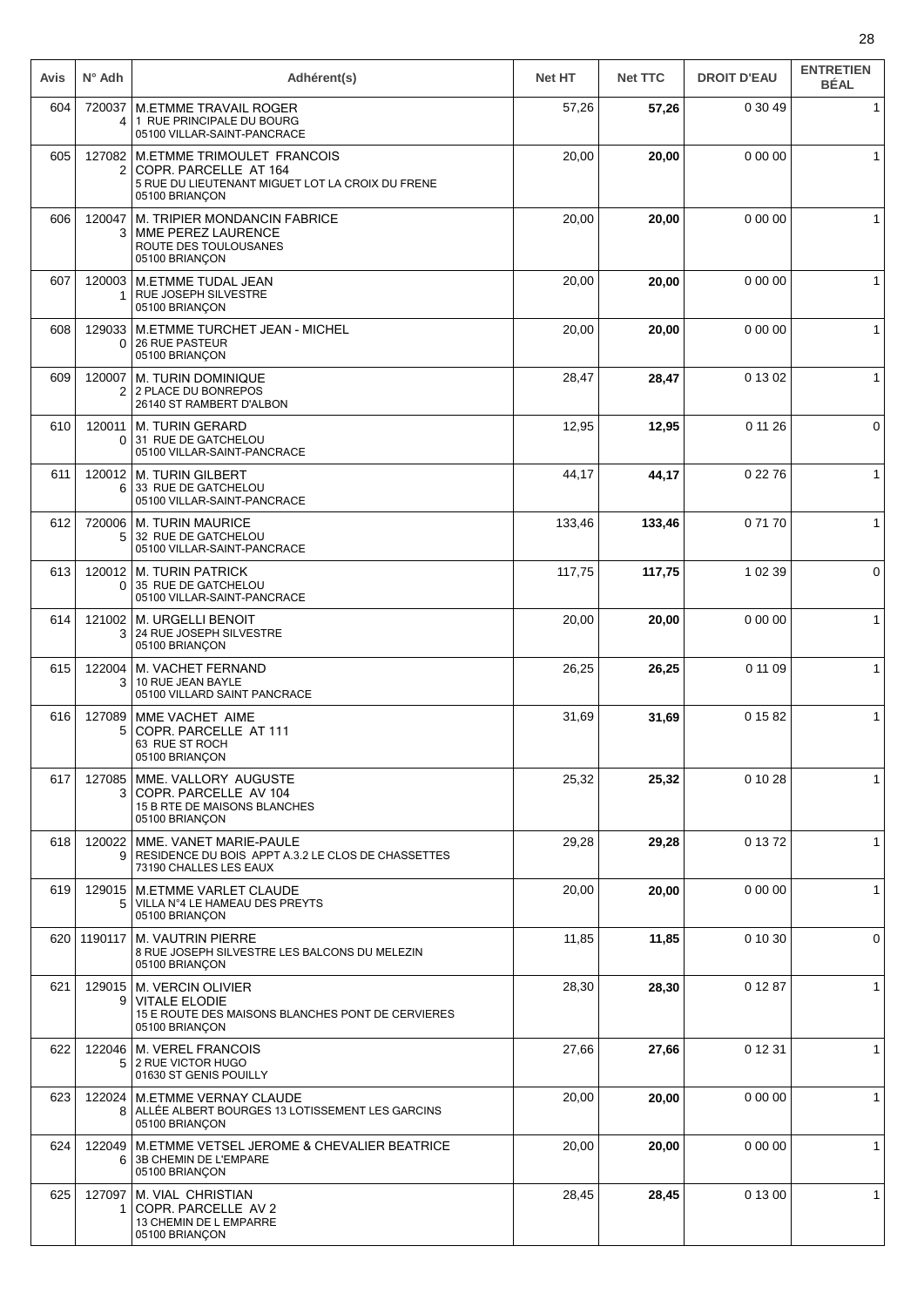| Avis | $N^{\circ}$ Adh | Adhérent(s)                                                                                       | <b>Net HT</b> | <b>Net TTC</b> | <b>DROIT D'EAU</b> | <b>ENTRETIEN</b><br><b>BÉAL</b> |
|------|-----------------|---------------------------------------------------------------------------------------------------|---------------|----------------|--------------------|---------------------------------|
| 626  | 119040<br>5     | MME. VILANOVE MARIE THERESE<br>1 PLACE DE L'EGLISE PONT DE CERVIERES<br>05100 BRIANÇON            | 20,00         | 20,00          | 0 00 00            | $\mathbf{1}$                    |
| 627  | 122023<br>2     | M.ETMME VILLANI JEAN-LOUIS<br>4 CHEMIN DE CHAIX<br>05100 BRIANÇON                                 | 17,39         | 17,39          | 0 15 12            | $\Omega$                        |
| 628  | 122039<br>2     | M. VILLIOT JACQUES<br><b>LES CHAPINS</b><br>05600 SAINT CREPIN                                    | 20,00         | 20,00          | 0 00 00            | $\mathbf{1}$                    |
| 629  | 122039<br>3     | <b>M.ETMME VINCENT JEAN</b><br>36. RUE SAINT ROCH<br>05100 BRIANÇON                               | 11,50         | 11,50          | 0 00 00            | $\Omega$                        |
| 630  | 2               | 729033 M. VINCENT RENAUD, GILBERT<br>1, IMPASSE DES AMIS LES CHARMETTES II<br>05100 BRIANCON      | 20,00         | 20,00          | 0 00 00            | $\mathbf{1}$                    |
| 631  | 122034<br>3     | M.ETMME VITALE JEAN<br>9 RUE DE JEAN BAYLE<br>05100 VILLAR-SAINT-PANCRACE                         | 25,00         | 25,00          | 0 00 00            |                                 |
| 632  | 129031<br>3     | ME WEBER ESTELLE<br>19 RUE JEAN MOULIN LES SAGNES<br>05100 BRIANÇON                               | 35,67         | 35,67          | 0 19 28            | $\mathbf{1}$                    |
| 633  | 127034<br>9     | M. WYON BENJAMIN<br>SYNDIC IMM, AT 270<br>5 RUE DU BACCHU-BER PONT DE CERVIERES<br>05100 BRIANCON | 20,00         | 20,00          | 0 00 00            | 1                               |
| 634  | 124000<br>6     | M. XAUSA JACQUES<br>11 RUE GÉNÉRAL ROSTOLLAND<br>05100 BRIANÇON                                   | 109,21        | 109,21         | 0 50 62            | $\mathbf{1}$                    |
| 635  | 129024<br>4     | <b>M.ETMME ZARTARIAN JULIEN</b><br>7 RUE DU LIEUTENENT MIGUET<br>05100 BRIANÇON                   | 20,00         | 20,00          | 0 00 00            | 1                               |
|      |                 |                                                                                                   | 21 853,02     | 21 853,02      | 882876             | 571                             |